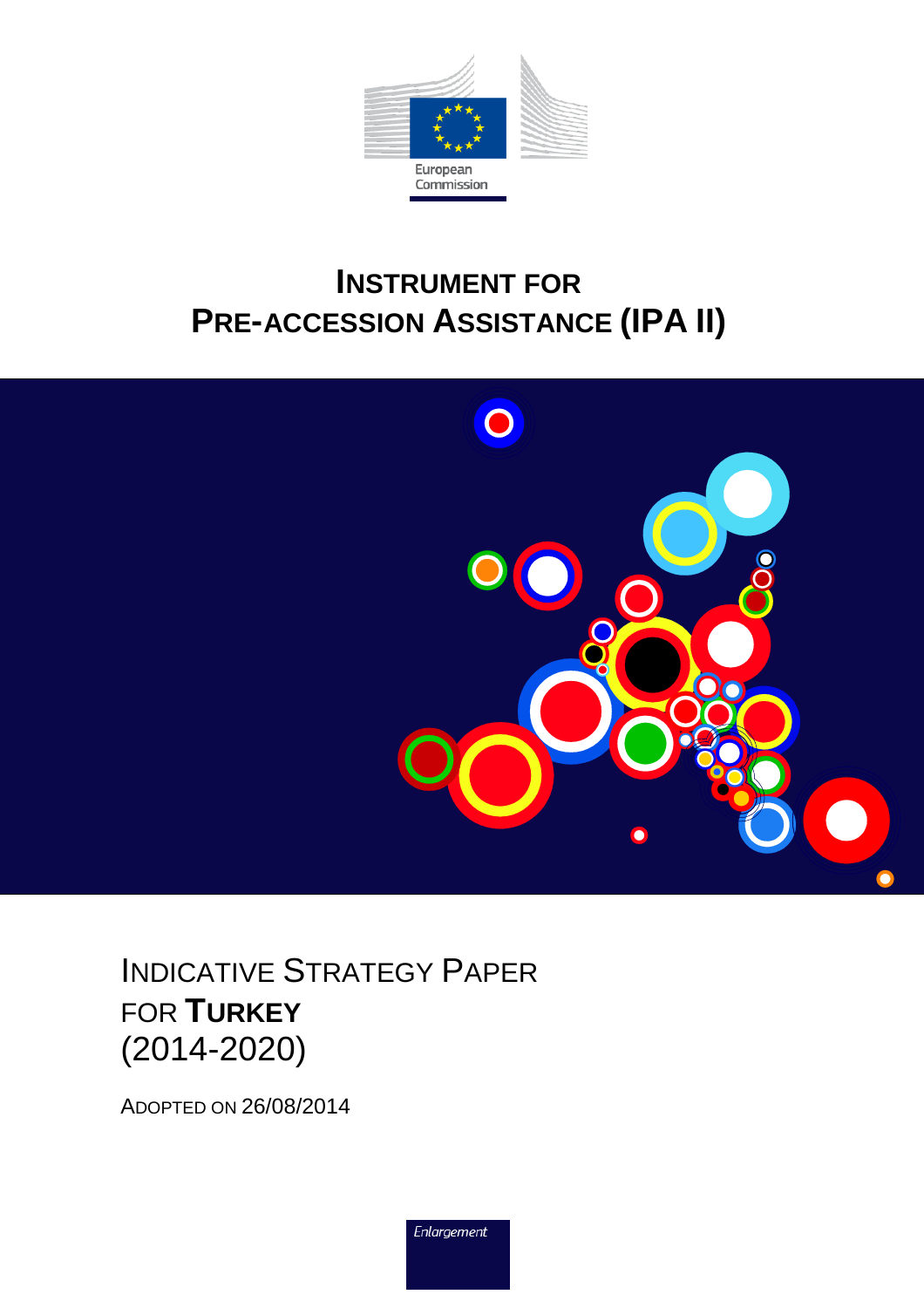### **TABLE OF CONTENTS**

| PART III: THE OVERALL DESIGN OF PRE-ACCESSION ASSISTANCE TO THE COUNTRY  11 |  |
|-----------------------------------------------------------------------------|--|
|                                                                             |  |
|                                                                             |  |
|                                                                             |  |
|                                                                             |  |
|                                                                             |  |
|                                                                             |  |
|                                                                             |  |
|                                                                             |  |
|                                                                             |  |
|                                                                             |  |
|                                                                             |  |
|                                                                             |  |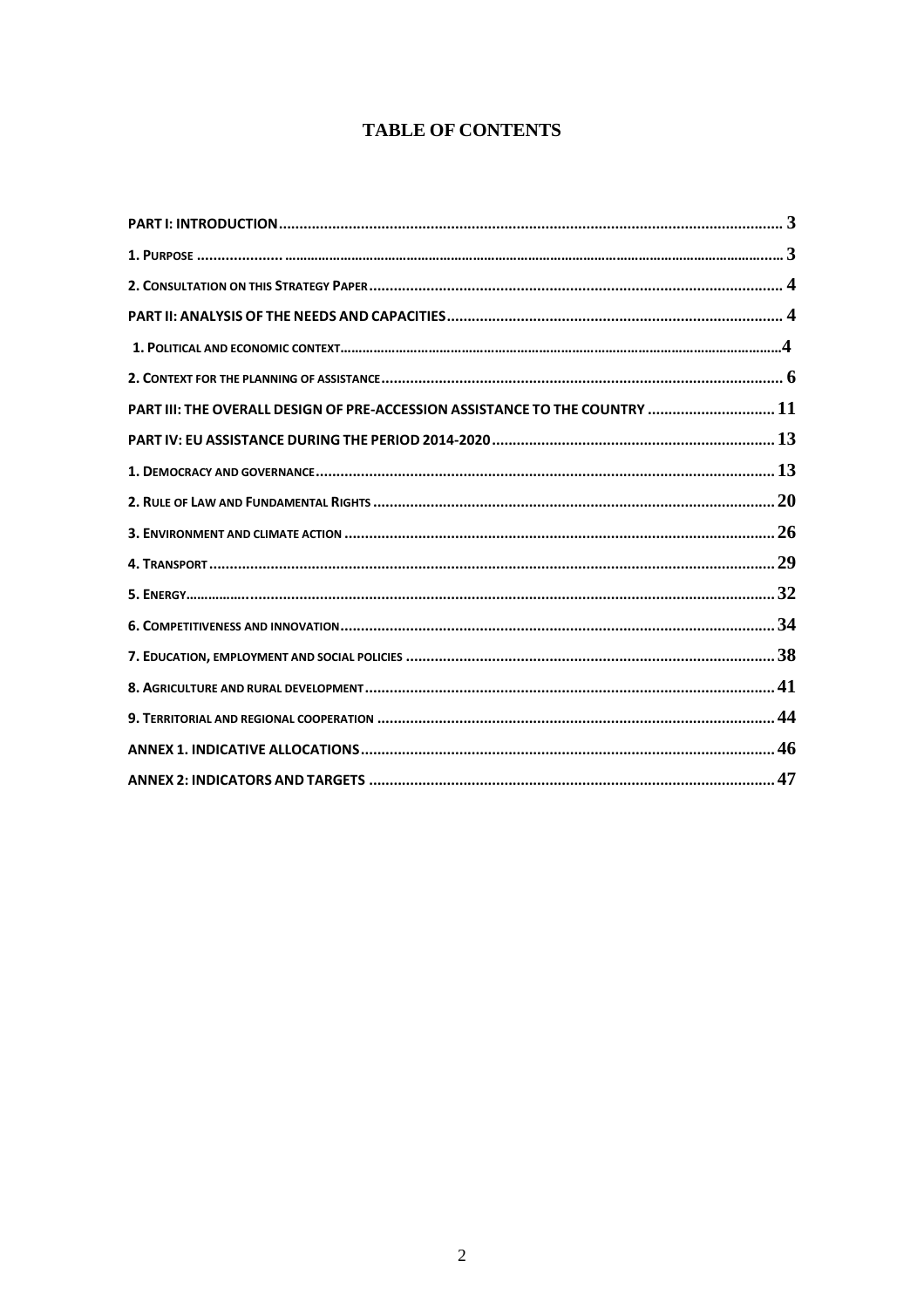### **PART I: INTRODUCTION**

### **1. Purpose**

This Indicative Strategy Paper for Turkey (the Strategy Paper) sets out the priorities for EU financial assistance for the period 2014-20 to support Turkey on its path to accession. It uses the political priorities set out in the enlargement policy framework to identify key areas where financial assistance is most needed and most useful in helping Turkey meet the accession criteria.

The Instrument for Pre-accession Assistance  $(IPA II)^1$  is the main financial instrument for providing EU support in implementing reforms to move towards EU membership. Financial assistance under IPA II is given for the following four specific objectives: (a) support for political reforms, (b) support for economic, social and territorial development, (c) strengthening the ability of the beneficiary country to fulfil the (future) obligations stemming from membership in the EU by supporting progressive alignment with the Union acquis, (d) strengthening regional integration and territorial cooperation. Furthermore, the IPA II Regulation requires financial assistance to focus on five policy areas: a) reforms in preparation for Union membership and related institution-and capacity-building, b) socioeconomic and regional development, c) employment, social policies, education, promotion of gender equality, and human resources development, d) agriculture and rural development, and e) regional and territorial cooperation.

In order to increase the impact of the EU's financial assistance, it will be concentrated on the areas where reforms or investments are most needed to meet accession criteria, and will be tailored to take into account Turkey's ability to meet these needs. Assistance will be planned in a coherent and comprehensive way, ensuring that it best meets the four specific IPA II objectives and addresses the relevant thematic priorities for assistance listed in Annex II of the IPA II Regulation as well as the thematic priorities for assistance for territorial cooperation listed in Annex III of the same Regulation.

Moreover, EU assistance is only one of the tools to achieve the necessary progress. When deciding on priorities for action, due account needs to be taken of the beneficiary country's own capacities and the support provided through other EU instruments and by other stakeholders, in particular the international community, bilateral donors or international financial institutions. Preference will therefore be given to providing financial assistance under a sector approach, which will ensure a more long-term, coherent and sustainable approach, allow for increased ownership, facilitate cooperation among donors, eliminate duplication of efforts and bring greater efficiency and effectiveness.

To ensure that the priorities for EU financial assistance for Turkey over the coming seven years are delivered, this Strategy Paper sets meaningful and realistic objectives, identifies the key actions and actors, describes the expected results, indicates how progress will be measured and monitored, and sets out indicative financial allocations (Annex 1). The priorities defined for financial assistance will serve as a basis for the (multi-) annual programming of IPA II funds between 2014 and 2020. Indicative financial allocations allow

 $\overline{a}$  $^{1}$  OJ L 77, 15.03.2014, p. 11.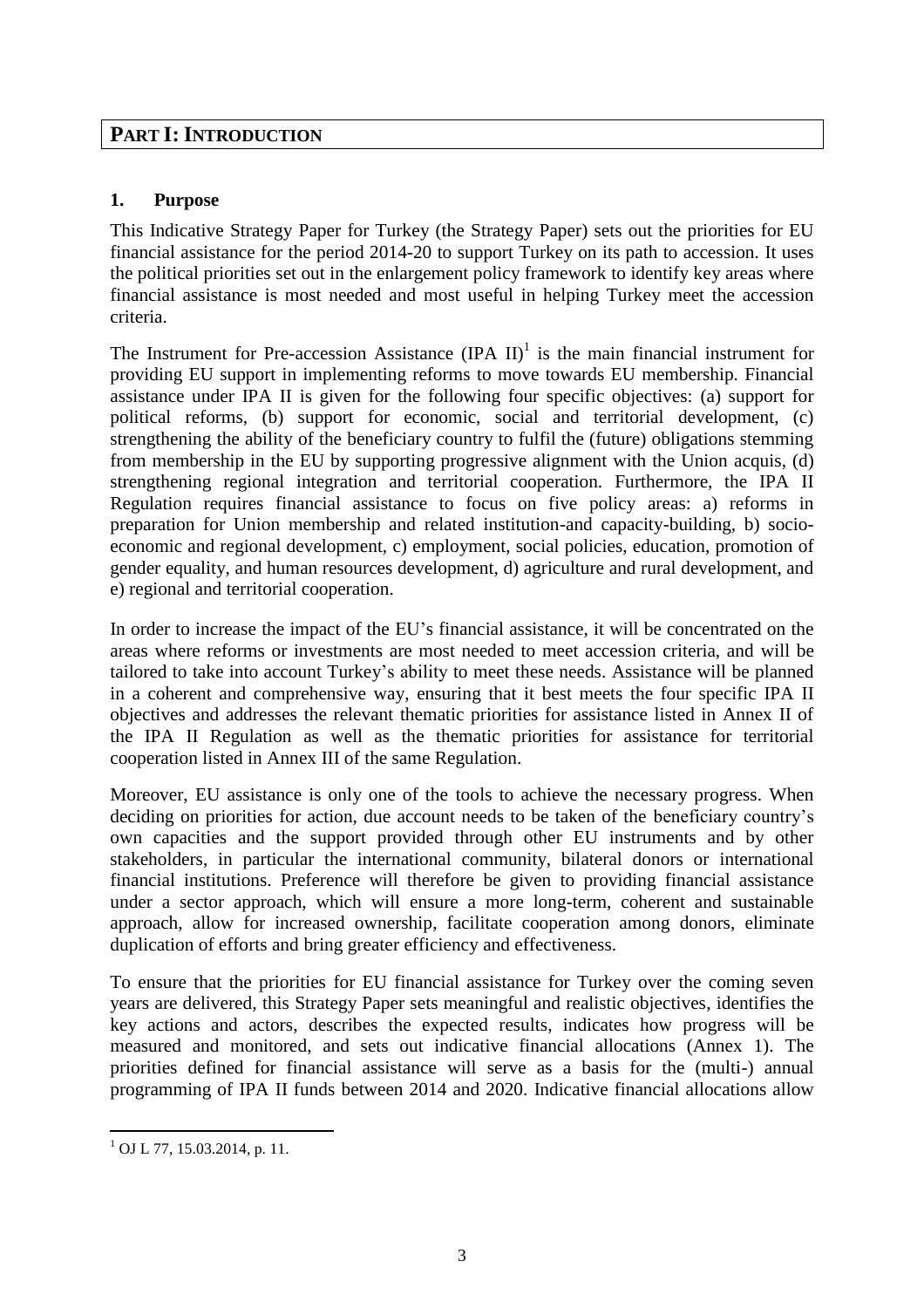for an appropriate amount of assistance to be used to reward Turkey for performance and progress over a period of several years but this should be assessed by 2017 and 2020 respectively, as stipulated in the IPA II Regulation.

The Strategy Paper will be reviewed at mid-term and revised as appropriate. It may also be revised at any time by the European Commission.

### **2. Consultation on this Strategy Paper**

This Strategy Paper was drawn up in partnership with the relevant Turkish authorities, including the Ministry of EU Affairs (the National IPA Coordinator), the Ministry of Development and the line ministries that will be lead institutions for different sectors. Turkey's input was discussed during several meetings between 2012 and 2014, resulting in priorities being set for IPA II financial assistance within the different sectors. The Commission has considered Turkey's comments on draft versions of the Strategy Paper and taken these into account as far as possible. A strategic dialogue was held with the European parliament, and Member States' embassies in Ankara were consulted on an earlier draft of the Strategy Paper.

The Commission and the EU Delegation to Turkey organised consultation meetings with other donors, international financial institutions (IFIs) and international organisations (IOs) to gather additional comments and recommendations. A draft version of the Strategy Paper was shared online for consultation with civil society and meetings were held in Adana, Izmir and Ankara, where civil society representatives provided comments which have been considered in the drafting process.

### **PART II: ANALYSIS OF NEEDS AND CAPACITIES**

#### **1. Political and economic context**

Turkey is the biggest of the candidate countries for EU accession, with a population of some 75 million on a territory of 783 562 square kilometres. Half of Turkey's population is younger than 30 years old and 77.3% of the total population live in urban areas. It plays an important regional role, as a result of its strategic location between Europe and Asia. It has borders with eight other countries, including EU Member States, and borders the Black Sea, the Mediterranean and the Aegean Sea.

Turkey is a parliamentary republic and a unitary centralised state. Since 2002, Turkey has been ruled by a single-party government from the Justice and Development Party (the AK Party), led by Prime Minister Erdoğan since 2003. Turkey became a candidate country in 1999 and accession negotiations started in 2005. The Turkish government has engaged in reform efforts to address long-standing political and societal issues, notably through judicial reform packages and a number of constitutional reforms. There is consensus over the need for a new civilian constitution to provide better guarantees for fundamental rights for all of Turkey's citizens.

In 2012, the Turkish government started a process to solve the Kurdish issue, with the intention of ending the terrorism and violence from which the Southeast of the country, in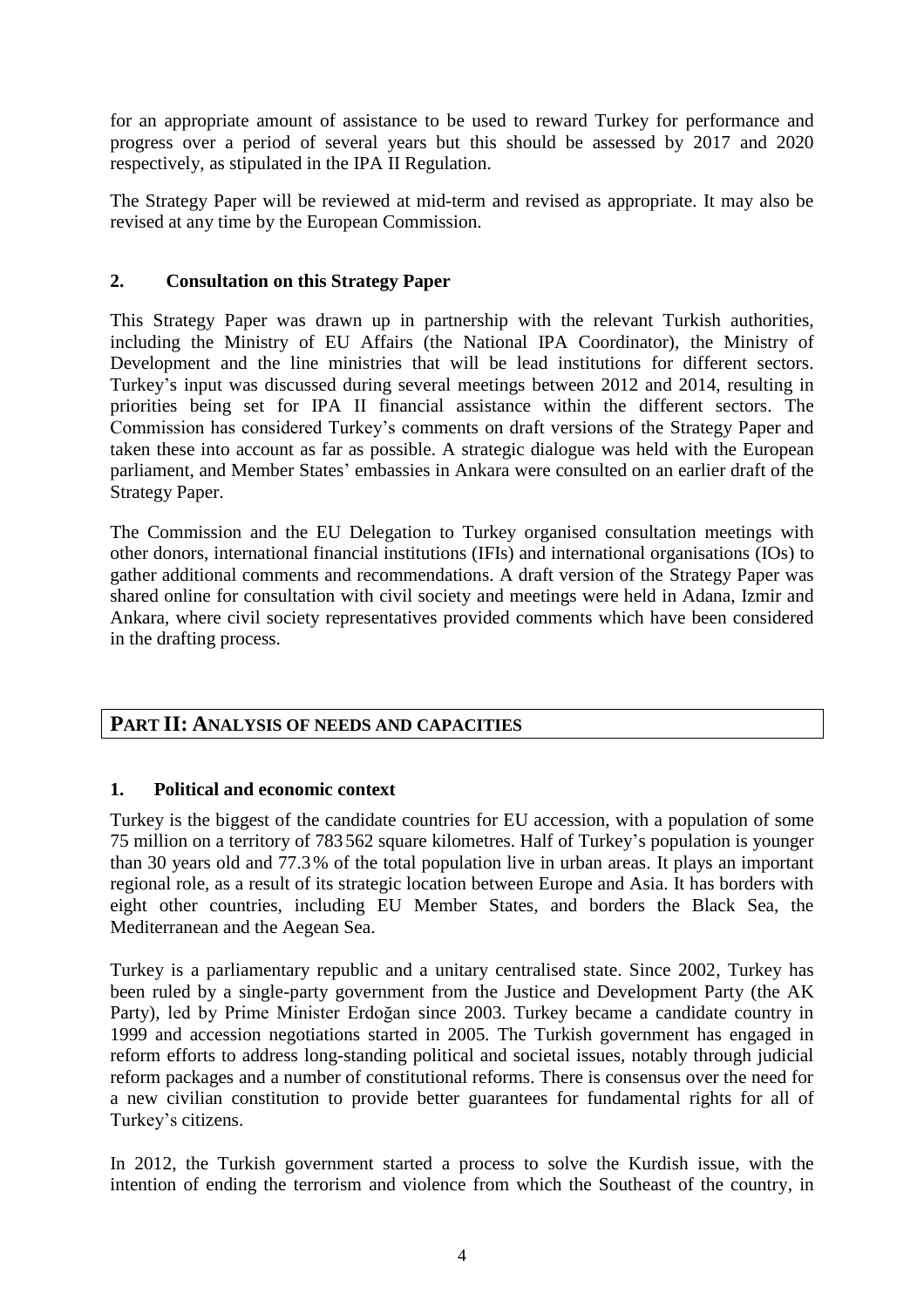particular, has suffered since the late 1980s. Reforms over the last decade have also contributed to more democratic debate and the emergence of a vibrant and diverse civil society. However, the political climate is still marked by polarisation and there is an ongoing need to promote a culture of fundamental rights and dialogue, among other through a more inclusive approach towards civil society in decision-making processes. Turkey ranks 69 out of 153 countries on gender equality, with a score of 0.360 in the 2013 United Nations Development Programme (UNDP) Gender Inequality Index. The inclusion and participation of women at all levels of society remains a key challenge, and gender-based violence and child marriage remain issues of concern.

Turkey continues to be an important transit and destination country for irregular migration. In 2012, 47510 irregular migrants were apprehended in Turkey, which represents an increase of 7% compared to 2011. In 2012, EU Member States still detected 37531 third-country nationals illegally entering or attempting to enter the EU, coming directly from the Turkish territory, despite a decrease of 33 % compared to the previous year. Turkey has invested enormous effort and shown ability in dealing with the significant inflow of Syrian nationals into Turkey since the outbreak of the crisis in Syria. Despite this, the situation will remain a serious challenge for years to come, in particular because of the high number of urban refugees. In December 2013, Turkey signed a readmission agreement<sup>2</sup> with the EU, which led to the launch of a visa liberalisation dialogue.

Turkey is a functioning market economy. In 2012, it had a GDP of EUR 613 billion and a GDP per capita of EUR 8208, in current prices. However, regional variations are extremely high and further socio-economic development is needed, particularly in east and south-east Anatolia.

Economic growth has been highly dependent on (mainly imported) energy and the consumption of natural resources, leading to growing greenhouse gas emissions and environmental degradation. Greenhouse gas emissions almost doubled between 1990 and 2009 (from 3.39 tonnes CO2 equivalent in 1990, to 5.13 tonnes in 2009), and increased in all sectors except agriculture. The energy sector is the largest contributor to total national greenhouse gas emissions. The economy's energy intensity in 2010 was 0.25 tonnes of oil equivalent per thousand euros of GDP.

Turkey and the EU formed a customs union in 1995. The EU is by far Turkey's biggest economic partner, with 37.7% of its total trade and around 71.3% of foreign direct investments in 2012, while Turkey is the EU's sixth largest trade partner. Turkey's economy was severely affected by the global economic crisis, mainly through the collapse of domestic demand and its trade links with major industrialised economies. However, the impact of the crisis was mitigated by a resilient banking sector and fiscal stimulus measures.

Turkey's overall short term external debt increased from USD 49 billion at the end of 2009 to USD 125 billion at the end of September 2013. The private sector's proportion of this debt was 86% (USD 108 billion) at the end of September 2013. Turkey's net international investment position worsened, from -USD 276 billion at the end of 2009 to -USD 400 billion at the end of September 2013, which represents close to 50% of Turkey's annual GDP.

 $\overline{a}$ <sup>2</sup> C *OJ L 134, 07/05/2014, p. 3–27.*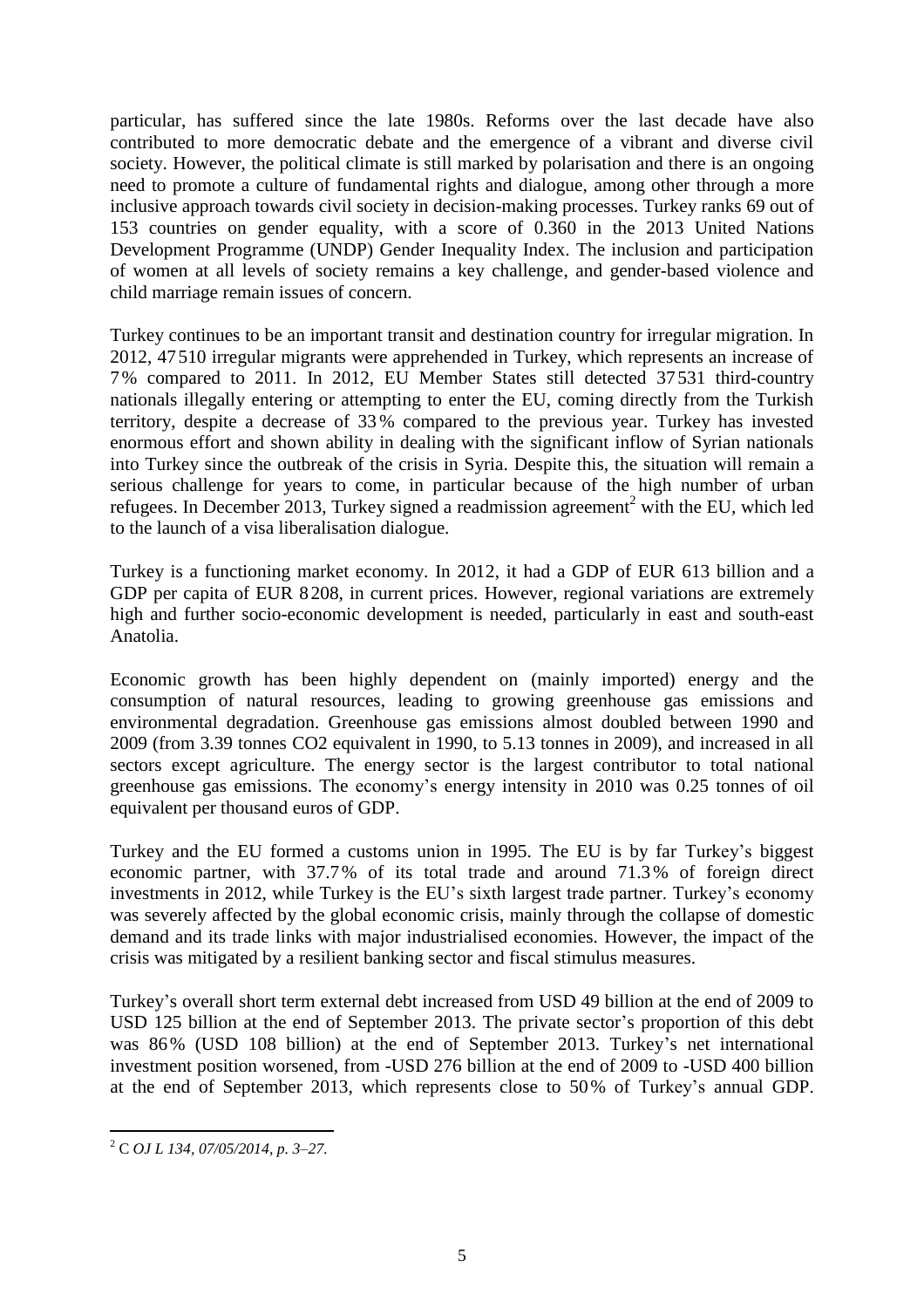Turkey ranks 69 out of 189 countries in terms of ease of doing business, according to the World Bank's Doing Business 2014 report. The score is particularly low for construction permits and resolving insolvency.

Turkey has a large structural trade deficit, which reached USD 94 billion in August 2013. Energy imports constitute an important part of the trade deficit, though Turkey is also a net importer of various products ranging from machinery and equipment to iron and steel, plastics and chemicals. Despite the need for investment, domestic savings are low in comparison to Turkey's peers. The large current account deficit and Turkey's high degree of dependence on short-term capital inflows remain serious challenges which leave the country vulnerable to a sudden loss of investor confidence.

Public finances are strong. The central government budget deficit was 2% of the GDP in 2012, while the public debt burden decreased to 36.1% of GDP the same year.

The literacy rate for people aged 15 or more in Turkey was 95.2% for men and 88.9% for women in 2012. 31% of adults aged 25-64 have earned the equivalent of a high-school degree, much lower than the Organisation for Economic Cooperation and Development (OECD) average of 74%. Continuing an upward trend, in 2013 Turkey was 90th in results for the UNDP Human Development Indicator, with a score of 0.722.

Turkey has been successful in creating new jobs in recent years. The labour force participation rate stands at 57.4% and the unemployment rate fell to 8.2% in 2012. Youth unemployment was at 15.7% (for people aged below 25). However, at 45.2% (in 2012), Turkey's employment rate was lower than all Member States, as a result of the exceptionally low participation of women in the labour force. High levels of informal employment, segmented labour markets and completing reforms to trade union legislation remain challenges.

### **2. Context for the planning of assistance**

### **2.1. EU Enlargement Strategy**

As part of the accession process, Turkey will need to focus on fully meeting the political and economic Copenhagen criteria for EU membership and developing its ability to implement the EU *acquis*. The Commission's Annual Progress Reports and the EU enlargement strategy<sup>3</sup> set out priorities for the negotiations with Turkey.

As regards the political criteria, the democratic transformation of the country needs to continue. The **rule of law** is at the heart of the accession process and is a key pillar of the Copenhagen political criteria. Social and political events in Turkey in 2013 and 2014 demonstrated the need to continue reforms in this crucial field. Turkey needs to encourage the proper functioning of the core institutions needed to ensure the rule of law. It is expected that Turkey will continue with inclusive, transparent and ambitious judicial reforms to ensure independent, impartial, efficient and accountable judicial systems. Legal reforms should continue to focus on addressing the core shortcomings which have led to the European Court

 $\overline{a}$  $3$  COM(2013) 700 of 16.102013 — Communication from the Commission to the Council and the European Parliament, 'Enlargement Strategy and Main Challenges 2013-2014' and corresponding progress reports.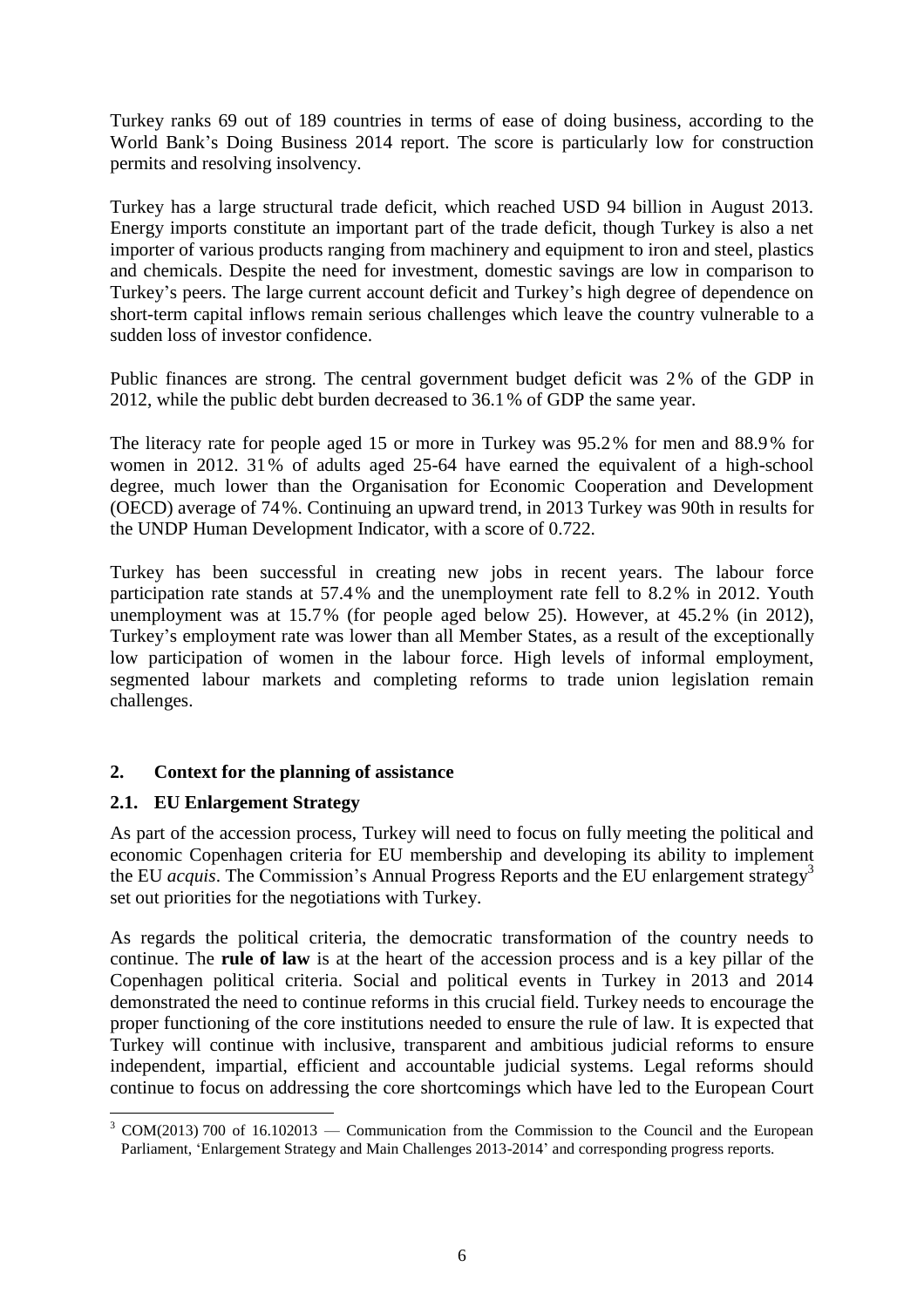of Human Rights rulings against Turkey. Respect for human rights and protecting the rights of persons belonging to minorities remain key priorities and reforms are needed throughout these areas, in particular on freedom of expression, including freedom of the media, freedom of association and assembly, freedom of religion and anti-discrimination. The rule of law supports businesses, providing legal certainty and stimulating investment, jobs and growth. The fight against organised crime and corruption is fundamental to countering the criminal infiltration of the political, legal and economic systems.

**Good governance** is also a key priority. This includes public administration reform, and improving economic governance and public financial management. As a candidate country, Turkey needs to provide stability for institutions which guarantee democracy. The proper functioning of these core institutions is vital, whether these are the national parliament, the government or the public administration. The transparency, accountability and effectiveness of institutions and public administrations, including ensuring a greater focus on the needs of citizens and business, needs to be prioritised. Turkey should continue reforms to safeguard citizens' rights. Key bodies such as the ombudsman and state audit institutions must be independent and effective, and their recommendations need to be appropriately followed-up. As an integral part of the new enlargement strategy, Turkey is invited to improve its economic policy and its governance by preparing an annual national economic reform programme, based on the existing pre-accession economic programme. The national economic reform programme will lead to country-specific policy guidance on necessary reforms. Turkey is also invited to prepare a public financial management reform programme (a public financial management strategy and an action plan), covering the public finance reforms required in a sequenced and comprehensive manner.

Turkey also needs to address shortcomings in **justice, freedom and security**. Its capacity to manage irregular migration and its fight against terrorism and organised crime are priority areas which require substantial reform. Reforms to integrated border management are required, including Turkey's adoption of necessary legislation, and Turkey's institutional capacity must be improved. Signing the EU-Turkey readmission agreement and the simultaneous start of the visa dialogue are the first steps towards visa liberalisation, which can give new momentum to EU-Turkey relations and bring concrete benefits for both.

As regards the economic criteria, if Turkey accelerates the implementation of its comprehensive structural reform programme, it should be able to cope with competitive pressure and market forces within the EU in the medium term. Turkey's recent economic performance illustrates both the high potential of and the continuing imbalances in its economy. On the external side, Turkey's reliance on sustained capital inflows to finance a large structural current account deficit makes it vulnerable to changes in global risk sentiment, resulting in large exchange rate fluctuations and boom-bust cycles in economic activity. To reduce this vulnerability measures to increase national saving are needed, and fiscal policy has an important role to play in this. Adopting a fiscal rule would enhance budget transparency, provide an important fiscal anchor and improve credibility. Relatively high inflation continues to be a major challenge. Rebalancing the macroeconomic policy mix would help to ease the burden on monetary policy. In the medium to longer term, it is essential that the functioning of markets for goods, services and labour is improved, through structural reforms to increase international competitiveness.

Economic **competitiveness** needs to be improved, as up to 58% of exports consist of low technology goods, productivity rates and added value rates are still low and Turkey's capacity for innovation remains modest. The development of the private sector needs to be further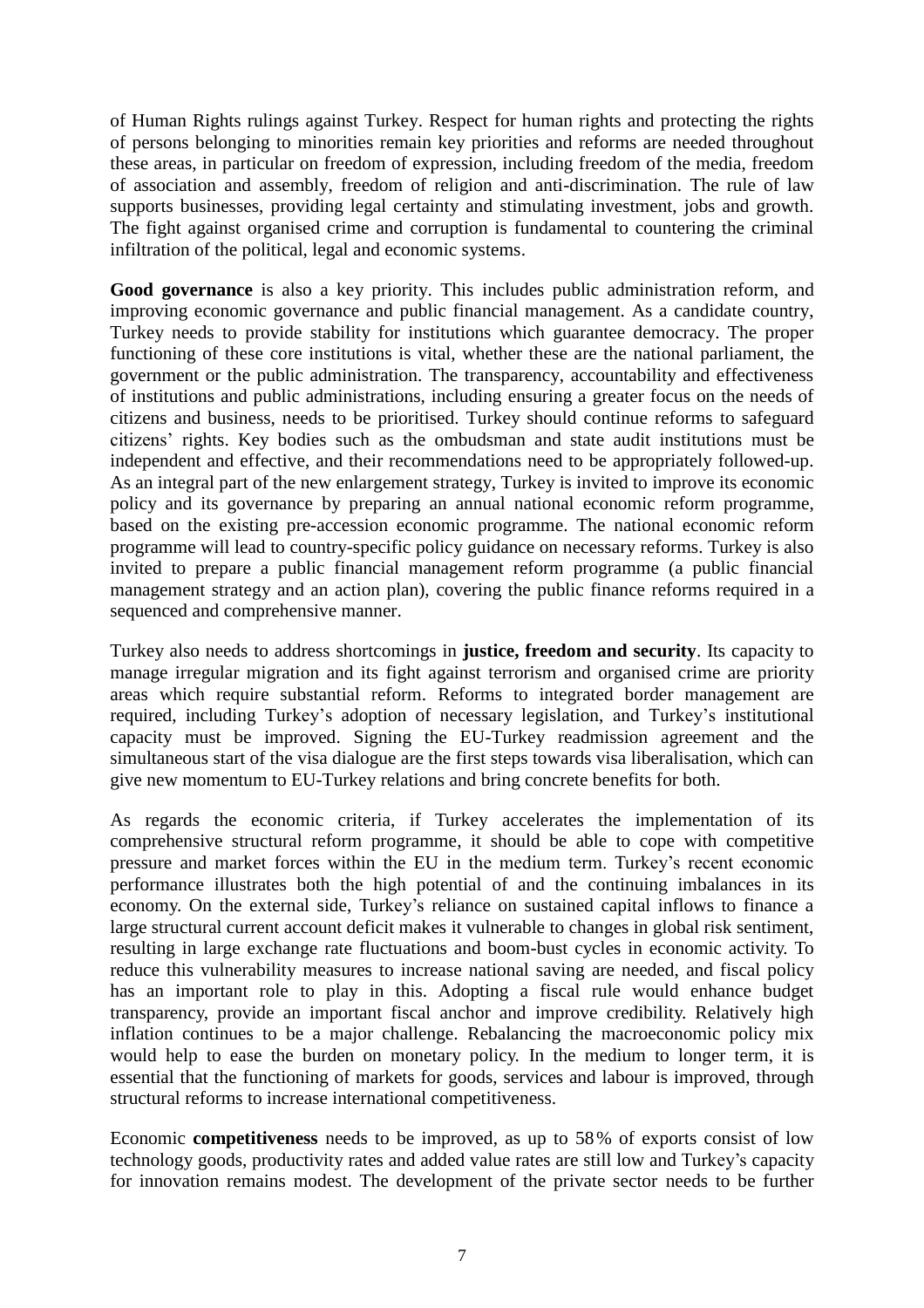supported, by making improvements to the business environment. **Agriculture** is still an important sector for the Turkish economy, accounting for almost 25 % of total employment, but contributing only 8% of the GDP, which indicates the structural weakness in the sector.

Large economic disparities between Turkey's western provinces and its eastern and southeastern provinces are also reflected in education, in particular in lower enrolment rates for girls at higher levels of compulsory education. Education and human resource development need to be improved to reduce the mismatch between supply and demand in the labour market. The quality of jobs and decent work also need to be improved. Around 40% of the labour force does not enjoy full legal protection, due to high levels of informal employment and insufficient enforcement of legal requirements and standards. Health and safety conditions at workplaces need to be improved. Key legislative gaps and institutional deficiencies currently jeopardise the good functioning of social dialogue, and trade union membership levels are low, as is coverage by collective agreements. Relative poverty and material deprivation rates are well above the EU average, but an overall policy framework for improving social inclusion has not yet been developed.

Given Turkey's potential to become an energy hub and the common challenges it shares with the EU, the **energy** sector remains a priority for the EU. Continued efforts would allow Turkey to improve inter-connectivity and integration of gas and electricity. The same is true for **transport** where there is potential to bring Turkey and the EU closer together by connecting to the Trans-European Networks for Transport (TEN-T).

As regards the ability to assume the obligations of EU membership, Turkey will need to continue an intensive process of aligning its national legislation with that of the EU. While all of the 33 negotiation chapters need to be addressed, particular efforts will be needed in areas relating to **environment and climate change** (chapter 27) and **food safety, veterinary and phytosanitary policy** (chapter 12), as alignment in these areas will require substantial investment and technical assistance. Other areas where progress is required include social policy and employment, transport and various elements of regulatory reform related to the economic *aquis*.

In addition to aligning its legislation, Turkey needs to build up the necessary administrative capacity to allow it to ensure EU legislation is properly implemented. To do this, the process of public administration reform should continue, focusing on reorganising the public sector and ensuring the development of professional administration, at national and local level. Statistics capacities, including at regional level, also need to be upgraded to provide a sound basis for evidence-based decision making in all priority areas.

### **2.2. Relevant national/regional strategies**

At national level Turkey has a well-developed multi-annual planning process. The  $10<sup>th</sup>$ National Development Plan (NDP), covering 2014-18 and prepared under the Ministry of Development's lead, was adopted by the Turkish Grand National Assembly in July 2013. The NDP sets out the country's development objectives and defines strategic priorities in all the areas relevant for IPA II support.

In line with the  $10<sup>th</sup> NDP$ , Turkey's Supreme Regional Development Council also developed a new National Strategy for Regional Development (NSRD). This is intended to serve as the backdrop for regional development, help ensure coordination on regional development and regional competitiveness, increase harmonisation between spatial development and socio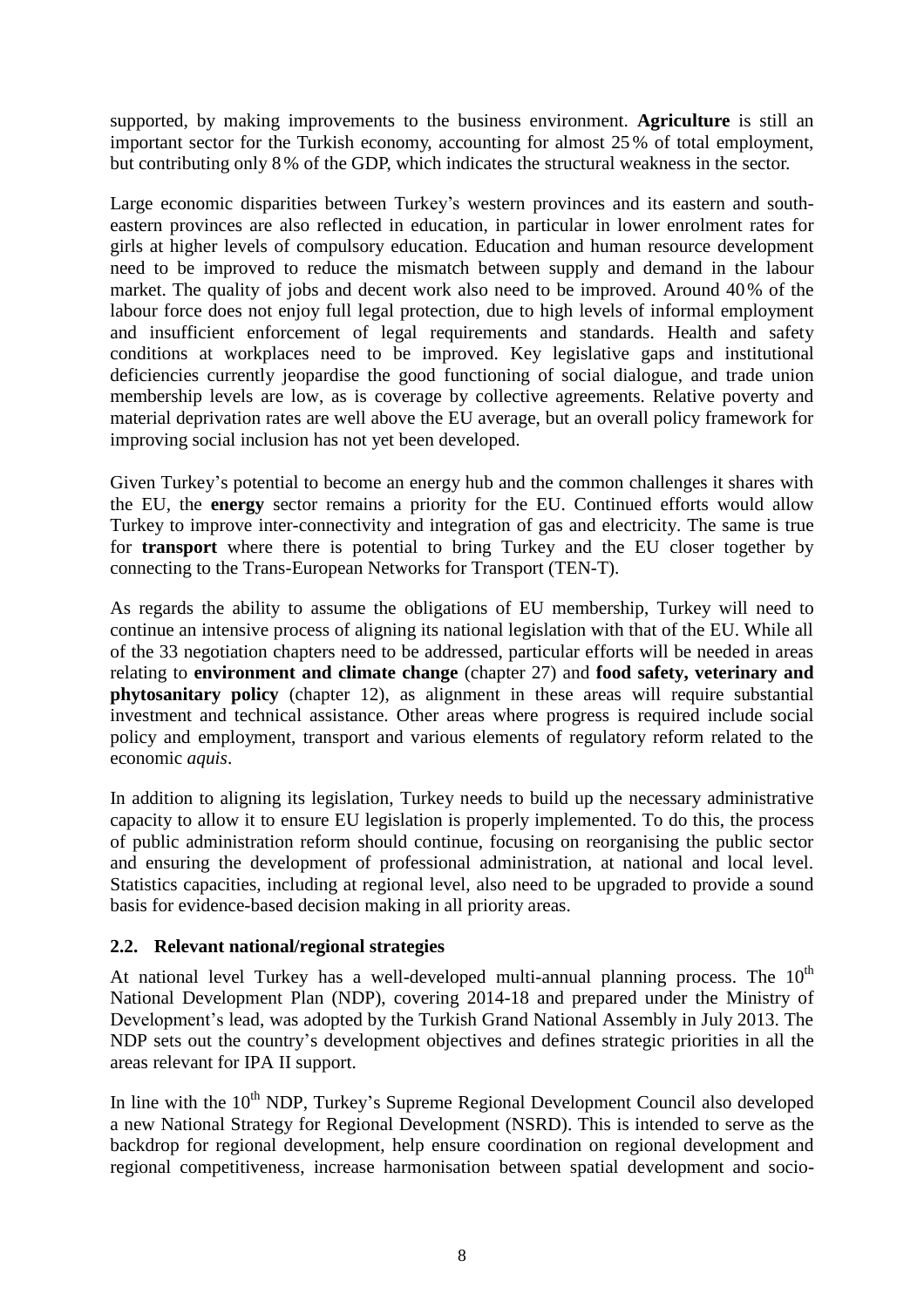economic development policies, and establish a general framework for regional and local level plans and strategies.

In particular, the NSRD serves as guidance for the next generation of regional development plans, coordinated by 26 NUTS II development agencies at regional level in line with the Nomenclature of Units for Territorial Statistics (NUTS II). These focus on regional administrations' action plans, other national and regional development strategies, public investment and budgeting processes, and specific territorial development programmes. Turkey has also developed an action plan relating to chapter 22 on regional policy and coordination of structural instruments.

Turkey's Public Financial Management and Control Law (PFMC Law) requires a Medium-Term Programme (MTP) to be prepared each year, covering the following three years. This must be linked to a Medium-Term Fiscal Plan (MTFP). The MTP is based on macroeconomic policies and principles, and economic targets and indicators. The MTFP includes total revenue and expenditure plans for the next three years. In line with the PFMC Law, public administration institutions are required to prepare multi-annual strategic plans to determine strategic goals and measurable objectives. These must take into account development plans and programmes, relevant legislation and basic principles. Performance budgeting has been introduced, but planning needs to be coordinated better with the relevant budgets.

Turkey also has numerous strategies and action plans in different sectors. In several cases, these are specifically designed to bring Turkey into line with EU requirements. Part IV of this Strategy Paper highlights the most relevant strategies and action plans whose implementation EU pre-accession assistance might support in specific sectors.

### **2.3. Conditions for managing pre-accession assistance**

The minimum conditions are in place in most sectors to allow pre-accession assistance to Turkey to be implemented through sector-oriented actions with multi-annual planning, and gradually through sector approaches. The institutional setting and lead institutions for each sector have been agreed with the Turkish authorities, the relevant national strategies and action plans have been mapped, and sector working groups have been set up and have begun consultations for programming preparations.

The current main weaknesses hindering the move to fully-fledged sector approaches include, the lack of well-defined national sector policies/strategies, due to too many overlapping strategies and — in some cases — outdated action plans, a lack of sequencing and timing for activities set out in action plans, the lack of a clear link between national strategies/action plans and the national budgetary process, and a lack of fully structured coordination with IFIs and other donors under the leadership of the Turkish authorities.

In recent years pre-accession assistance to Turkey has been managed with indirect management, i.e. EU budget implementation tasks delegated to the Turkish authorities, in fields such as environment, transport, regional competitiveness, human resource development and rural development, with institutions set up specifically for this purpose. The relevant institutional capacity will be consolidated and further built on during the new IPA II period.

Turkey needs, however, to strengthen its capacity to absorb funds, achieve results and implement EU financial assistance in a timely manner. The focus on more targeted multiannual sector programmes will require greater ownership by the lead institution for each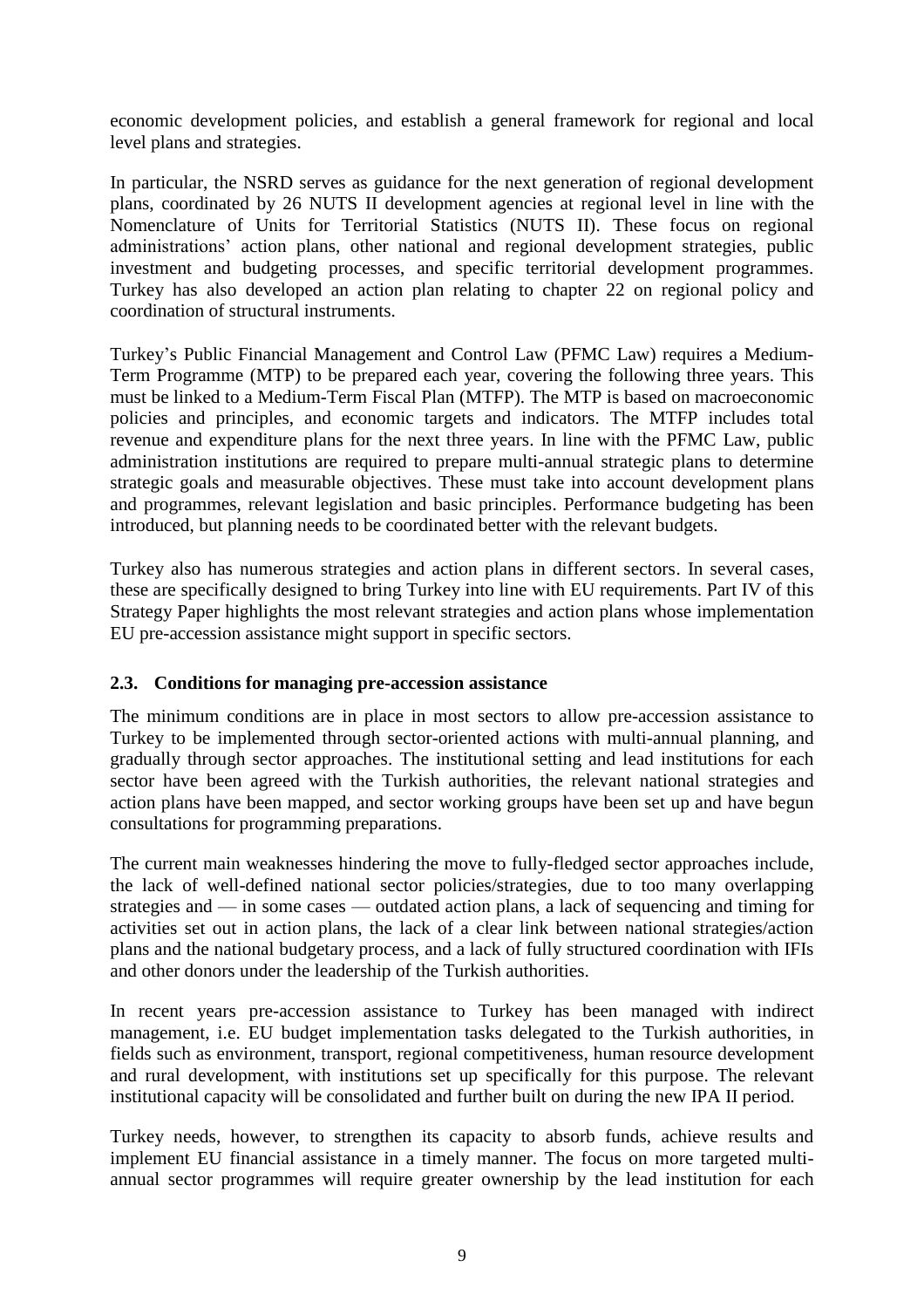sector and stronger cooperation among stakeholders in order to improve efficiency and effectiveness. To this end, direct management mode might be used alongside indirect management. Cooperating with IFIs and IOs, and delegating budget implementation tasks to them, may be an option in some cases, if the relevant requirements are met.

For actions in all sectors, twinning shall be used whenever relevant. This allows Member States to share long-standing, high-level experience and insights on applying the relevant *acquis*. Technical assistance, supplies, works and grant schemes are also available as types of financing, depending on the particular action's needs.

Turkey will be eligible for sector budget support, provided that the following four preconditions are met: a stable macro-economic framework; a credible programme to improve public financial management; transparency and oversight of budget; and credible and relevant sector strategies that are consistent with the EU enlargement strategy.

### **2.4. Donor coordination and complementarity with other EU assistance**

Relatively few international donors provide grant support to Turkey. However, IFIs<sup>4</sup> are very active with loan programmes, particularly in sectors such as energy, private sector development, transport and environment. The Council of Europe, several UN agencies<sup>5</sup> and other specialised IOs (e.g. the International Organisation for Migration) are also active in Turkey, working on judicial reform, migration management, employment and social policies. Some of these also receive EU grants to implement pre-accession assistance in their fields of expertise. To avoid overlapping assistance, the Commission systematically consults and meets Member States embassies, IFIs and IOs, especially at country level.

On the Turkish side, the Ministry for EU Affairs made initial coordination efforts, when it was preparing the grounds for a sector approach in the 2012-13 IPA programming period. Sector working groups were established and are expected to be revived to prepare multiannual sector programmes. In parallel, for investment-related loans, the Turkish Treasury has played a key role. For the future pre-accession assistance stronger coordination should be supported by respective Turkish lead institutions on a sector basis.

To make best use of IPA II funds and to achieve a stronger overall impact, cooperation with IFIs should be increased and further systematised during the programming stages, in close partnership with the Turkish authorities, with a view to blending IPA II grants with IFI loans. Discussions on the possibility of setting up a Turkey-specific Investment Programme (TIP) gained momentum while this Strategy Paper was being drawn up.

### **2.5. Consistency with EU policies**

Financial assistance in the priority areas identified in this Strategy Paper will be granted in line with and in support of the enlargement strategy for Turkey. This assistance will be consistent with EU policy, in particular with the Europe 2020 strategy and relevant macroregional strategies, the EU flagship initiatives to boost growth and jobs as well as the EU climate policy objectives. In drafting its National Development Plan, Turkey has taken many

 $\overline{a}$ <sup>4</sup> Including the European Investment Bank (EIB), the European Bank for Reconstruction and Development (EBRD), the World Bank (WB), the Council of Europe Development Bank (CEB), Germany's KfW, and the Agence Française de Développement (AFD).

<sup>5</sup> UNDP, United Nations of International Children's Emergency Fund (UNICEF), UN High Commissioner for Refugees (UNHCR), the International Labour Organisation (ILO).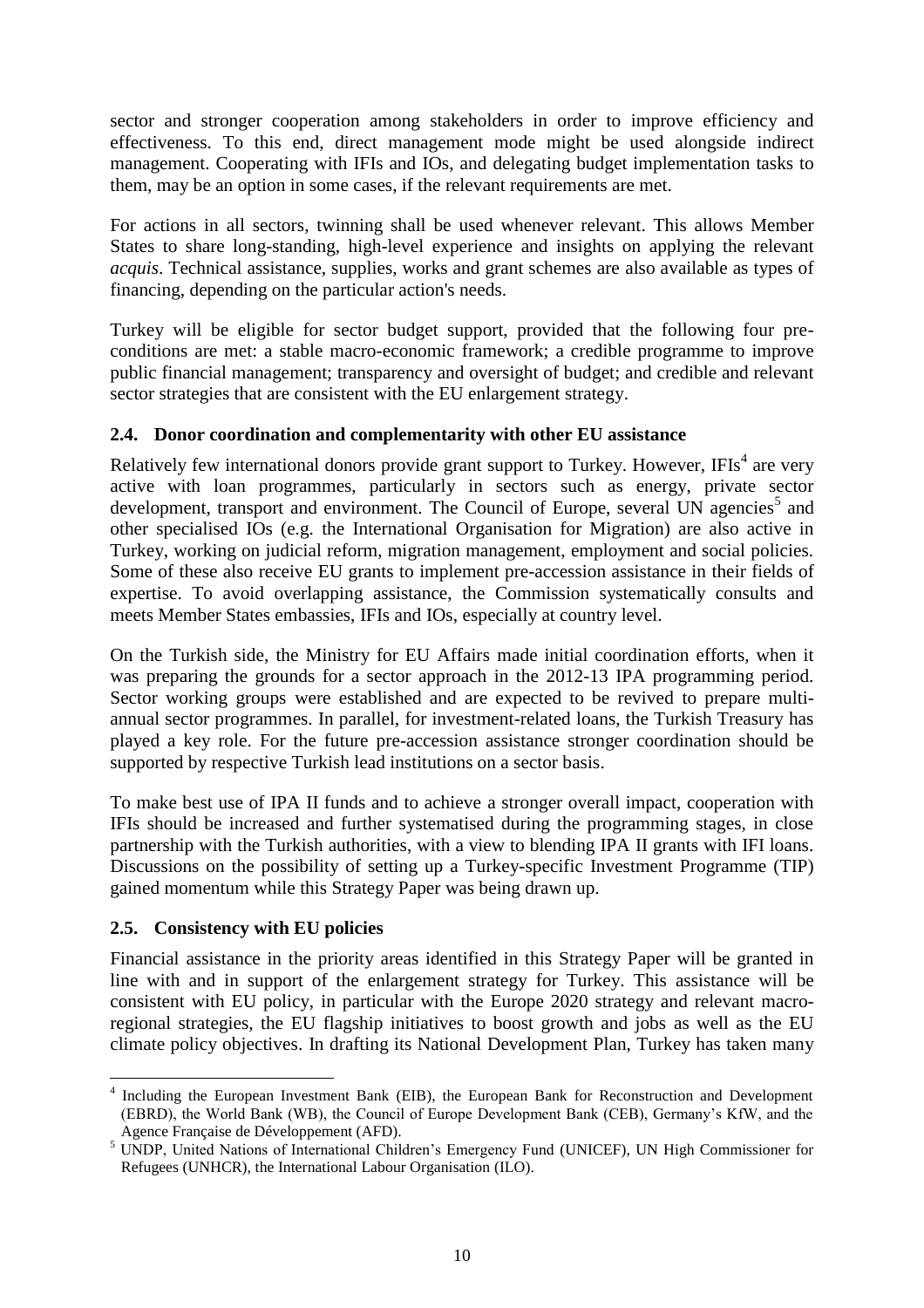aspects of the Europe 2020 strategy into account. Turkey's objectives between now and 2020 reflect its level of economic development and its stage in the accession process.

### **PART III: THE OVERALL DESIGN OF PRE-ACCESSION ASSISTANCE TO THE COUNTRY**

The European Commission's 2013/14 Enlargement Strategy emphasises the need to address fundamental reforms first. For Turkey, this means an even stronger focus on democracy and governance, the rule of law and fundamental rights and measures to encourage socioeconomic development in line with the country's specific needs.

Turkey's investment needs in order to carry out reforms are far greater than the IPA II resources available. Prioritising areas of assistance is therefore essential. Support will primarily be given to Turkey to carry out national reforms that match the EU's priorities. It will be increasingly important to increase synergies with the assistance provided by international financial institutions, international organisations and other donors.

For 2014-20, pre-accession assistance will fall under two pillars: democracy and the rule of law, and competitiveness and growth.

#### **Democracy and Rule of Law**

Turkey needs to further build on its previous track record for reform in the **judiciary** to strengthen relevant institutions as part of an independent, impartial and efficient third power, separate from well-functioning legislative and executive powers.

As regards **fundamental rights**, reform efforts need to result in improved protection for human rights and fundamental freedoms, the rights of persons belonging to minorities and in vulnerable groups, including lesbian, gay, bisexual, transgender and intersex (LGBTI) people, and other groups affected by discrimination and violence. There is a need to promote dialogue across the political spectrum and in society more broadly, and to encourage respect for fundamental rights in practice. In Turkey this particularly concerns women rights and gender equality, children's rights, and labour and trade union rights. These topics are crucial for meeting the political Copenhagen criteria and for *acquis* chapter 23 on judiciary and fundamental rights.

**Home affairs** is another key area for financial assistance, in particular developing a fully functioning integrated border management system, with appropriate migration management and asylum practices, given the migratory pressures experienced by Turkey and the EU. The fight against organised crime, including against trafficking in human beings, and the improvement of law enforcement also need to be further addressed, in line with negotiation chapter 24 on justice, freedom and security. Pre-accession assistance will be available to support a broader dialogue and cooperation framework between EU and Turkey. This will allow the EU and Turkey to address the full range of justice and home affairs policy fields and put in place steps towards visa liberalisation, in line with the visa liberalisation roadmap that was launched in in December 2013.

An active **civil society** demonstrates effective pluralism which implies respect for fundamental rights and freedoms, the rule of law and the possibility of social and political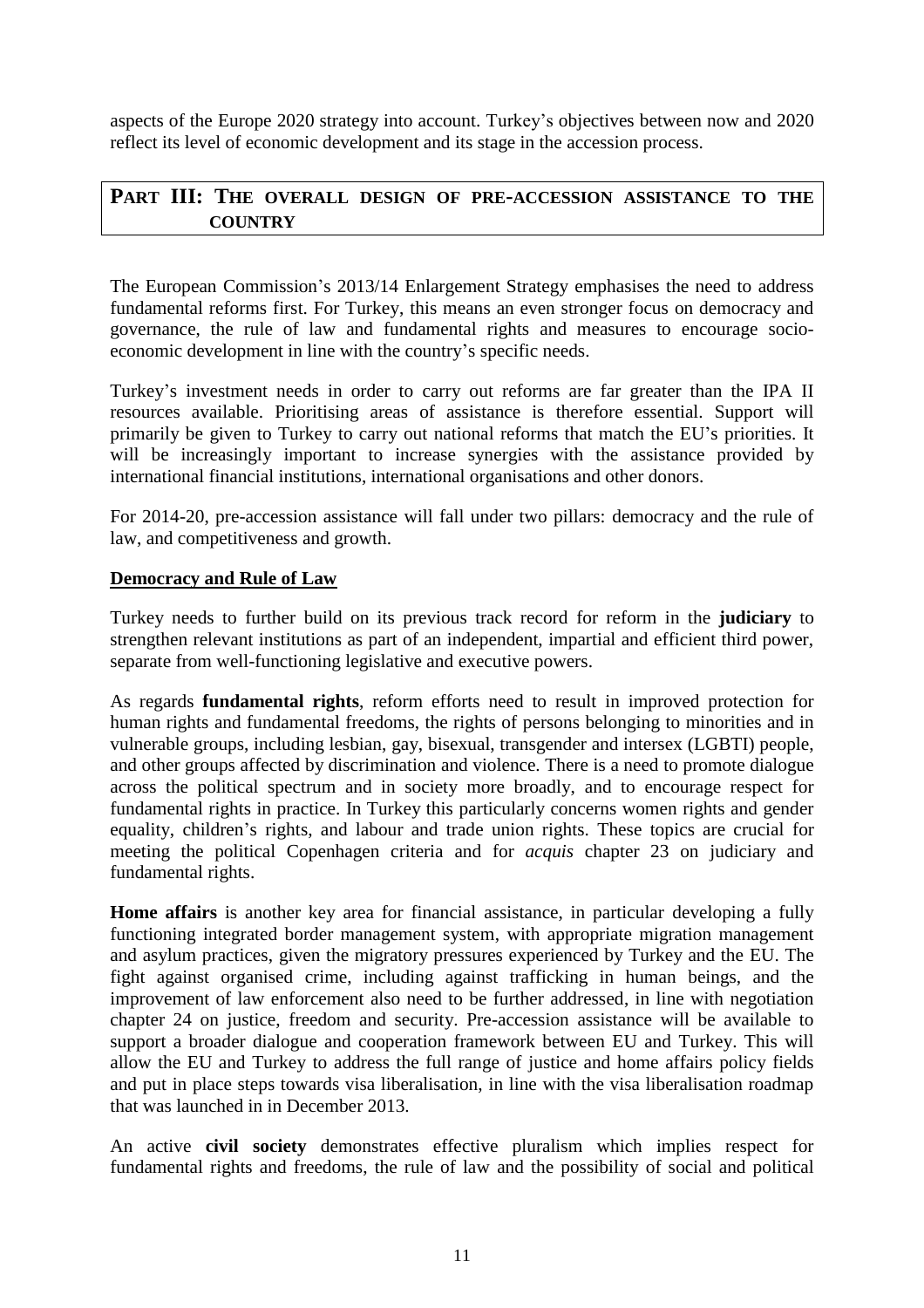change. Civil society activities can stimulate and expand the space for dialogue and cooperation on matters of public interest, including on the EU accession process. Turkey's participation in Union programmes, allowing for exchanges between Turkish and EU citizens, is an important complementary measure in this area. Turkey particularly needs more inclusive approaches to formulating policy and making decisions of public interest. Civil society organisations also play an important role in promoting fundamental rights. In this spirit, the Commission will continue to support civil society development and civil society dialogue with a specific sub-sector programme, but will also make additional funding available in other sectors where needs exist.

Turkey needs to step up its **anti-corruption** efforts and measures, strengthening both preventive and repressive standards as part of improving its anti-corruption policy development and implementation. While Turkey has a relatively strong **public administration** in general, further reform is required to bring it into line with the principles of the European administrative space, i.e. to have an effective, efficient, responsive, serviceoriented, competent and responsible public administration. For a more stable business and trade environment that will help to increase both domestic and foreign investments, Turkey needs to reform the public financial management system, improve its focus on the rule of law and anti-corruption measures, and carry out targeted public administration reform, as highlighted in the Commission's fundamental first enlargement strategy for 2013-14.

#### **Competitiveness and Growth**

The EU approach to financial assistance for Turkey takes into account its status as a fast developing middle-income country with large economic and social disparities between different population groups and geographical regions. It aims to provide support for economic, social and territorial development and encourage smart, sustainable and inclusive growth. The EU will therefore focus on support to improve social development and social inclusion, through funding in the **education, employment and social policies** sector, addressing areas where Turkey still faces significant challenges. In addition to being necessary to align Turkey with the *acquis* on social policy and employment (negotiation chapter 19), progress on reforms is also directly relevant to Europe 2020 strategy targets on employment rates, educational attainment social inclusion and the fight against poverty. Particular attention will be paid to support for implementing elements of Turkey's national action plan on gender equality and for meeting the needs of vulnerable groups.

The EU will take the different levels of socio-economic development across Turkey into account when planning support that involves physical capital, including improving infrastructure. Promoting environmental protection, resource efficiency and climate action are also key factors when drawing up priorities for financial assistance. Another key consideration will be the relevance of specific actions for improving exchange and interconnectivity with EU Member States and other enlargement countries. Based on these, focused multi-annual programmes will be supported in the **environment and climate action, energy**, **transport** and **competitiveness and innovation** sectors.

In line with Turkey's new more decentralised and differentiated approach to regional development, priority areas related to economic, social and territorial development will be partly based on geographical concentration. A pre-defined proportion of allocations will be earmarked for actions focused on selected NUTS II regions in the south-east and east of the country. Details of this approach will be decided when the sector operational programmes are prepared. Assistance will be also available to support implementing Turkey's action plan of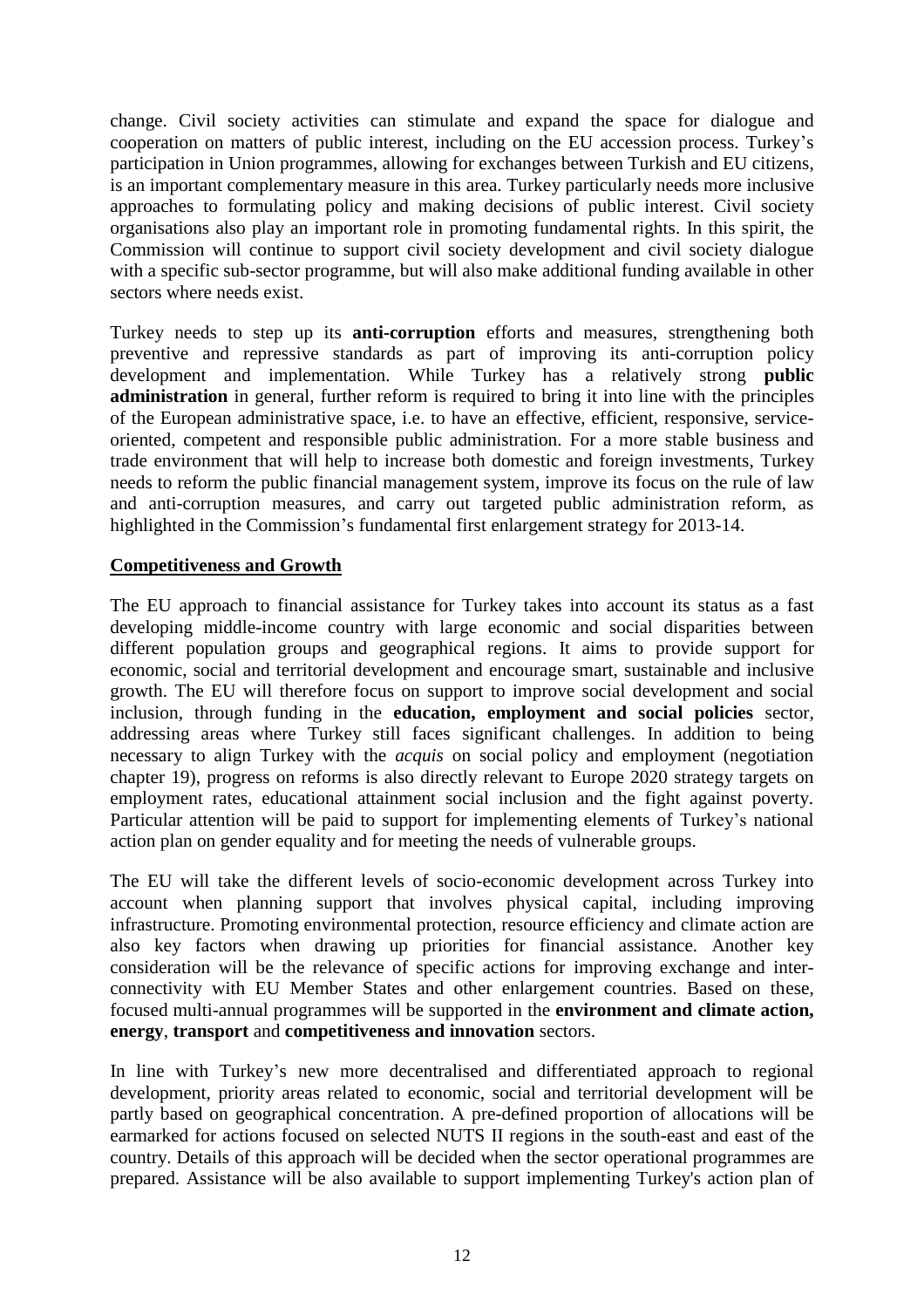chapter 22 regional policy and coordination of structural funds that has been opened in November 2013.

Turkey will also continue to receive support for strengthening its capacity to meet the obligations of EU membership, in particular those relating to alignment with and adoption, implementation and enforcement of the EU *acquis*. *Acquis* alignment, capacity building and investment needs will be addressed under integrated sector programmes when conditions are ready. This particularly affects the environment and climate action sector and, to a lesser extent, the transport sector, as alignment in these areas will require substantial investment and technical assistance. Other areas where support for *acquis* alignment and institutional capacity building will be provided include **food safety, veterinary and phytosanitary policy**, health and various elements of **regulatory reform related to the economic** *aquis*. In the area of **agriculture and rural development,** additional support will be granted to improve the competitiveness of the agri-food sector, to help its gradual adjustment to EU standards and to support diversification of economic activities in rural areas.

In addition, IPA II support may also be provided in response to unforeseen priority needs that are relevant to accession negotiations but that do not fall under the priorities set out in this Strategy Paper. In particular, this may include *ad hoc* and short-term technical assistance provided under the Technical Assistance and Information Exchange (TAIEX) programme and through twinning projects.

Finally, when programming IPA II assistance, particular attention will be paid to a number of cross-cutting issues that impact more than one sector and thus require action across a number of sectors. These include the prevention of and fight against corruption, environmental sustainability and climate action, gender equality strengthening democracy, human rights and civil society participation as well as protection of cultural heritage as appropriate.

Expenditure relating to climate will be tracked across the range of IPA II interventions, in line with the statistical markers on climate change mitigation and adaptation developed by the OECD's Development Assistance Committee.

Indicative financial allocations per policy area and per sector, resulting from the priorities set out in this Strategy Paper, are set out in Annex 1.

### **PART IV: EU ASSISTANCE DURING THE PERIOD 2014-2020**

#### **1. Democracy and governance**

#### **a. Needs and capacities in the sector**

Compared with other accession countries, Turkey has a relatively strong public administration. Over the last decade the Turkish government has launched reforms to further increase the **public administration**'s efficiency and has begun to bring Turkey into line with the relevant *acquis* and has set up regulatory frameworks. Nevertheless, civil service reform to improve human resources management in the public sector and ensure merit-based advancement has not yet been carried out. Further efforts are needed, as an effective, efficient, responsive and service-oriented public administration is a necessary condition for good governance, stable economic conditions and ensuring the institutional capacity to implement the EU *acquis.* Further issues that Turkey will need to address include local administration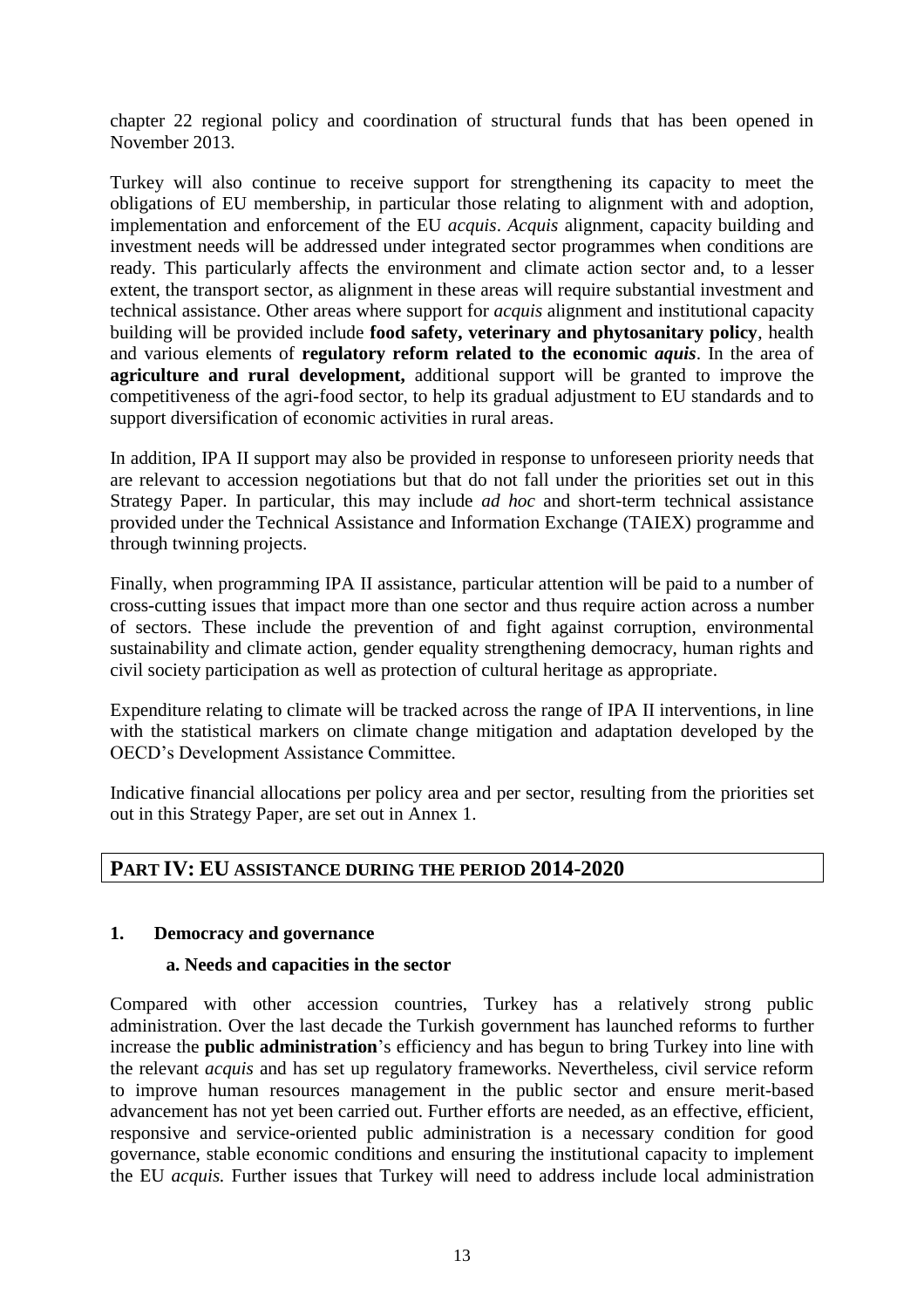reform, including better investment planning and systematic consultation of civil society, and further capacity building for the national parliament, as the centre of the democratic institutions system.

**Public financial management** is an integral part of the public administration reform efforts and the basis for economic governance and sustainable socio-economic and structural reforms. A public financial management system covers a number of sub-systems, including revenue administration (customs/tax), budget preparation, budget execution with cash management, public debt, public procurement, accounting and reporting, public internal financial control and external audit. Comprehensive public financial management reform covering reforms in the different sub-systems is particularly relevant to the EU enlargement strategy and to make use of the sector budget support modality available under IPA II. Turkey does not so far have a comprehensive public financial management reform programme in place, although reforms are ongoing in various sub-systems. Turkey must address issues including public internal financial control, independent and effective external audit, improving its public procurement legislation and implementation, improving its strategic management and planning (which also link policy better to budgeting), and improving its accounting and reporting.

A number of negotiation chapters cover public financial management reform sub-systems, including public procurement (chapter 5), taxation (chapter 16), economic and monetary policy (chapter 17), customs (chapter 29) and public internal financial control and external audit (chapter 32). There is therefore also a need to address the accession-specific aspects of public financial management. Public financial management is also a key component of the institutional arrangements needed to implement EU cohesion policy.

An important cross-cutting area in this sector is statistics. Turkey is already well-aligned with the *acquis* in this area, but still needs to further improve its data quality for statistics, including improving cooperation between the Turkish Statistical Institute and the main data providers.

Turkey is considered a functioning market economy, but it nevertheless needs to improve its economic policy and economic governance. Existing multilateral surveillance mechanisms will address Turkey's challenges relating to macroeconomic stability and the functioning market economy, leading to country-specific policy guidance. Implementation of this policy guidance will be subject to an annual cycle of stock-taking.

Sustained reform is also needed on aspects of the **economic** *acquis*, such as requirements relating to the right of establishment and freedom to provide services (chapter 3), free movement of capital (chapter 4), financial services (chapter 9), and more effective market surveillance in the context of free movement of goods (chapter 1), for which Turkish legislation also needs to be further aligned with the *acquis,* and improving SME access to quality conformity assessment services. Other important areas concern antitrust and state aid in light of competition policy (chapter 8), and outstanding requirements in company law (chapter 6). Turkey's consumer protection and product safety (part of chapter 28) are not yet fully aligned with EU requirements in this area, and the institutional capacity of bodies such as consumer courts and arbitration committees needs to be strengthened. Legislation on intellectual property rights (chapter 7) is largely in place, but procedures need to be set up, in line with the *acquis*, to effectively enforce intellectual property rights. Coordination between different stakeholders in this area needs to be improved. On customs (chapter 29), there is a need for greater alignment with the EU customs code, and gaps remain in Turkey's alignment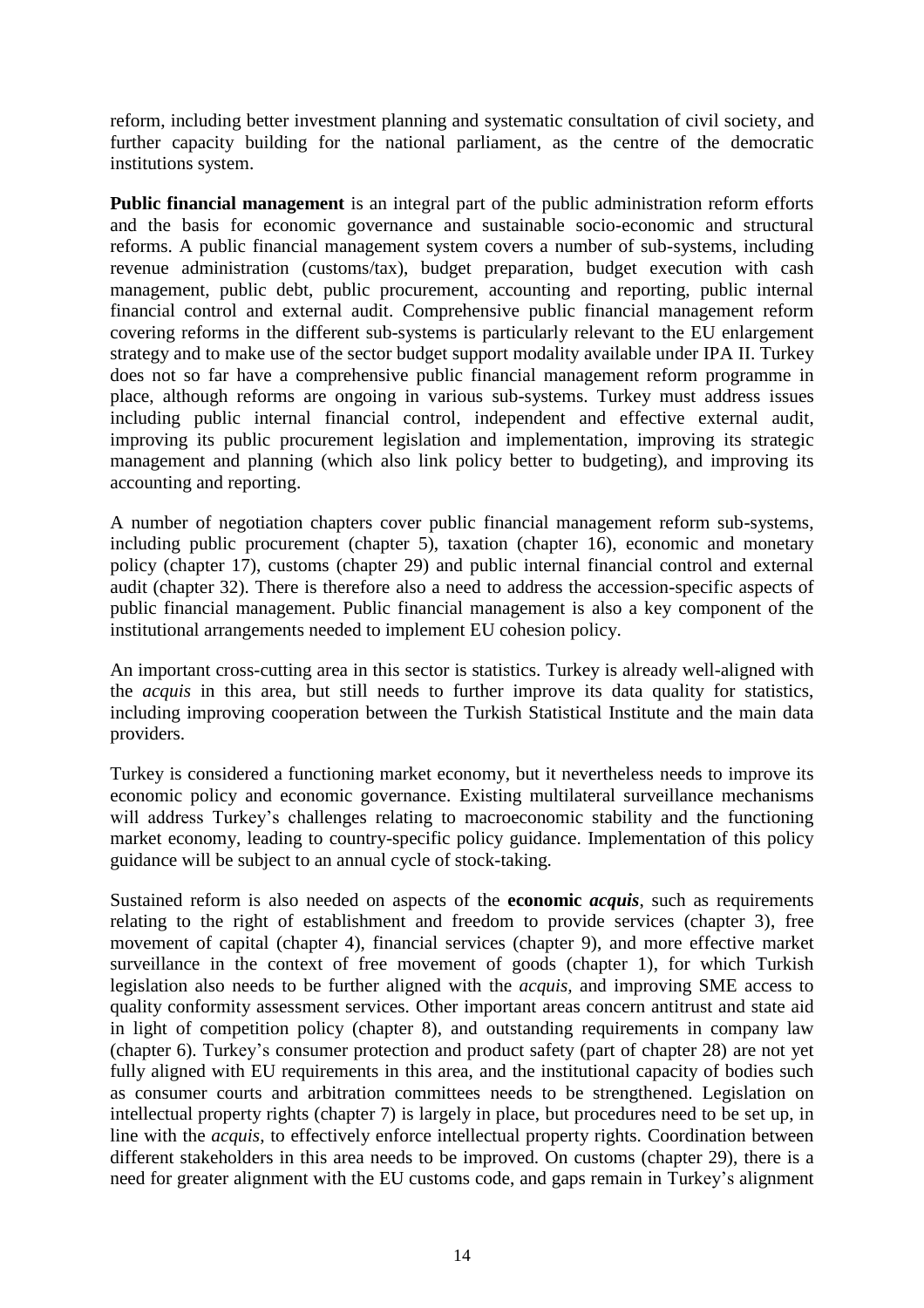with EU rules on free zones and duty relief. Shortcomings on surveillance, managing tariff quotas, and practices not in line with the customs union need to be addressed. Efforts to facilitate legitimate trade and non-fiscal roles of the customs authorities need further support. Turkey also needs support to meet the requirements for the technical opening and closing benchmarks in other negotiation chapters. Regulatory reform and well-functioning, independent regulatory agencies and authorities are required to effectively implement and enforce the *acquis* in areas such as antitrust, state aid, telecommunications and postal services.

Turkey has ratified major **anti-corruption** conventions over the last years and has worked to implement its 2010-14 national strategy and action plan in this area. However, Turkey needs to continue its efforts, including increasing its capacity to implement and enforce anticorruption measures and extending the code of conduct to cover the legislature and the military. Turkey should also follow up recommendations issued by the working groups set up as part of the national anti-corruption strategy, such as conducting annual country-wide corruption perception surveys and establishing comprehensive tracking of data on corruption. Civil society can play an important role as a watchdog, helping to promote transparency in this area.

Another element covered under this sector concerns **Turkey's participation in Union Programmes and Agencies**, an area where Turkey has been active and developed its capacity. In recent years, Turkey has participated in the following programmes and agencies: Lifelong Learning, Youth in Action, Culture 2007-13, Customs 2007-13, Fiscalis 2007-13, the Competitiveness and Innovation Framework Programme, the  $7<sup>th</sup>$  EU Research Framework Programme and in the European Environment Agency. Turkey has also ratified the agreement on participation in the European Monitoring Centre for Drugs and Drug Addiction. It is important for both Turkey and the EU that Turkey continues its participation in Union Programmes and Agencies.

Various institutions are involved in the democracy and governance sector and there is neither one specific sector lead institution nor a comprehensive strategy covering public administration reform, *acquis* alignment and regulatory reforms. The main institutions in the anti-corruption field are the Prime Ministry Inspection Board and the Council of Ethics. Once adopted, the updated national anti-corruption strategy and action plan will be the key strategic documents.

### **1.2. Objectives, results, actions and indicators**

The objectives of assistance in this sector are to support improvement leading to an efficient, responsible and accountable public administration, which provides services to citizens and businesses, to enhance ethical standards and anti-corruption tools both for prevention and repression, to improve public financial management, to enhance economic governance to facilitate regulatory reform leading to better alignment with EU standards, in particular with the EU *acquis* relating to economic criteria and to support progress on meeting the relevant negotiation chapter benchmarks.

### Expected **results** are:

 public administration reform (PAR) coordination, policy-making, civil service and public administration organisation and governance and service delivery to citizens and businesses, including at local level are improved;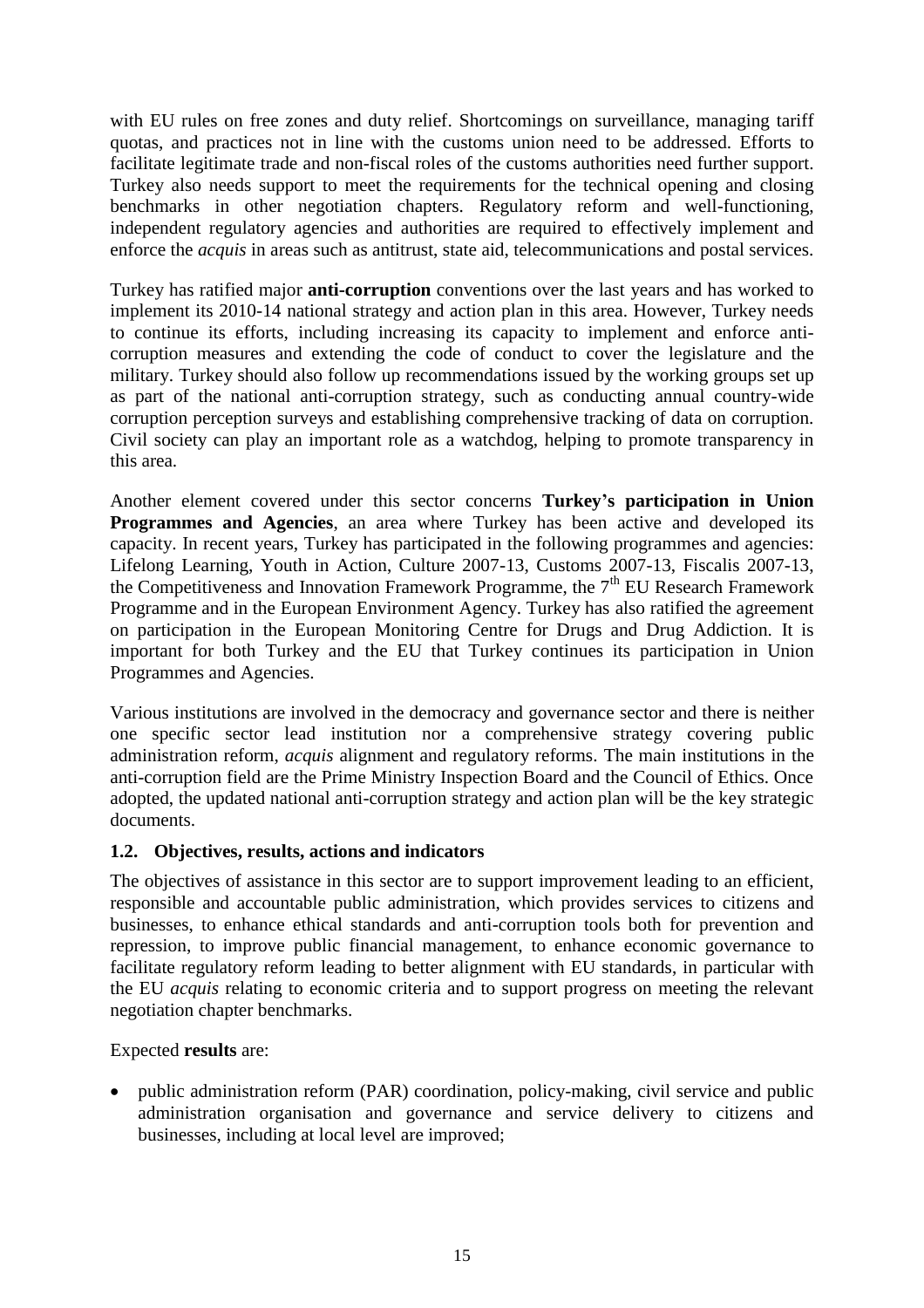- an integrated approach to prevention and the fight against corruption is implemented, in line with an updated national anti-corruption strategy;
- integrity systems and ethical standards are in place in public administration and a convincing track record of continued investigations of corruption exists;
- economic governance is enhanced and Turkey's EU accession process is supported in relevant areas by regulatory reform, *acquis* alignment, institution building and capacity building;
- public financial management is improved, after implementing sequenced reforms in different sub-systems, allowing Turkey to meet EU accession requirements in the relevant negotiation chapters;
- improvements are made to the capacity for efficient oversight of Turkish democratic institutions, especially the parliament;
- participation by Turkey in Union Programmes and Agencies increased.

**Actions** to achieve these results include:

Establishing structures in line with the new model of metropolitan municipalities; providing support to the Union of Municipalities and the Citizens' Assemblies in strengthening participatory decision making at local level; extending e-government and e-inclusion to increase citizens' democratic participation; promoting town-twinning with EU counterparts; providing support to the Turkish Grand National Assembly to better fulfil its oversight functions based on needs assessment.

Assessing the specific reform requirements in different public financial management subsystems, e.g. revenue administration (tax/customs), budget preparation, budget execution with cash management, public procurement, accounting and reporting, public internal financial control and external audit; taking measures to align Turkish law and build capacity to meet *acquis* requirements in public procurement, EU budgetary frameworks, public internal financial control and external audit and support to implementation of the specific reform plans these include implementing the priorities in the Public Internal Financial Control (PIFC) policy paper and supporting the Turkish Court of Accounts to fully implement the law enacted in December 2010.

Supporting the new national economic reform programme, which will replace the existing pre-accession economic programme and provide the strategic framework for EU assistance (in addition to fiscal issues, the new programme will increasingly also manage external sustainability and structural obstacles to growth).

Implementing Turkey's national anti-corruption strategy; improving specific accessionrelated requirements on statistics, taxation and customs, including IT interconnectivity and interoperability; supporting *acquis* alignment, regulatory reform and institution building, and the operational and administrative capacity building required for the process of accession negotiations and in particular to meet the technical requirements set by negotiation chapter benchmarks.

#### **Main indicators of achievement**:

• Progress made towards meeting accession criteria (EC);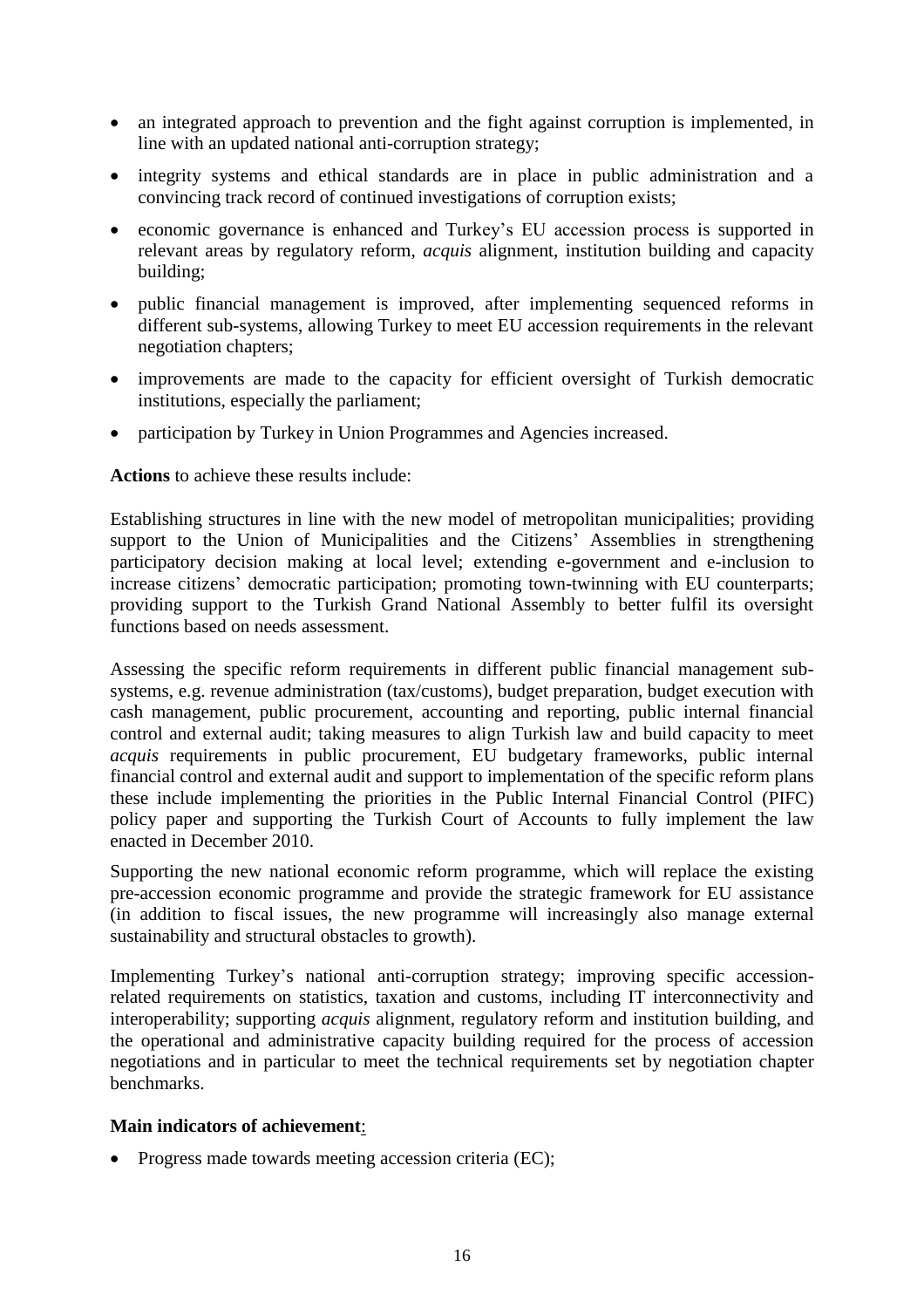- Composite indicator Government Effectiveness (WB), Burden of Government Regulation (WEF) and Regulatory Quality (WB);
- Composite indicators Global Corruption (TI) and Control of Corruption (WB);
- Statistical compliance (Eurostat).

Annex 2 contains additional information on the indicators' sources and baseline and target data.

### **a. Types of financing**

Actions covered under this sector will mainly be addressed through stand-alone actions in the context of annual programming, although a longer-term programming approach will be encouraged in the medium term.

A limited financial envelope for project preparation and institution building activities (twinning, technical assistance and direct grants only) will be programmed through Regulatory Reform and Acquis Alignment Actions in a needs-driven manner and on a rolling basis. This will facilitate Turkey's regulatory reform in fields that are not covered by priority sectors, in particular relating to alignment with economic *acquis*, and will support progress on negotiation chapter benchmarks.

Allocations indicatively earmarked in this sector will also be used to co-finance Turkey's participation in Union Programmes and Agencies, in line with the principle of increasing contributions from the candidate country. Between 2014 and 2020, EU support will ensure Turkey continues to participate in Union Programmes and Agencies as much as possible.

### **b. Risks**

 $\overline{a}$ 

Political will from the Turkish government is crucial to making progress on key reforms in fields such as public financial management or anti-corruption. Political dialogue on these matters will need to accompany the preparation of actions receiving IPA II financial assistance.

#### **Sub-sector: Civil society**

### **a. Needs and capacities in the sub-sector**

There are more than 98 000 associations, with a total of approximately nine million members, in Turkey. Only some 18% of these members are women. Membership in political parties, chambers and sports clubs is most common, but religious organisations are also popular. In addition, there are over 5 000 foundations. Their operations are mainly financed by their own resources and/or they raise funds and use them for charitable purposes. Few of these foundations provide grants to civil society organisations. Thus, civil society organisations working on advocacy have so far benefitted only to a limited extent from the strong tradition of giving in Turkey.<sup>6</sup>

Civil society organisations (CSOs) still face a legal environment with bureaucratic obstacles, in particular relating to their operation, their funding and, in some cases — such as for

 $6$  Guiding Principles for EU Support to Civil Society in Turkey: [http://www.avrupa.info.tr/fileadmin/Content/Files/File/CSD/Guiding\\_Principles\\_for\\_EC.pdf.](http://www.avrupa.info.tr/fileadmin/Content/Files/File/CSD/Guiding_Principles_for_EC.pdf)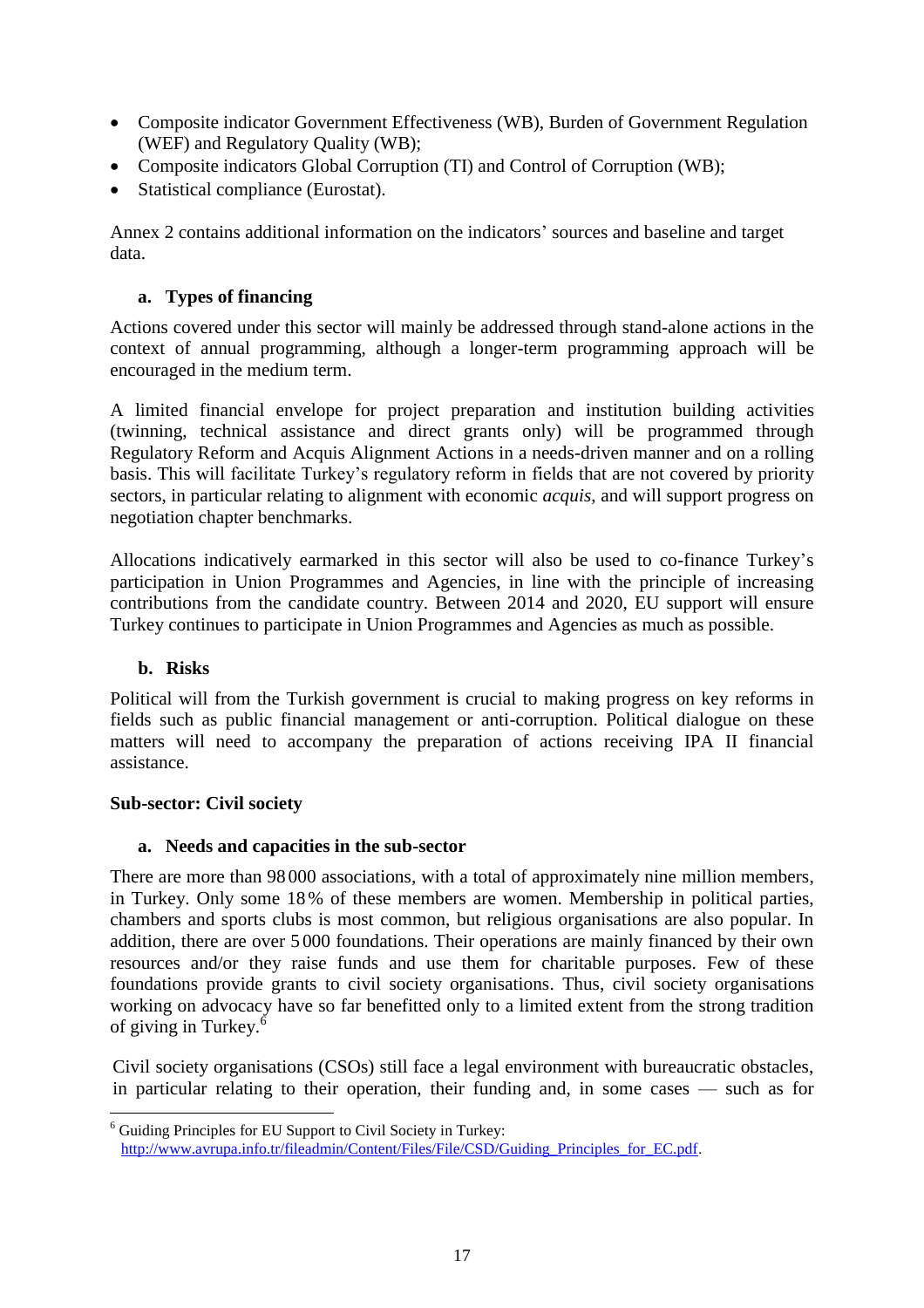federations — their legal creation. Complex rules create difficulties for small or mediumsized associations. CSOs need to be more involved in policy development at local, regional and national levels, and dialogue and cooperation between institutions and civil society needs to be improved, particularly in the area of fundamental rights. However, significant weaknesses in CSO capacities — particularly for smaller organisations and some rightsfocused CSOs — have been noted with regard to internal management, fund-raising and advocacy skills and the membership base. Where networks have been created, their sustainability is at risk. Broader dialogue between civil societies in the EU and Turkey continues to be a priority, as set out in the 2005 Commission Communication on civil society dialogue.

Various proposals for reform made by the Turkish government affect civil society. Civil society development and civil society dialogue were supported under the previous IPA programming cycle. Financial assistance for civil society will build on this experience, with the Ministry of EU Affairs acting as the lead institution in this sub-sector. Some actions in the field of civil society development have been directly managed by the EU Delegation in Ankara.

### **b. Objectives, results, actions and indicators**

Objectives under this sub-sector are to support the development of civil society through more active democratic participation in policy and decision making processes; promote a culture of fundamental rights and dialogue; enhance civil society dialogue and inter-cultural exchange between civil societies in Turkey and Europe.

### Expected **results:**

- enabling environment improved, allowing for regular civil society consultation and active participation in policy processes;
- increased capacity, outreach, representativeness and networking of civil society, especially of rights-based organisations;
- people-to-people exchange between Turkey and the EU sustained at a higher level.

### **Actions** to achieve these results include**:**

Improving the legislative environment to support active citizenship, through initiatives to facilitate founding, operating, funding and auditing CSOs, in line with the principles of freedom of association, freedom of speech and proportionality. Actions will include supporting a more transparent and accountable environment for civil society, improving funding mechanisms for CSOs (including facilitating fund-raising), and enhancing CSOs' financial viability and sustainability.

Strengthening cooperation between the public sector (at local, regional and national level) and CSOs, including by effective CSO consultation in policy-making and governance, by establishing transparent mechanisms.

Strengthening the capacity of and networking between organised active citizens / CSOs, to improve outreach, governance, and institutional capacities, such as advocacy, administrative skills, and fundraising skills. This will allow individuals and CSOs to address individual and institutional donors, participate more effectively in public debate and contribute to shaping,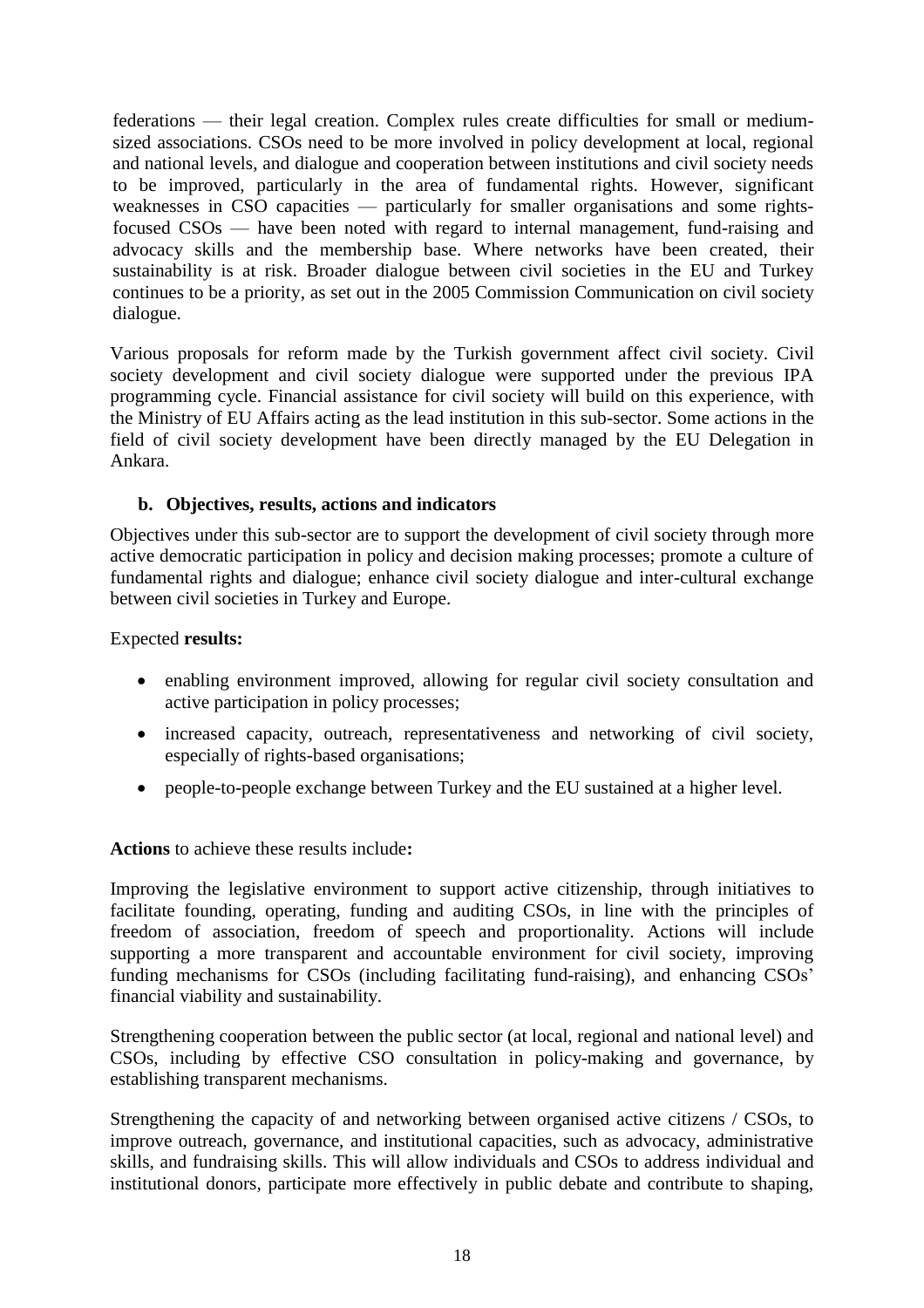implementing and monitoring public policies and the private sector. Actions will focus on areas that do not typically benefit from traditional philanthropy and other private funding. Areas for assistance include protecting and promoting fundamental rights and fighting against all forms of discrimination in society (e.g. protecting the rights of women, children, LGBTI, people with disabilities and vulnerable groups in the country), as well as key areas of EU integration and other areas of particular relevance for the inclusive development of Turkish democracy.

Connecting people to improve mutual understanding between citizens in Turkey and the EU, including encouraging exchanges at local level. The focus in this area will be on generating long-term partnerships and cooperation between EU and Turkish CSOs, to exchange experiences in contributing to social activities at local, regional and national levels; and creating mechanisms to improve CSO ownership of civil society dialogue programmes and CSOs' ability to influence the way the programmes are run, e.g. by creating appropriate participatory governance mechanisms. Activities in this area will also cover culture and the preservation of cultural heritage.

### Main **indicators** of achievement:

- Progress in the enabling environment for freedoms, the operation of CSOs and participation in policy-making (EC);
- Number of associations and membership, including networks, platforms and civic initiatives (Turkish Ministry of Interior).

Annex 2 contains additional information on the indicators' sources and baseline and target data.

#### **c. Types of financing**

Assistance in this sub-sector will be provided on the basis of a comprehensive programme, following a multi-annual planning approach. CSOs and public sector institutions can benefit from financial assistance. EU support for legislative reforms to improve the enabling environment for civil society and to encourage more inclusive governance will be provided mainly through institution-building measures (technical assistance and twinning) or the TAIEX instrument. Indirect management by the Turkish authorities will apply, particularly for the civil society dialogue component and most actions to support civil society development. These include grant schemes and other funding modalities that aim to improve the representativeness, credibility and institutional capacities of CSOs. Activities targeting specific goals, such as training or networking activities, may also be supported through direct management via the Civil Society Facility. The European Instrument for Democracy and Human Rights (EIDHR) will remain available to complement the IPA II support covered under this Strategy Paper.

As support to civil society constitutes a strategic priority for pre-accession assistance to Turkey, allocations for this sub-sector will substantially increase as compared to the IPA 2007-13 framework.

#### **d. Risks**

A multi-annual planning approach to programming for civil society support is new to Turkey and therefore poses a challenge for the lead institution coordinating the sector. Strong and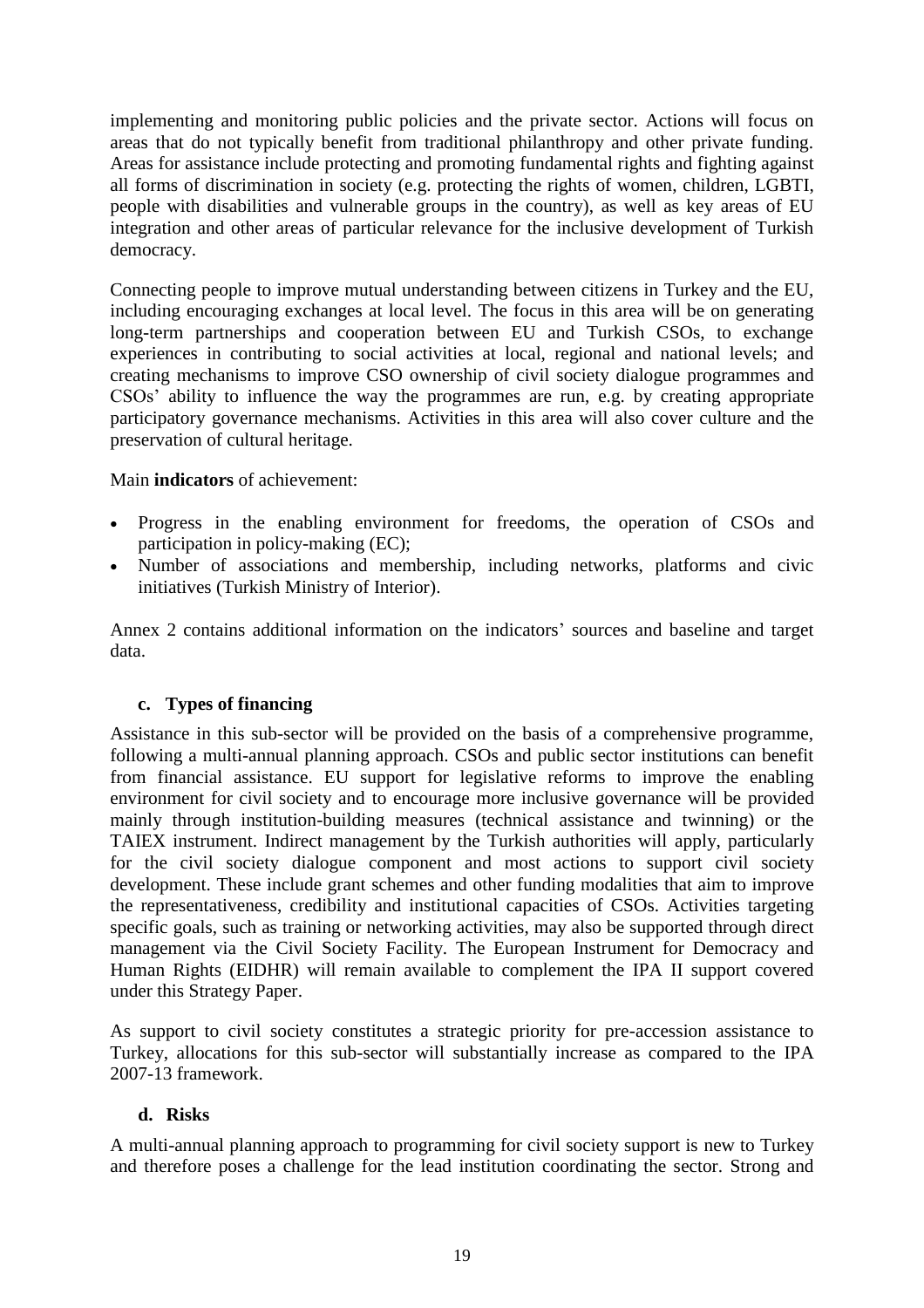inclusive coordination of all the relevant institutions and stakeholders will be crucial to ensure effective strategic multi-annual planning and programme implementation. This will also be essential to ensure indicators are effectively monitored.

Civil society can also receive support under other sectors covered in this Strategy Paper. The risk of overlap and duplication needs to be minimised by coordinating with the lead institutions for those sectors in the strategic planning phases, to ensure complementarity and synergies.

CSO dependency on institutional donor funds, competition for project funding and donordriven agenda setting have been identified as risks to the representativeness, credibility and sustainability of organised civil society in Turkey. Support will need to be planned so as to allow civil society structures to be developed and to allow these to build their capacity in a sustainable manner. This will allow EU support to eventually be reduced.

### **2. Rule of law and fundamental rights**

### **Sub-sector: Judiciary and fundamental rights**

### **a. Needs and capacities in the sub-sector**

Turkey has made significant reforms in the fields of the judiciary and fundamental rights over the past decade, a development that has its roots in the country's EU accession process. The 2001 Accession Partnership document identified achieving stability in the rule of law, and by extension in the justice sector itself, as one of the main priority areas to meet the Copenhagen criteria. A similar finding applies with regard to human rights.

IPA assistance for judiciary and fundamental rights amounted to EUR 191 million between 2007 and 2013. The IPA - alongside, and sometimes jointly with, additional support provided by international organisations (such as the Council of Europe and UN agencies), several Member States and their development agencies - helped strengthen judicial independence, impartiality and efficiency and improve the administration of justice. It also contributed to greater respect for fundamental rights. However, despite Turkey's efforts and support from the international community, the objectives and activities relating to judiciary and fundamental rights have not yet been sufficiently translated into improvements in practice.

Turkey's 10<sup>th</sup> National Development Plan acknowledges that improvements are still needed on the rule of law and the full enjoyment of fundamental rights and freedoms by all individuals, without discrimination. This has been supported by a series of judicial reform packages which are examples of Turkey's efforts to significantly reform the judiciary, but which also highlight the fact that further steps will be needed.

Social and political developments in Turkey in 2013 and 2014 also demonstrate the need to continue with reforms in line with the principles of an independent, impartial and efficient judiciary and the need to translate these reforms into practice. Deepening cooperation on fundamental rights with civil society organisations is a key requirement.

### **b. Objectives, results, actions and indicators**

Objectives under this sector are to further strengthen and make more concrete and visible the independence, impartiality, efficiency and administration of the judiciary as well as to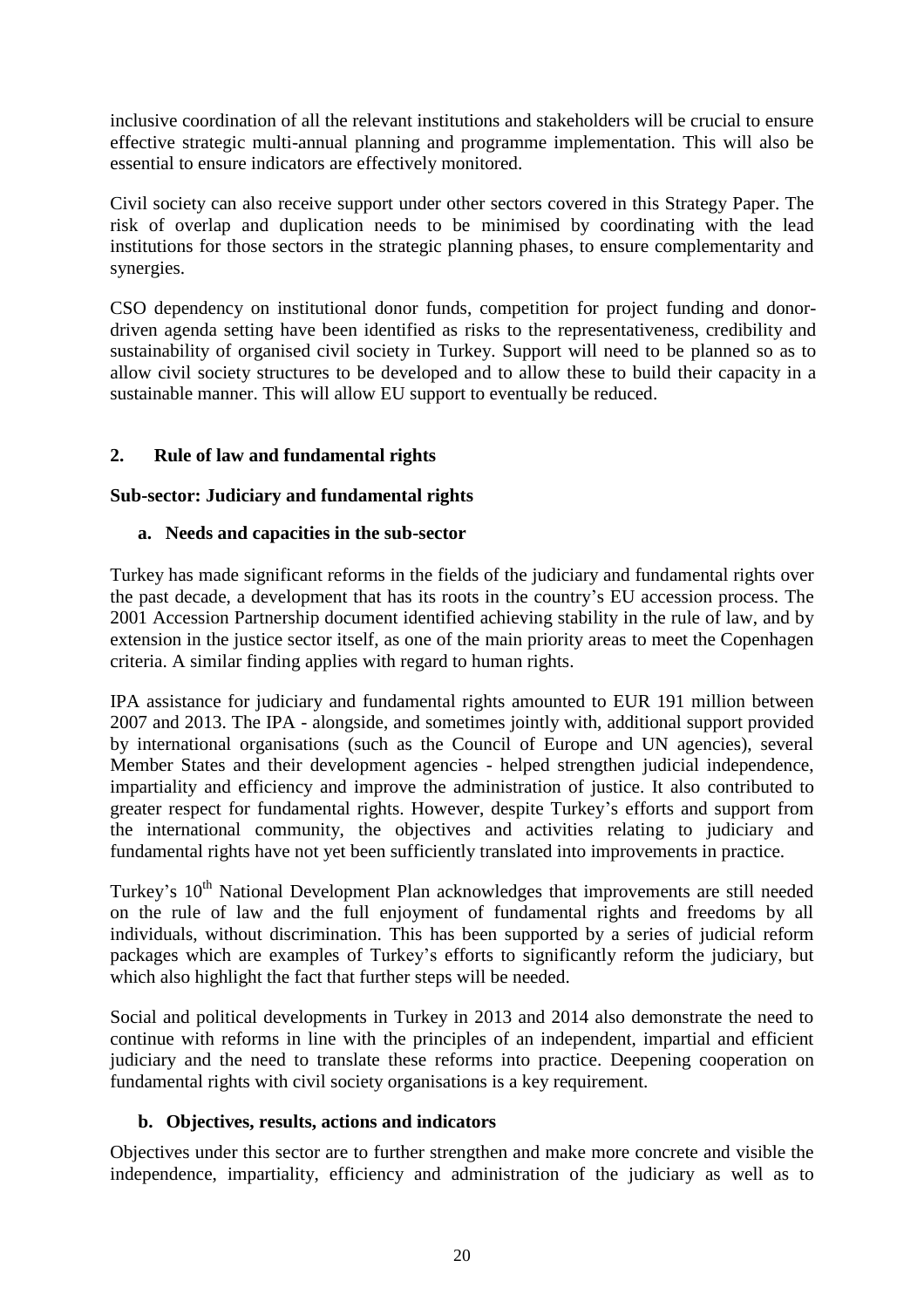enhance respect for fundamental rights and freedoms in the key areas of freedoms of expression (including freedom of the media), conscience and religion, assembly and freedom of association; prevention of torture and ill-treatment; women's rights and gender equality; protection of vulnerable groups including children, LGBTI people; rights of persons belonging to minorities, including social inclusion and Roma integration.

As the judiciary and fundamental rights are complementary areas, IPA II assistance will be programmed in a holistic and strategic way, against a multi-annual framework. It will be fully consistent with the main objectives set out in the 10<sup>th</sup> National Development Plan, the Judicial Reform Strategy and Action Plan (once updated), various judicial bodies' institutional strategic plans, and other relevant national strategies and action plans.

IPA II support relating to the **judiciary** will be programmed in partnership with the Ministry of Justice, the lead institution in this field, with close involvement by other key institutions.

Expected **results** are:

- increased independence of the judiciary;
- improved impartiality of the judiciary;
- increased awareness on human rights among members of the judiciary;
- enhanced efficiency and effectiveness of the judiciary (including the criminal justice system; juvenile courts; the military justice system and the penitentiary system).

**Actions** to achieve these results include:

Raising the level of independence of the judiciary by guaranteeing the achievements of the 2010 constitutional reform, mostly by strengthening the capacity and role of the High Council of Judges and Prosecutors;

Increasing judicial impartiality by strengthening the role of the Constitutional Court in guaranteeing fundamental rights in judicial proceedings;

Training and raising awareness for all members of the judiciary on human rights and, in particular, of European Court of Human Rights case-law; supporting the establishment of a judicial police that meets EU standards;

Increasing judicial efficiency and improving administration, by addressing the issues of court workload and fair trials, within the meaning of Article 6 of the European Convention for Human Rights; improving the criminal justice system; developing capacity in juvenile courts; continuing with reforms to the military justice system and the penitentiary system;

Improving access to justice and alternative dispute resolution in both criminal and civil cases and increasing equality of arms between the prosecution and the defence in court.

#### Main **indicators** of achievement:

- Progress made towards meeting accession criteria (EC);
- Composite indicator Access to Justice (WJP) and Judicial independence (WEF);
- Backlog in courts: improvement of clearance rate through reduction in number of pending cases and duration of proceedings (CEPEJ).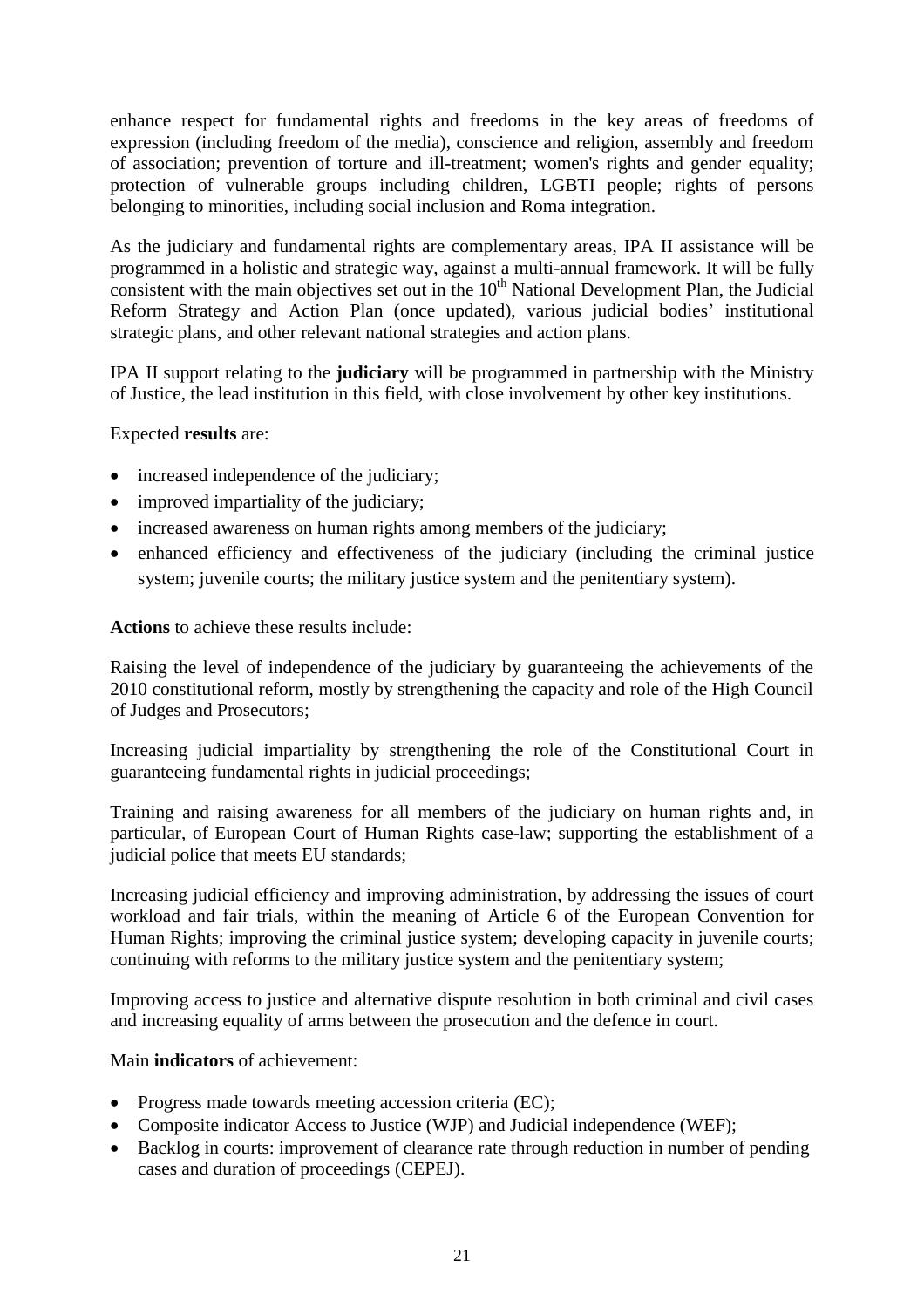Annex 2 contains additional information on the indicators' sources and baseline and target data.

IPA II support relating to **fundamental rights** will be planned in partnership with the Ministry of EU Affairs, as the lead institution, in close cooperation with the Ministry of Justice and involvement by other key stakeholders. Programme preparations will take into account the priorities identified in the national action plans on the prevention of violations of the European Convention on human rights, on gender equality and on combatting domestic violence against women and priorities set out in other relevant strategy documents.

Expected **results** are:

- fundamental rights and freedoms guaranteed, with relevant institutions functioning properly;
- protection of rights of persons belonging to minorities improved, and anti-discrimination policies and measures effectively implemented.

**Actions** to achieve these results include:

Strengthening the institutional capacity on fundamental rights in the Ombudsman institution, the National Human Rights institution and the Ministry of Justice; helping to set up an equality and anti-discrimination body and ensuring civil society involvement and consultation in that process;

Bringing the Turkish legal framework into line with European standards in all areas, notably freedom of expression and freedom of assembly; ensuring that courts and authorities fully implement legislation and rules so that rights are respected in full and in practice, with proper accountability and verification systems;

Developing the capacity to conduct independent, impartial and effective investigations into allegations of misconduct by security forces;

In the area of women's rights and gender equality, focusing on political representation and combatting violence against women in practice, including early and forced marriages; upgrading the legal framework in order to address violence and discrimination based on sexual orientation and gender identity. Other gender equality aspects will be addressed in the sector Education, Employment and Social Policies and in the sub-sector Civil Society.

Strengthening the cooperation between institutions and stakeholders engaged in the area of human rights.

Main **indicators** of achievement:

- Progress made towards meeting accession criteria (EC);
- Composite indicator Freedom of Press (FH) and Press Freedom (RWB).

Annex 2 contains additional information on the indicators' sources and baseline and target data.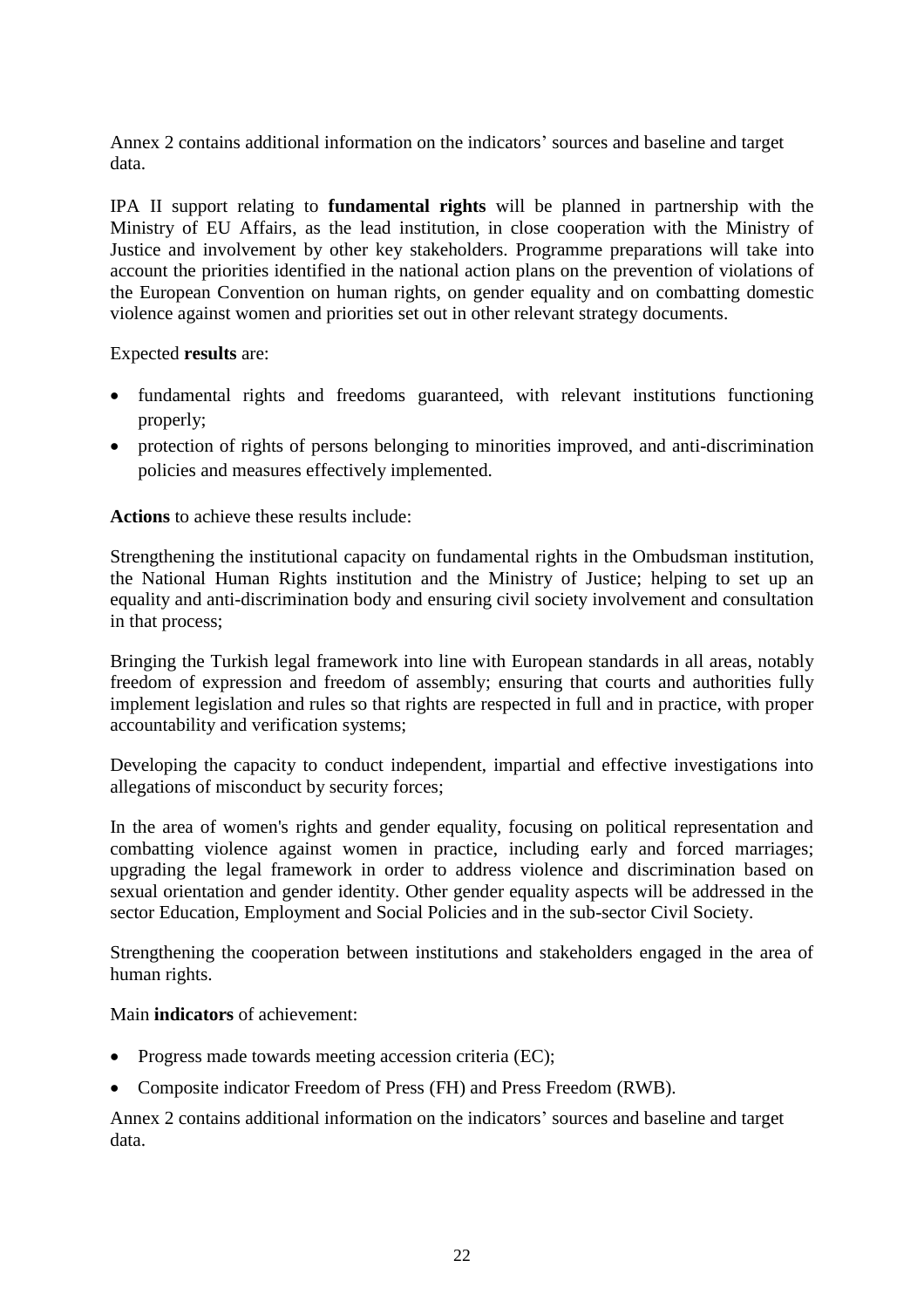### **c. Types of financing**

The areas of judiciary and fundamental rights meet most of the necessary criteria for a sector approach. Programming will pursue a multi-annual strategic planning perspective and further support could be provided to build capacity for a full-fledged sector approach. The programme could be rolled out in two tranches (2014/15-17 and 2018-20). Some issues relating to the judiciary could also be a test case for sector budget support. Activities will be supported through twinning, services, supply and work contracts, direct agreements with international organisations, grant schemes, and investments. As the judiciary and fundamental rights are key strategic priorities for pre-accession assistance to Turkey, IPA II support in this sector will substantially increase, compared to IPA 2007-13.

### **d. Risks**

Political risks relating to the insufficient independence of institutions and separation of powers, and respect for the rule of law and human rights will need to be addressed through political dialogue as part of the EU's accession negotiations with Turkey. The rule of law, protection of human rights and good governance must remain high on the political agenda. Effective capacity to undertake reforms and make use of financial assistance will have to be confirmed.

Work on fundamental rights will need to be closely coordinated with work in the civil society sub-sector, to build synergy and avoid duplication and overlap.

### **Sub-sector Home affairs**

### **a. Needs and capacities in the sub-sector**

The sub-sector includes three priority areas: (1) migration and asylum, (2) integrated border management and (3) fight against organised crime. The EU – Turkey readmission agreement and the roadmap towards visa liberalisation between Turkey and EU set out specific requirements that need to be addressed.

Turkey has carried out important reforms in the field of **migration and asylum**, including the 2013 adoption of the Law on Foreigners and International Protection. This law and related secondary legislation created the General Directorate of Migration Management. The Directorate's capacity to implement this law will be crucial for Turkey's future migration management system. In parallel, efforts to improve legal and administrative infrastructure need to continue to bring these in line with European standards and international best practices, and effectively tackle irregular migration and human trafficking across Turkish borders. The Syrian crisis and subsequent influx of refugees pose additional challenges. Turkey's 2005 Action Plan for Asylum and Migration needs to be reviewed and updated, as it is the main strategic reference document in this area. Turkey's reception capacity to accommodate and integrate refugees and to remove irregular migrants need to be improved, both in terms of infrastructure and institutional competence.

Turkey's efforts on **integrated border management** need to continue, to establish open and secure borders by developing and strengthening Turkey's legal, institutional and technical capacity and bringing this into line with EU IBM policy, taking into account the current and expected migration flows. Turkey needs to provide support for institutional reform and capacity building when the long-expected law on border management is adopted, allowing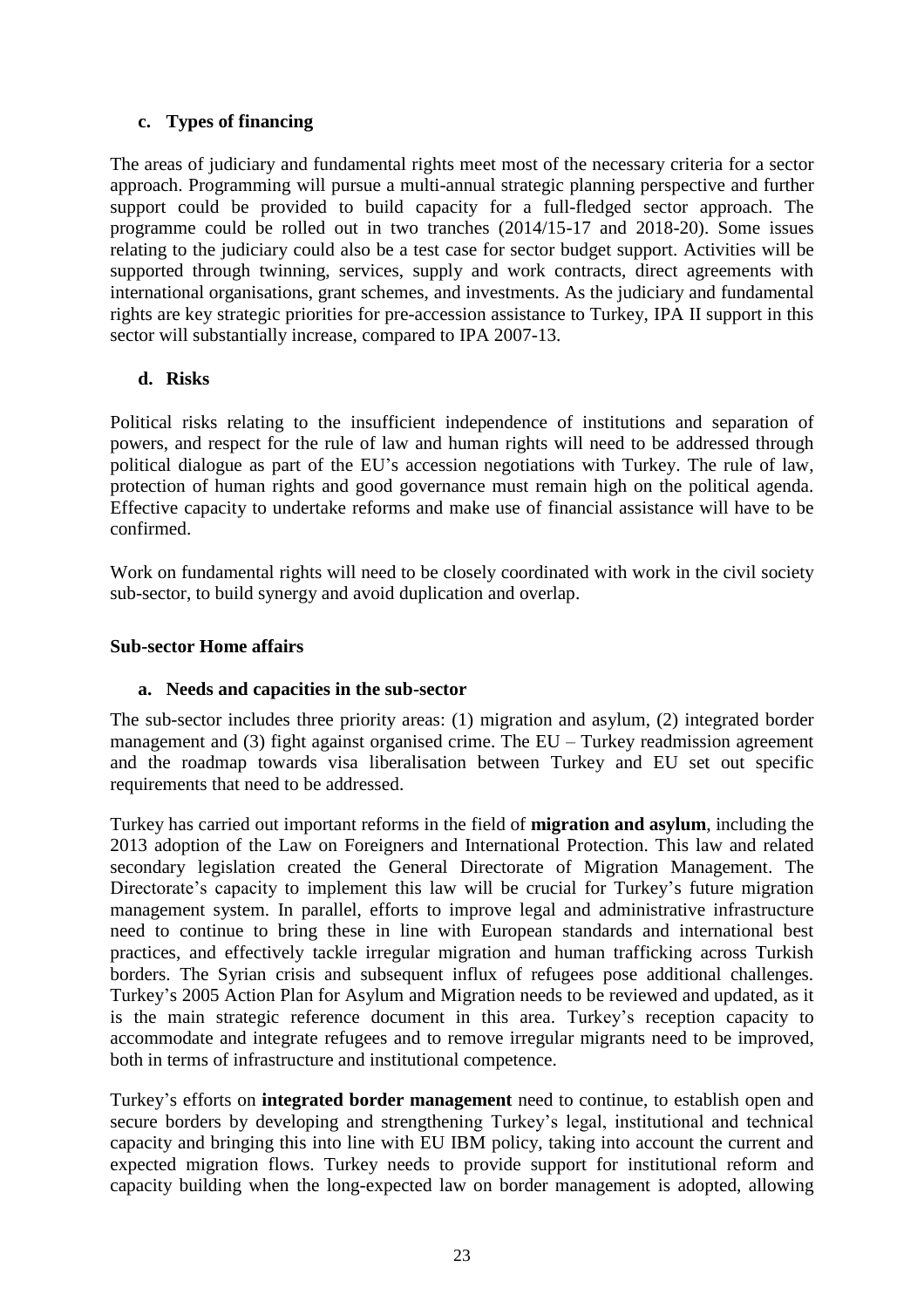Turkey to move to a civilian-led border agency under the Ministry of Interior. Cooperation with FRONTEX<sup>7</sup> and regional cooperation on border management with EU neighbours Greece and Bulgaria are also key priorities. Border management reform is led by the Border Management Bureau of the Ministry of Interior.

Turkey needs to strengthen all law enforcement institutions involved in the **fight against organised crime** and align their status and responsibilities with European standards, including through developing inter-agency and international cooperation. These include combating money laundering, terrorism, drugs, and cyber-security threats. Key strategies are the National Strategy on Organised Crime (2010-15) and its updated Action Plan (adopted in September 2013), the National Strategy against Drugs (2013-18) and its related Action Plan (2013-15) as well as the Strategy and Action Plan on Cyber Security (2013-14). Key institutions are Ministry of Interior's Department for Smuggling, Intelligence and Operations and Information Gathering, Ministry of Finance's Financial Crimes Investigation board (MASAK), the Turkish National Monitoring Centre for Drugs and Drug Addiction (TUBIM) and the Cyber Security Board.

Law enforcement institutions need further training and equipment, and police cooperation at international and domestic levels needs to be strengthened. Data protection is a key element that needs to be improved so that an operational agreement with Europol can be signed.

The lead institution in this sub-sector is the Turkish Ministry of Interior, responsible for the relevant General Directorates, Bureaus and Departments of the priority areas set out above. Other relevant stakeholders need to be involved during programming and for sector coordination.

### **b. Objectives, results, actions and indicators**

This sub-sector's main objective is to make progress on implementing the visa liberalisation roadmap by improving Turkey's legal and administrative framework in home affairs and bringing it in line with the EU *acquis* and EU standards.

Expected **results** are:

- irregular migration and human trafficking across Turkish borders is addressed effectively, with improved legal and administrative infrastructures in the field of migration and asylum in line with European standards;
- substantial progress is made in implementing institutional reforms for integrated border management, with an increased technical capacity for border management and a high degree of alignment with relevant EU policy;
- law enforcement institutions involved in fighting organised crime, including money laundering, terrorism, drugs and cyber-security threats are aligned with European standards with regard to status and responsibilities through increased inter-agency and international cooperation.

**Actions** to achieve these results include:

 $\overline{a}$  $7$  European Agency for the management of operational cooperation at the external borders of the Member States of the European Union.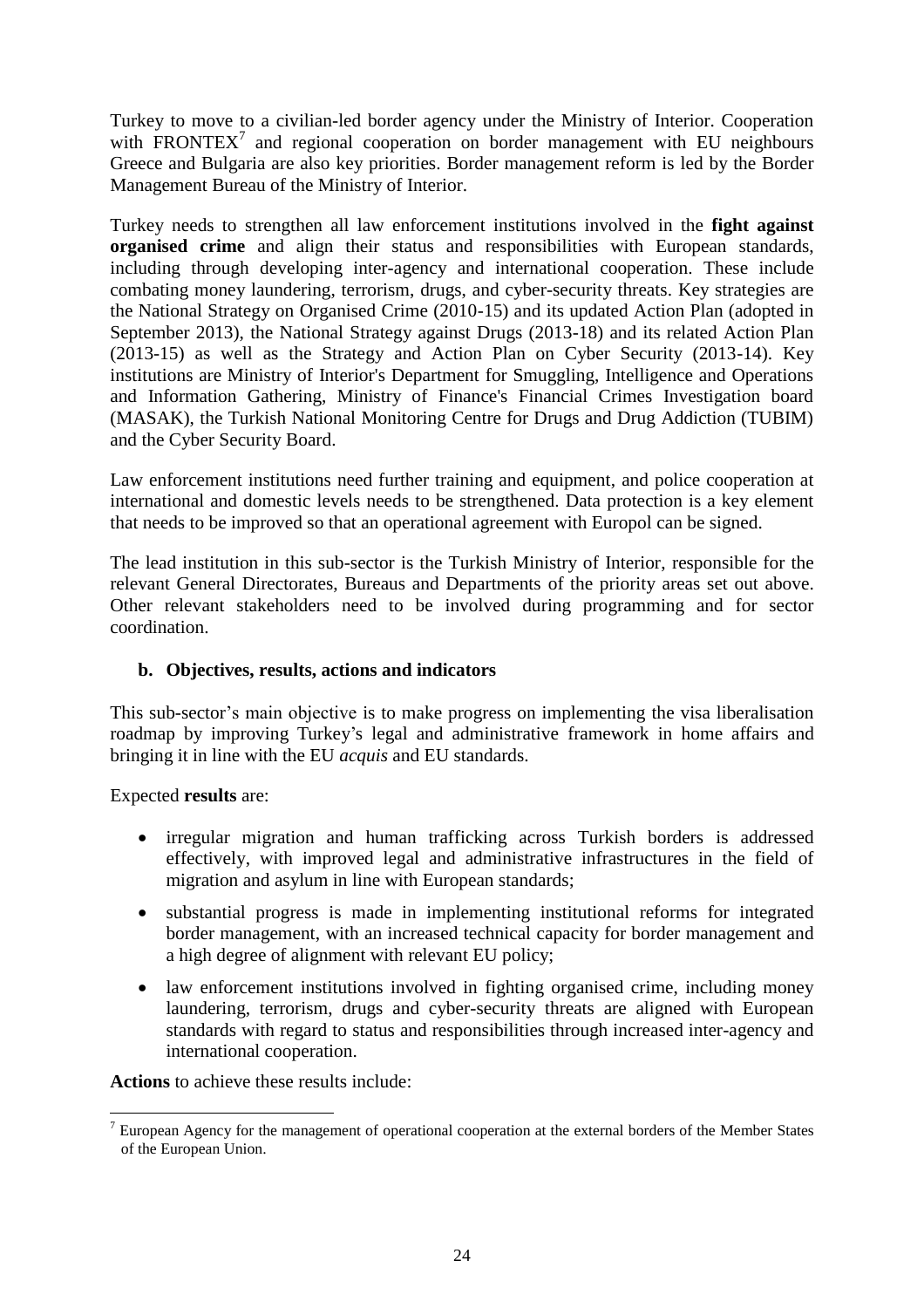Facilitating Turkey's compliance with the requirements set out in the EU-Turkey readmission agreement; activities on document security, migration management, public order and security in line with the requirements set out in the visa liberalisation roadmap; institution building to improve the Turkish administration's capacity to manage migration and asylum, including activities to address trafficking in human beings; helping improve Turkey's capacity to accommodate the growing numbers of asylum seekers and conditional refugees, including activities to improve the living conditions of the urban "caseload" and arising from the Syrian refugee crisis, as well as improving institutional capacities to facilitate refugee and asylum seeker integration in Turkey.

Capacity building to combat cross-border crimes and manage borders in an effective and sustainable manner, focusing on efficient use of equipment, risk analysis, information exchange and integrated border management practices, complemented by upgraded software and hardware; improving coordination among border authorities with a focus on common situation awareness, joint threat analyses and definition of counter measures; supporting customs measures related to integrated border management and, in particular, risk-based border controls focused on safety and security measures, including strengthening the capacity of local risk management units and developing feedback mechanisms between the central and local offices.

Improving police and inter-agency cooperation in the fight against organised crime, both at national and international level (with implementing data protection legislation as a prerequisite). Supporting capacity building in specialised methods such as controlled delivery, lawful interception, computer and mobile phone forensic inspection; providing special operational equipment (technical, electronic and optical devices, vehicles, etc.) and training on the use of technical devices in operations. Supporting better data collection and improved analytical capacity; improving the quality of reporting to the European Monitoring Centre for Drugs and Drug Addiction (EMCDDA), increasing Turkey's capacity for treating and rehabilitating drug addicts; preventing drug trafficking, by building capacity in the relevant Turkish law enforcement bodies and raising awareness in non-governmental organisations and the media. Increasing law enforcement bodies' ability to investigate cybercrime, in particular by providing training to law enforcement bodies and the judiciary on cybercrime and increasing the capacity of the 24/7 contact point, which will be set up once Turkey has ratified the Council of Europe Convention on Cybercrime.

Main **indicators** of achievement:

• Progress made towards meeting accession criteria (EC);

Annex 2 contains additional information on the indicators' sources and baseline and target data.

### **c. Types of financing**

Complementarity with projects under previous IPA programmes needs to be ensured, together with clearer sequencing for activities under IPA II**.**

This sub-sector will follow a programming approach based on a gradual shift towards multiannual strategic planning. Different levels of readiness exist in the different priority areas and lessons learned from actions that have already been programmed need to be taken into account.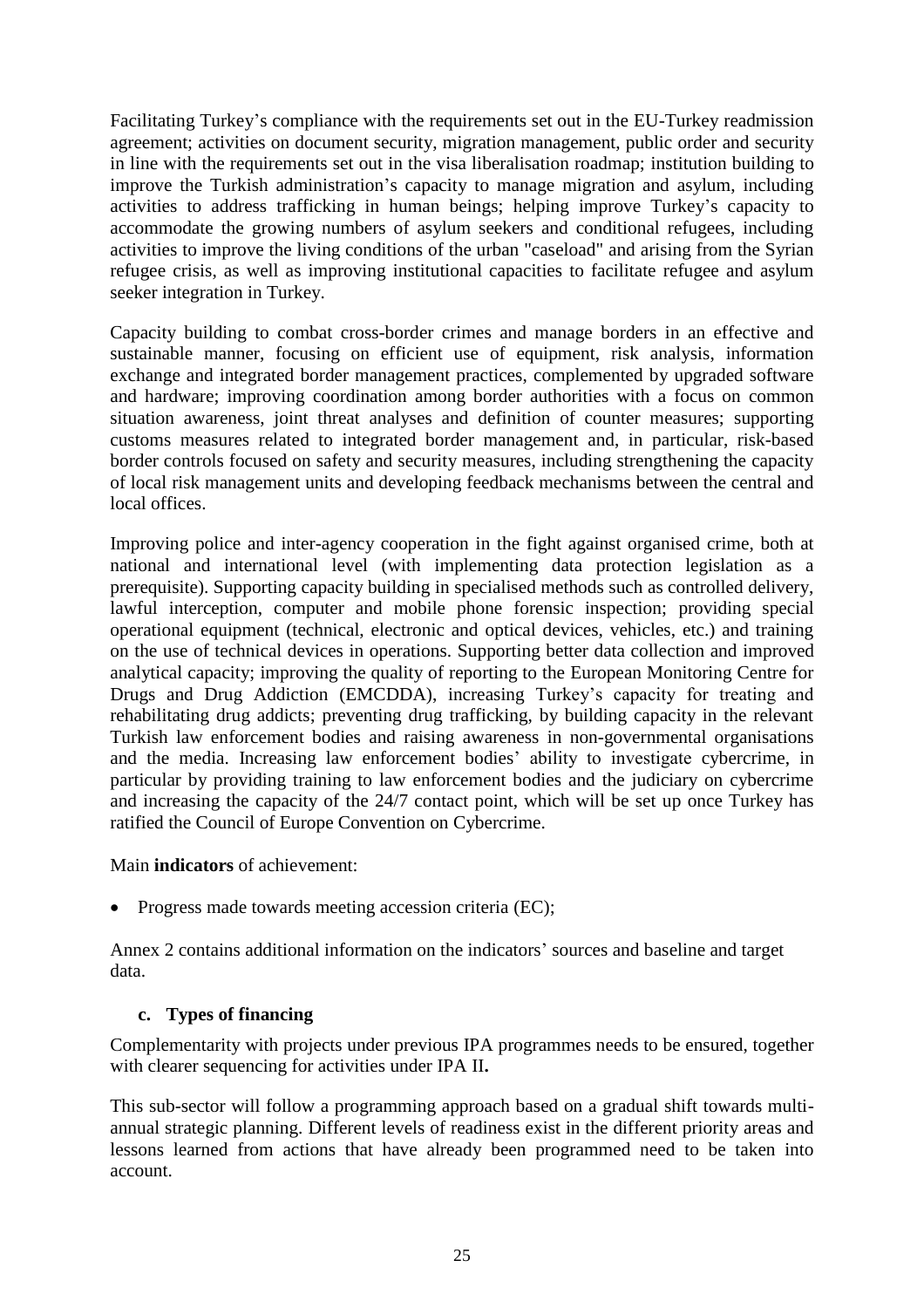If the relevant conditions are met, sector budget support could be considered, to help Turkey implement the requirements set out the visa liberalisation roadmap. As home affairs issues are key strategic priorities for pre-accession assistance to Turkey, IPA II assistance in this sector will substantially increase, compared to IPA 2007-13.

### **d. Risks**

Given the significant amounts of funding that has previously been programmed, especially for migration and asylum and integrated border management, there might be limitations in terms of capacity to absorb additional funds. Project management capacity of the beneficiary institutions needs to be further assessed and additional staff may need to be assigned.

Civil society will play an important role in all stages of the programme. Close coordination will be needed with work done in the civil society sector to avoid overlaps and duplication.

### **3. Environment and climate action**

### **a. Needs and capacities in the sector**

Environmental policy represents one of the most complex and costly challenges for the EU accession process, with over 300 different pieces of legislation, and rapidly changing requirements. It will require around EUR 60 billion<sup>8</sup> to fully implement this. Turkey needs to align its climate change policies with relevant EU policies. At international level, Turkey's special circumstances have been recognised under the United Nations Framework Convention on Climate Change. Turkey is one of the largest of the greenhouse gas emitters who have not yet put forward a greenhouse gas emissions reduction target. According to the Intergovernmental Panel on Climate Change estimations, Turkey is located in one of the areas most vulnerable to climate change impacts, with risks to agricultural production, water supply, natural resources, ecosystems, public health, and consequent damage to livelihoods. Turkey is also affected by natural disasters; with frequent occurrence of earthquakes, floods, landslides, avalanches and fire. In addition, there has been a sizeable increase in hydrometeorological disaster events. Population settlement patterns are also affected, exacerbating unsustainable urban development. Adaptation to these conditions requires Turkey to build resilience, strengthen its disaster risk management and emergency response capacities, and develop sustainable urbanisation practices.

The negotiations in this sector relate to *acquis* chapter 27 and there are also linkages to chapter 22, regional policy. Turkey has not yet met the closing benchmarks for chapter 27, which require it to align its legislation with the EU *acquis*. Turkey needs to set up administrative structures and build their capacity to ensure EU requirements have been implemented and enforced at the date of accession. Linked to this, and in order to meet the closing benchmarks, i.e. to implement the *acquis*, investments are particularly needed in delivering drinking water, wastewater treatment and solid waste management.

The lead institution in this sector is the Ministry of Environment and Urbanisation. However, the Ministry of Forestry and Water Affairs leads on water, biodiversity and nature

 $\overline{a}$ <sup>8</sup> According to the medium cost plan established in the Turkish National Environmental Approximation Strategy (2006).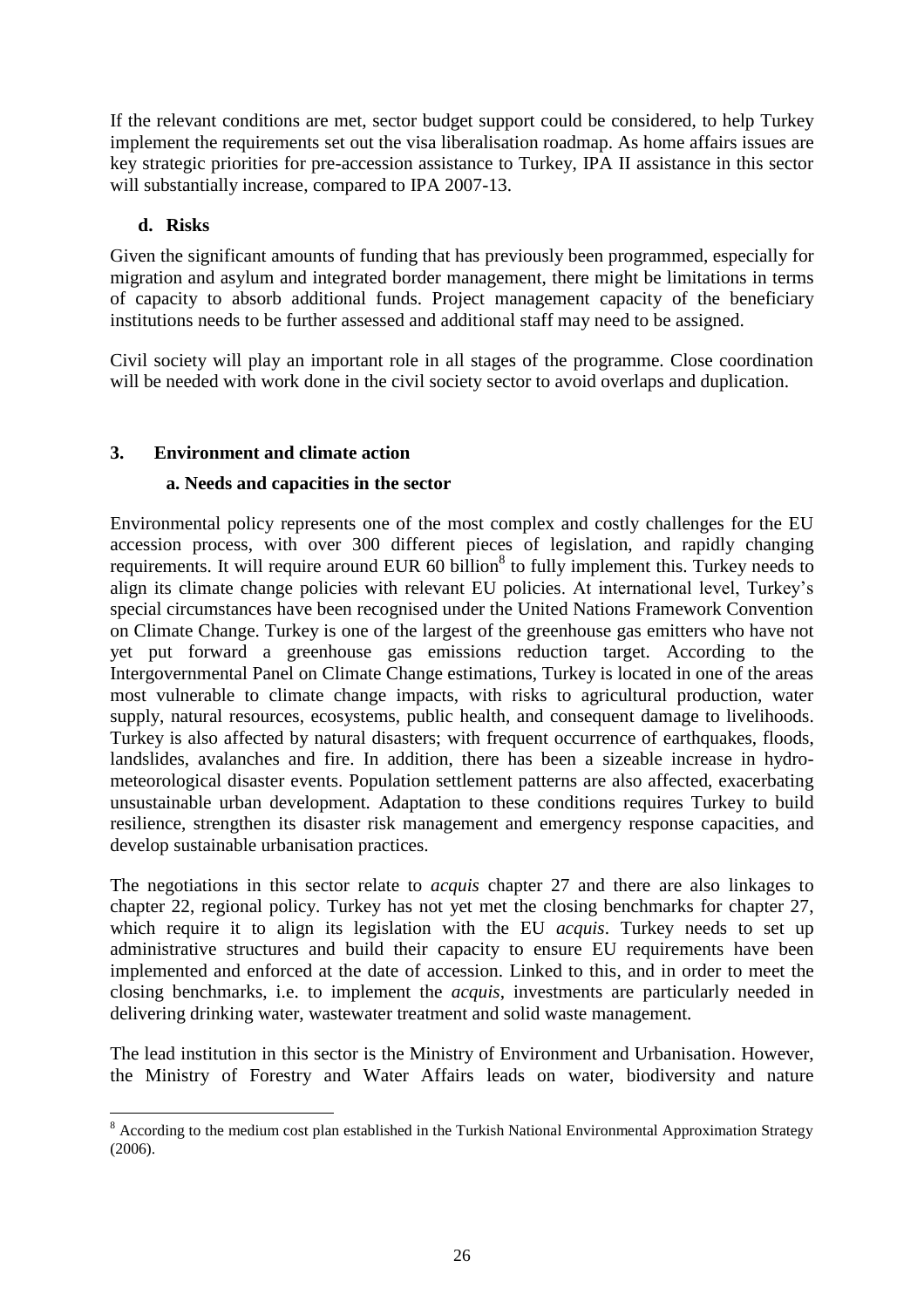conservation. The Prime Ministry's Disaster and Emergency Management Presidency is responsible for disaster risk reduction and management, and is the focal point for the national platform for disaster risk reduction.

The 2006 Turkish National Environmental Approximation Strategy sets out the work plan and costs related to transposing and implementing the relevant EU directives, and includes a financing plan for meeting requirements for significant investment. The same priorities are covered by the 10<sup>th</sup> National Development Plan. Turkey's other main environment strategies are: the Strategic Plan (2013-17) for the Strategic Environmental Assessment study and implementation in all sectors; the National Biodiversity Strategy and Action Plan (2007-17) for nature conservation; the National Climate Change Strategy (2010-20) and National Climate Change Action Plan (2011-23) for climate change mitigation and adaptation.

#### **b. Objectives, results, actions and indicators**

This sector's general objective is to improve environmental protection, address the challenge of climate change and improve citizens' quality of life by making progress on aligning Turkey's legislation with the EU's environment and climate change *acquis*.

Expected **results** are:

- population has benefited from improved infrastructure for delivering drinking water, waste water treatment and solid waste management, in line with EU standards;
- legislative reform and capacity building has progressed in the areas of climate action, air quality, civil protection, marine environment, cross-cutting legislation and protection of nature;
- improved capacity to design, implement and monitor mitigation policies, and improved resilience to climate change in vulnerable economic sectors and infrastructures.

**Actions** to achieve these results include:

Under the *acquis* alignment action, all fields of environmental (horizontal legislation, air quality, water, waste, nature and soil protection, chemical, industrial pollution and risk management and civil protection) and climate *acquis* (emission trading, monitoring and reporting, ozone layer protection fluorinated gases, fuel quality and others including EU Adaptation Strategy) should be covered through Technical Assistance (TA), twinning and, if necessary, grants, supplies and works for pilot implementation.

Capacity building measures relating to **horizontal legislation** at national, regional and local levels and approximation of relevant EU legislation, in particular the Environmental Impact Assessment (EIA) and the Strategic Environmental Assessment (SEA) Directives (including on transboundary issues) will be the focus of planned actions.

In the field of **water**, activities foreseen aim at harmonising Turkey's legislation with the relevant EU legislation. Preparing river basin management plans and flood risk management plans, in line with the Water Framework Directive (WFD) and Floods Directive , and investing in adapting to climate change is foreseen. For international basins, collaboration and coordination with neighbouring Member States is needed, resulting in joint plans as required by the directives. As regards EU water policies entailing investments in infrastructure, activities will mainly support enhancing the provision of services for supplying drinking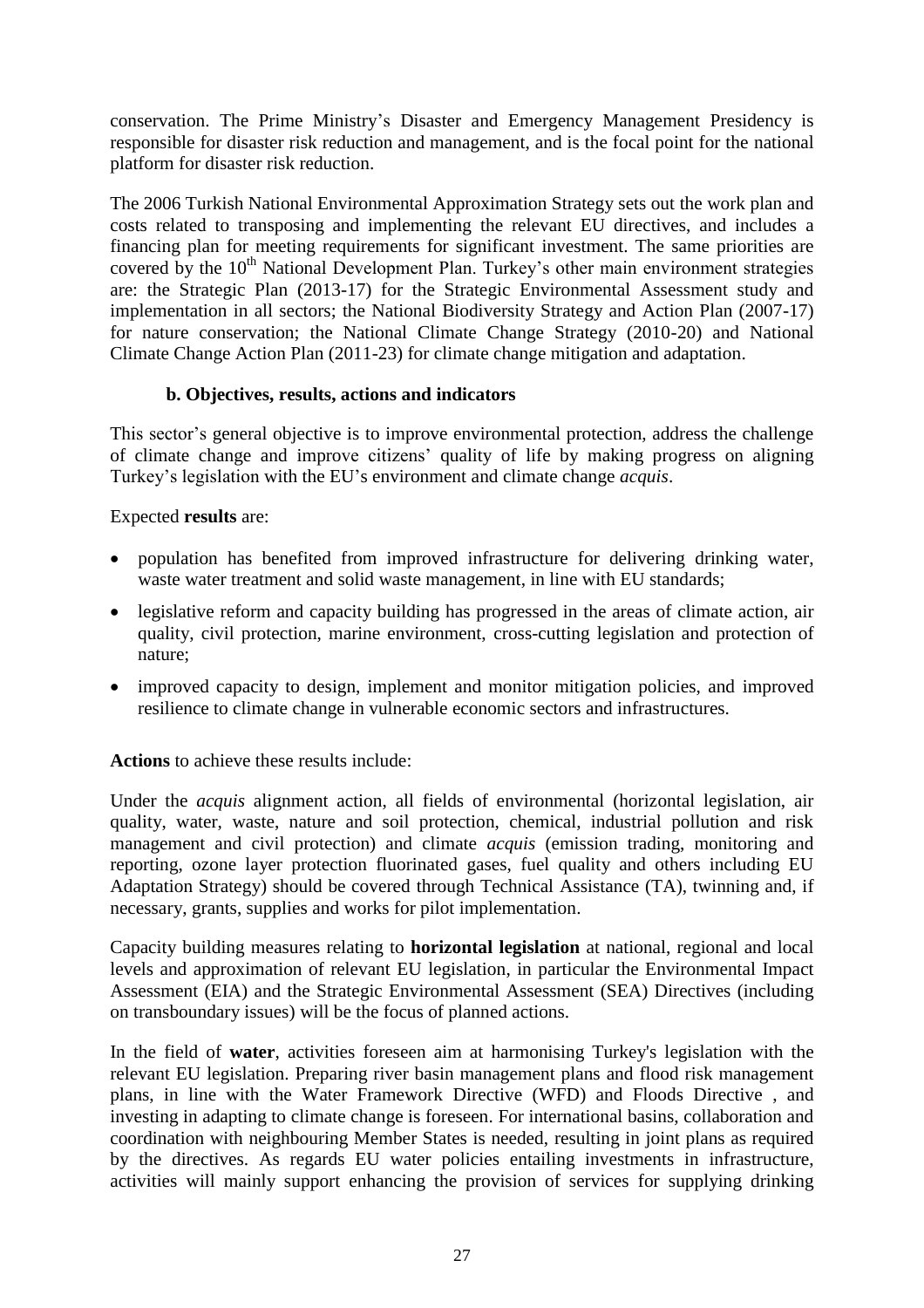water and for waste water treatment. Any infrastructure that may result in modification of water bodies (rivers, lakes), and status degradation (e.g. large structural projects such as dams in relation to hydropower, floods, water storage) will ultimately need to be assessed against the WFD framework and requirements. This applies also to existing infrastructure whose impact on river and lakes should be mitigated with a view to improve the water standards as required under the WFD.

In the field of **waste**, activities to comply with the Waste Framework Directive are foreseen, including infrastructure investments, to increase the quantity of recycled waste, reduce biodegradables waste going into landfills and improving final disposal. In principle, landfill investments will be agreed where there is a waste management plan and the landfill is planned in accordance with it.

On **industrial pollution** and risk management, support is planned to increase the capacity of the Turkish authorities to enhance the implementation of the relevant Directives (Industrial Emissions Directive and Seveso III), resource efficiency and marked based instruments (Eco-Label, EMAS, etc.).

Moreover, ad-hoc activities directly related to chapter 27 will be supported. These will include interventions on: 1) **civil protection**, to strengthen the institutional capacity for disaster risk management and emergency response, and support Turkey's cooperation with the EU; 2) **air quality**, with technical assistance to support setting up regional monitoring stations and investments, in line with the National Emission Ceiling (NEC) Directive<sup>9</sup>; and 3) **nature protection**, with technical assistance in the fields of ecosystem health and biodiversity, and infrastructure investments for protected areas and Natura 2000 sites. Work will also be done in this area to increase the resilience of vulnerable natural sites, reduce land degradation and support sustainable urbanisation.

In the field of **chemical pollution**, activities are foreseen to increase the capacity of Turkish authorities, and to implement the relevant EU Regulations on aspects such as Chemical Safety Assessments and assessment of the effects of chemical substances, monitoring and remediation of POPs-contaminated sites.

Turkey's geographical location, bordering both the Mediterranean and the Black Sea, means the country has an important role to play in protecting the **marine environment** and in implementing related EU *acquis*.

In the field of mitigating **climate change**, activities will focus on strengthening the institutional capacity to design, implement and monitor mitigation policies, and improving capacity for transition to low carbon economy in Turkey in line with the expected EU 2030 climate and energy framework. Particular attention will be given to greenhouse gas (GHG) emission reduction activities identified in the National Climate Change Action Plan, including those at the urban/local level. In the field of adaptation to climate change, activities will focus on building the institutional capacities at the local and national level and by engaging the private sector as appropriate on increasing resilience to climate change in vulnerable economic sectors and infrastructures.

 $\overline{a}$ 

 $9$  The Improving Emissions Control Twinning and Technical Assistance projects were completed in 2013 where the by-law on National Emission Ceilings Directive was prepared and emissions projections until 2025 and associated strategies were developed.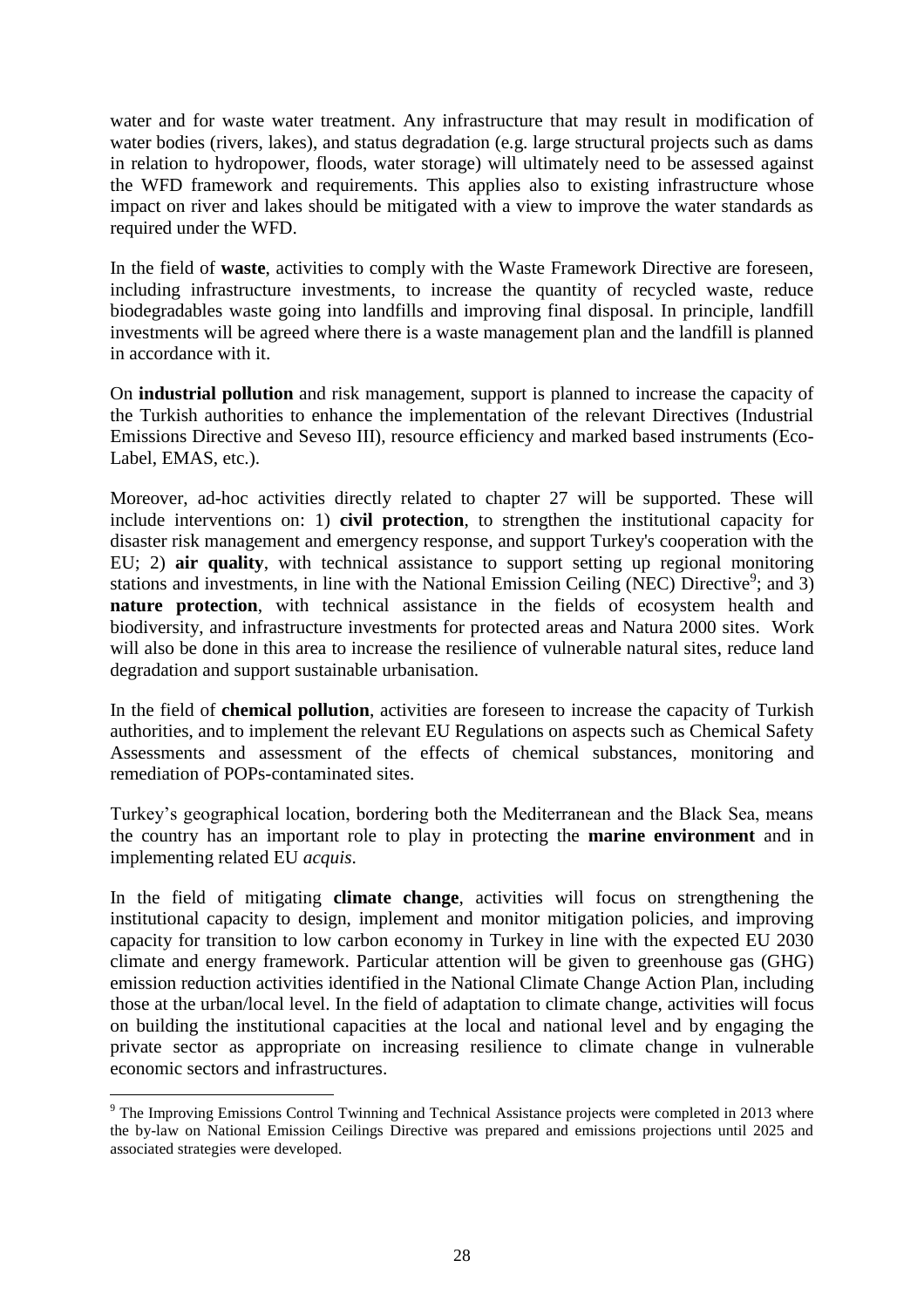Main **indicators** of achievement:

- Progress made towards meeting accession criteria (EC);
- Population connected to waste water collection systems (national statistics);
- Municipal Waste collected (Eurostat).

Annex 2 contains additional information on the indicators' sources and baseline and target data.

### **c. Types of financing**

Implementation modalities should build on the experience from 2007-13, the environment operational programme and technical assistance for transposing the EU *acquis*. In 2007-13, the EU provided help to align Turkish legislation with the EU *acquis* and contributed to necessary investments in this sector. Priority areas for investment were water supply, sewerage and wastewater treatment services and integrated solid waste management. Capacity-building activities supported the relevant institutions in developing a project pipeline for infrastructures, also to be financed under IPA II.

The environment and climate action sector meets the relevant criteria under IPA II for a sector (multi-annual) support programme. Grants will be used to finance priority investments in areas where setting up infrastructure is necessary to implement the EU *acquis*. This is especially the case for water and solid waste areas. Investments in these fields are considered to be 'cost generating', meaning that they are carried out for the public benefit, but need grants to ensure financial viability. Technical assistance support to IFIs' loan programmes may also be used, depending on the needs and nature of the intervention. Since high levels of investment are needed in the environment and climate action sector, and different IFIs are active in this field, flexible options for cooperation with key partners will be explored for blending EU grants with IFI loan schemes and leveraging private funds. The Commission has explored with Turkey the ways in which a Turkey Investment Programme (TIP) might work, to increase the financing capacity for investments in this sector.

To ensure that activities are properly sequenced, an existing project pipeline relating to the priority areas for investments (i.e. delivery of drinking water, integrated wastewater services, solid waste management) will be evaluated based on the maturity of the proposals and regional development needs. Turkey's development agencies will be involved in this process. As in 2007-13, investments in this sector will be focused on municipal infrastructures.

### **d. Risks**

The timetable for investments allows for a phasing-in approach, with no significant cost investments being financed in 2014, and increasing investments in subsequent years. This is due to the volume of funds still to be absorbed under the first IPA programme, and is intended to enable a smooth transition to the IPA II period without overloading the operating structures by implementing projects and activities under two different programmes in parallel.

### **4. Transport**

### **a. Needs and capacities in the sector**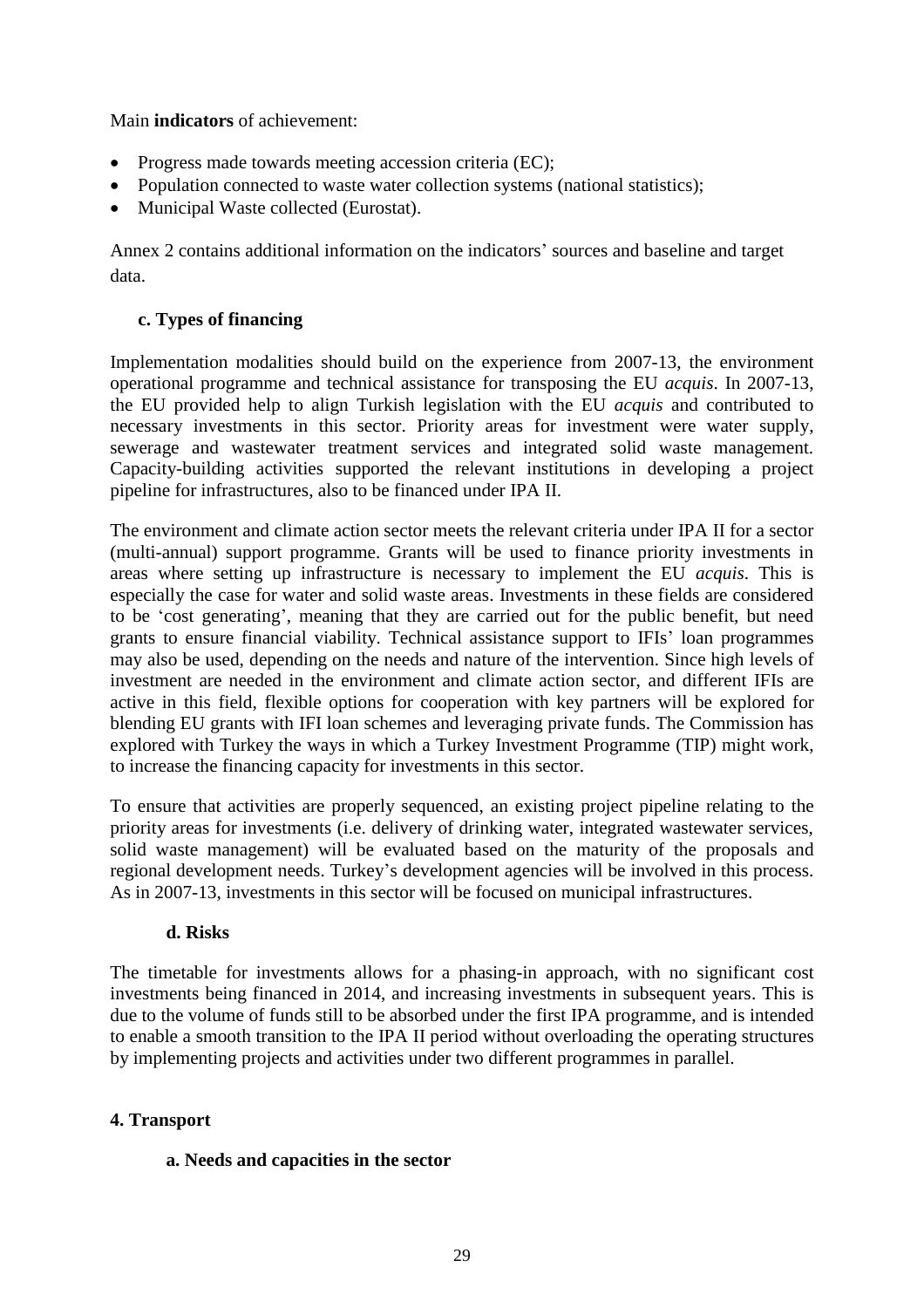The transport sector is complex, with one of the highest volumes of EU policy and legislation, and a significant volume of *acquis* that Turkey has to align with. Turkey's transport sector is strongly based on road transport (90% of the domestic freight and passenger transport), while rail plays a negligible role. The sector has been growing in size and quality in terms of services and infrastructure, driving economic growth in the whole country. This trend is expected to continue in the future, alongside Turkey's increasing trade levels, as a result of the ambitious growth targets set in Turkey's 'Vision 2023' goals. Unless proper mitigation measures are taken, the sector will continue to emit significant amounts of greenhouse gases, and its proportion of oil consumption will increase to levels that are unsustainable for a country which imports almost all of its oil. The sector's **resource efficiency** and the **optimisation of the transport network** will therefore be crucial for the Turkish economy's competitiveness. Considerable efforts will be needed to address the **climate change** challenge and to move towards a **low-carbon** and **climate-resilient economy**. Increasing levels of urbanisation and car ownership are likely to reduce the quality of life in city centres, and will mean careful planning is required to anticipate and accommodate the increasing demand. Designing and implementing a sustainable growth strategy is a priority for the country, and Turkey needs to promote integrated planning, **accessibility**, resource efficiency and smart infrastructure at national and urban level.

The lead institution in this sector is the Ministry of Transport, Maritime Affairs and Communication (MoTMC). The transport sector programme will take into account the objectives, programmes and targets included in the  $10<sup>th</sup>$  National Development Plan, Turkey's Transport and Communication Strategy, the National Action Plan on Climate Change, the Railway Reform Strategy and Action Plan, and other relevant sector/sub-sector strategy documents such as the conclusions of the Transport Forum. The opening of chapter 22 on regional policy represents a significant step towards implementing the Action Plan for meeting EU Cohesion Policy requirements.

### **b. Objectives, results, actions and indicators**

The main objective of IPA II assistance between 2014 and 2020 for Turkey's transport sector is to facilitate Turkey's connection with the TEN-T rail network and develop sustainable, low-carbon, intelligent and safe transport in line with EU standards.

#### Expected **results** are:

- Turkish freight railway network connected to TEN-T network;
- improved inter-connections among different modes of transport and developed intermodal nodes;
- sustainable urban mobility planning advanced;
- Turkey's road safety strategy implemented;
- progress achieved on alignment with the *acquis* for different modes of transport.

#### **Actions** to achieve these results include:

In terms of **sustainable and safe transport**, a gradual decarbonisation of the system will be supported. Activities are foreseen to increase the market share of rail transport; support will be provided for improving and modernizing railway infrastructure, with a particular focus on freight, for connecting Turkey to the TEN-T network, in line with the Transport infrastructure needs assessment (TINA) study. IPA II assistance will also be oriented to the identification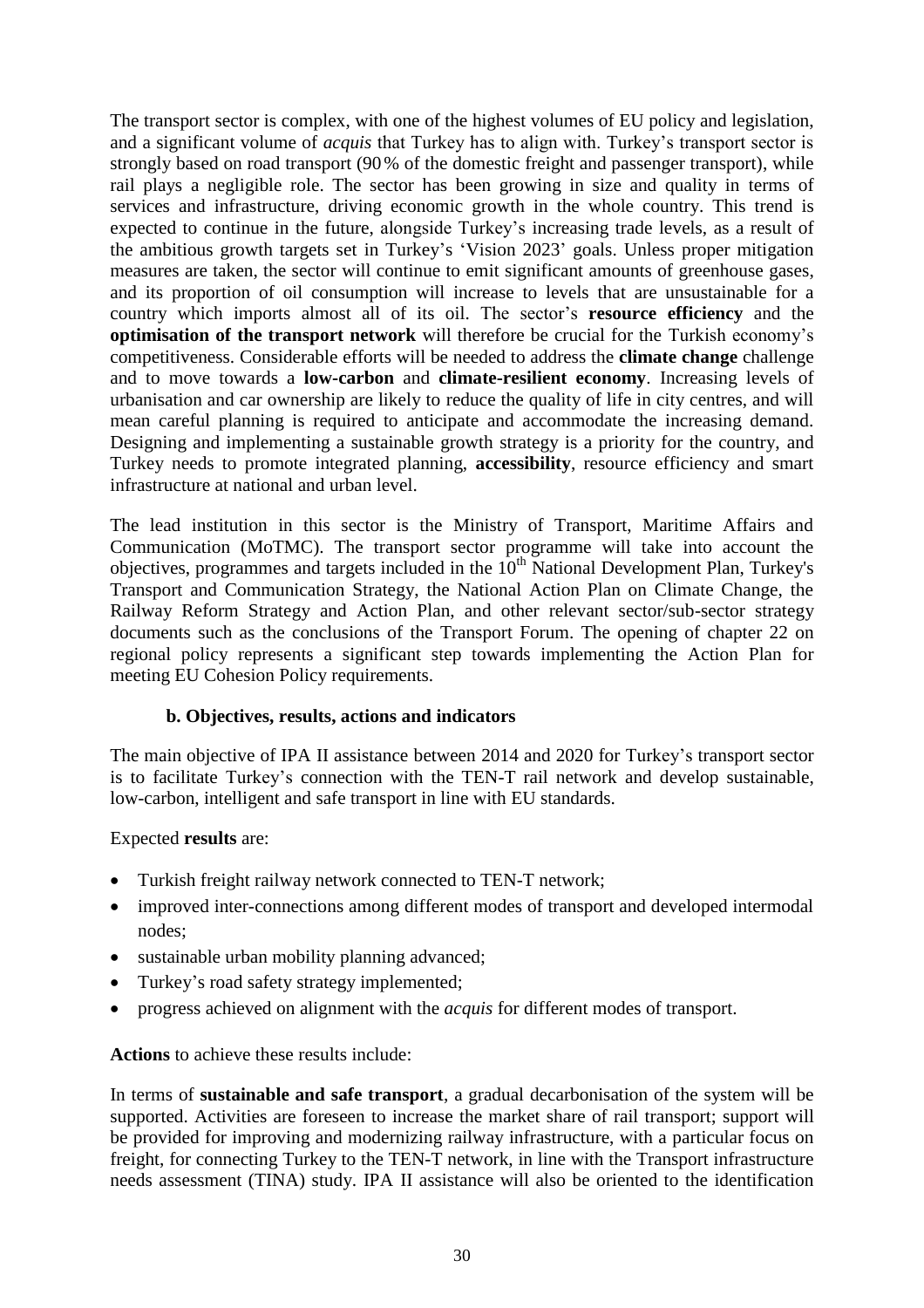and implementation of climate change adaptation and mitigation measures (through intelligent transport systems and by promoting and supporting modal shift at national and urban network level). Technical assistance support will be used for studies on maritime fleet emissions and for investigating the introduction of financing schemes for fleet renewal in the maritime sector and smart pricing for 'user pays' and 'polluter pays'. IPA II assistance will be promoting road safety education at all levels, to increase awareness of the issue nation-wide, supporting Turkey's 'road safety action decade' and its road traffic strategy and action plan. Activities will be implemented through grants and pilot projects, with the involvement of the Traffic Safety Platform, which is made up by public institutions, universities and NGOs.

The intermodal transport (i.e. freight and city logistics, rail and port connections and network optimization, urban transport) will be supported by technical assistance and small scale infrastructure activities. Pilot projects in selected cities will have to be based on integrating urban transport policies with inclusive (helping disable and elderly population and other vulnerable groups) mobility plans and sharing of information and experience among administrations and educational institutions. IPA II assistance will be also used for preparing project pipelines that promote sustainable public transport and mass transit schemes.

In the area of **efficient transport**, technical assistance activities will be needed to further develop and implement a national strategy on intelligent transport systems. EU support will facilitate Turkey's gradual integration in the EU Global Navigation Satellite System *Galileo*. Moreover, collaboration between European and Turkish cities and between transport research institutes will be supported, to create a network of transport professionals and academics, and to collect and generate data to support informed policy-making.

Concerning **accessible transport**, medium-scale urban transport pilot projects will be implemented to promote alternative modes (pedestrian areas, stations, cycling, car-pooling, public transport) and accessible transport information services for all. An inclusive transport policy-making process will be supported by facilitating policy dialogue between transport stakeholders and the government.

In order to facilitate the process of creating a **single transport area with the EU**, IPA II assistance will support the progressive *acquis* **alignment** of Turkey in all transport areas. EU transport policy aims to ensure a competitive and resource efficient transport system for Europe, supporting the Europe 2020 strategy<sup>10</sup> and the low carbon economy roadmap for  $2050<sup>11</sup>$ . Harmonising Turkish transport legislation to the EU *acquis* would need technical assistance activities, particularly to newly established Directorate Generals after the November 2011 reorganisation of the Ministry of Transport, Maritime Affairs and Communication (MoTMC), to strengthen their research, planning, institutional and implementation capacity. Assistance is also foreseen for facilitating a high level political dialogue in transport and civil aviation and an interoperable and seamless single railway area between EU and Turkey.

 $\overline{a}$ 

<sup>&</sup>lt;sup>10</sup> Commission Communication – Europe 2020 – A strategy for smart, sustainable and inclusive growth; COM(2010) 2020 final; 3.3.2010.

http://eur-lex.europa.eu/LexUriServ/LexUriServ.do?uri=COM:2010:2020:FIN:EN:PDF

 $11$  Communication from the Commission to the European Parliament, the Council, the European Economic and Social Committee and the Committee of the Regions; COM(2011) 112 final/2; 25.5.2011.

http://eur-lex.europa.eu/resource.html?uri=cellar:5db26ecc-ba4e-4de2-ae08-

dba649109d18.0002.03/DOC\_2&format=PDF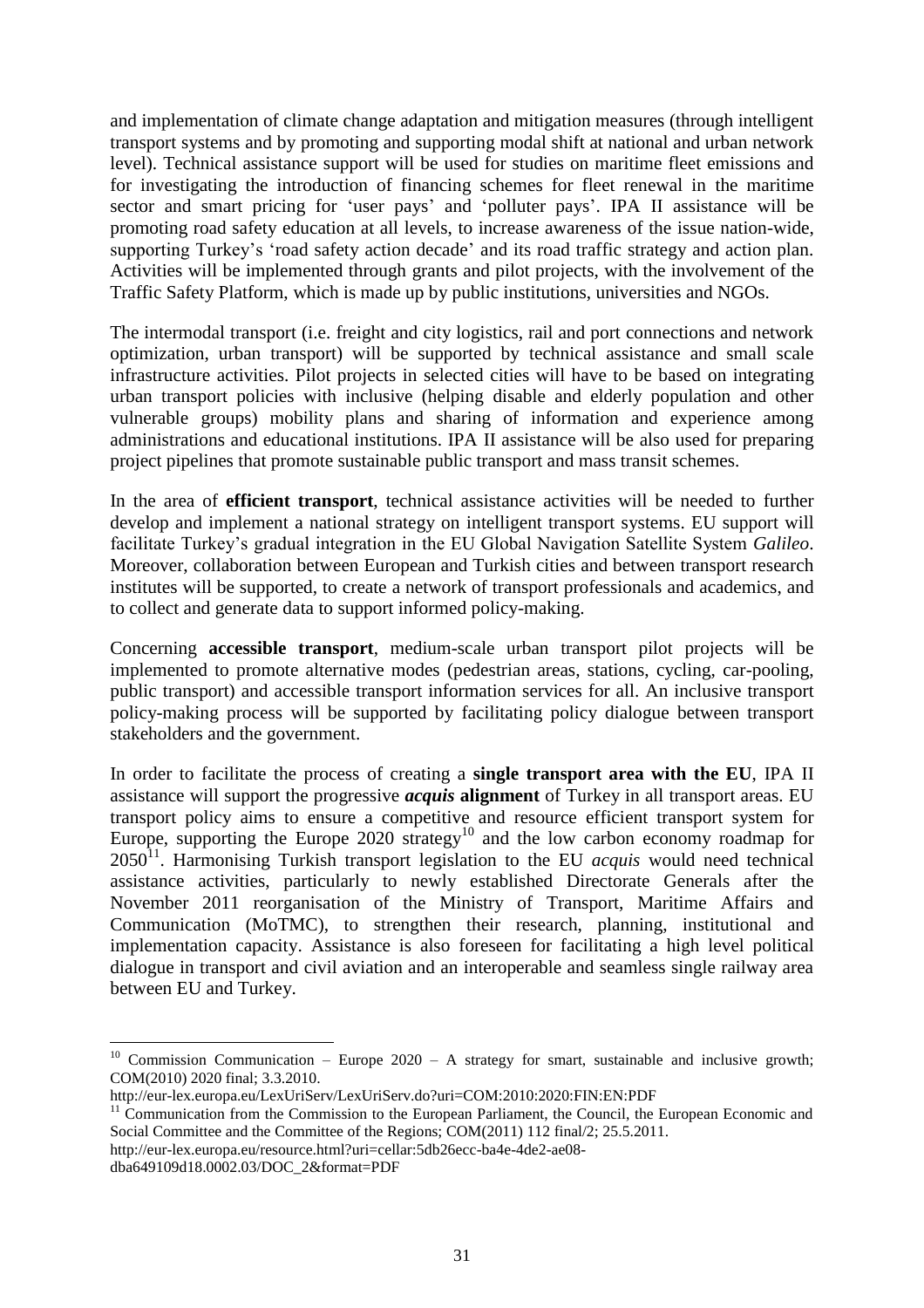### Main **indicators** of achievement:

- Progress made towards meeting accession criteria (EC);
- Logistics performance indicator score (WB).

Annex 2 contains additional information on the indicators' sources and baseline and target data.

### **c. Types of financing**

Implementation modalities will build on experience gained between 2007 and 2013 and from the transport operational programme. Technical assistance will help to support the transposition of the EU *acquis*. Compared to the previous IPA period, IPA II will finance fewer infrastructures, adopting a 'phasing-out' approach: in the early years of the programme, it will focus on the freight railway activities that are most relevant to connecting with the TEN-T network; after that, assistance will focus more on soft interventions.

IPA II assistance will be provided through a multi-annual sector operational programme. This will be implemented through works, services, supply, twinning and grants. Given the technical expertise of some of the organisations operating in this sector (such as the Embarq, World Bank, UNDP) different forms of cooperation with IOs will be explored. JASPERS experts have already been asked for the appraisal of the biggest infrastructure proposals, to help developing a project pipeline, and to prepare mature projects especially at municipality level. For railway infrastructure interventions, cooperation with IFIs and ways of blending funding will be considered. The Commission has explored with Turkey the ways in which a Turkey Investment Programme (TIP) might work, to increase the financing capacity for investments in this sector.

### **d. Risks**

There will be a significant increase in stakeholders and a considerable number of priorities and actions in the transport sector operational programme, compared to the previous financial period. Also, the operating structure managing the assistance in the sector will have to face a new approach in programming actions. Thus, probably technical assistance support will be needed. An effective and efficient programming will be the key to success in implementing the programme.

### **5. Energy**

### **a. Needs and capacities in the sector**

Turkey has one of the fastest growing demands for energy in Europe. It has a young and increasingly urban population whose energy consumption is still comparatively low. Therefore, the government's main energy policy concern continues to be to develop domestic energy supplies so that Turkey can decrease its reliance on energy imports and meet the needs of its growing economy.

Turkey's energy objectives and policies are consistent with the EU 2020 strategy's targets for resource efficiency and climate action. Turkey is also a key partner in increasing the EU's energy supply security through developing the 'Southern Gas Corridor' where Turkey has potential to become a reliable transit country. Both EU and Turkey can benefit from deeper cooperation on energy issues.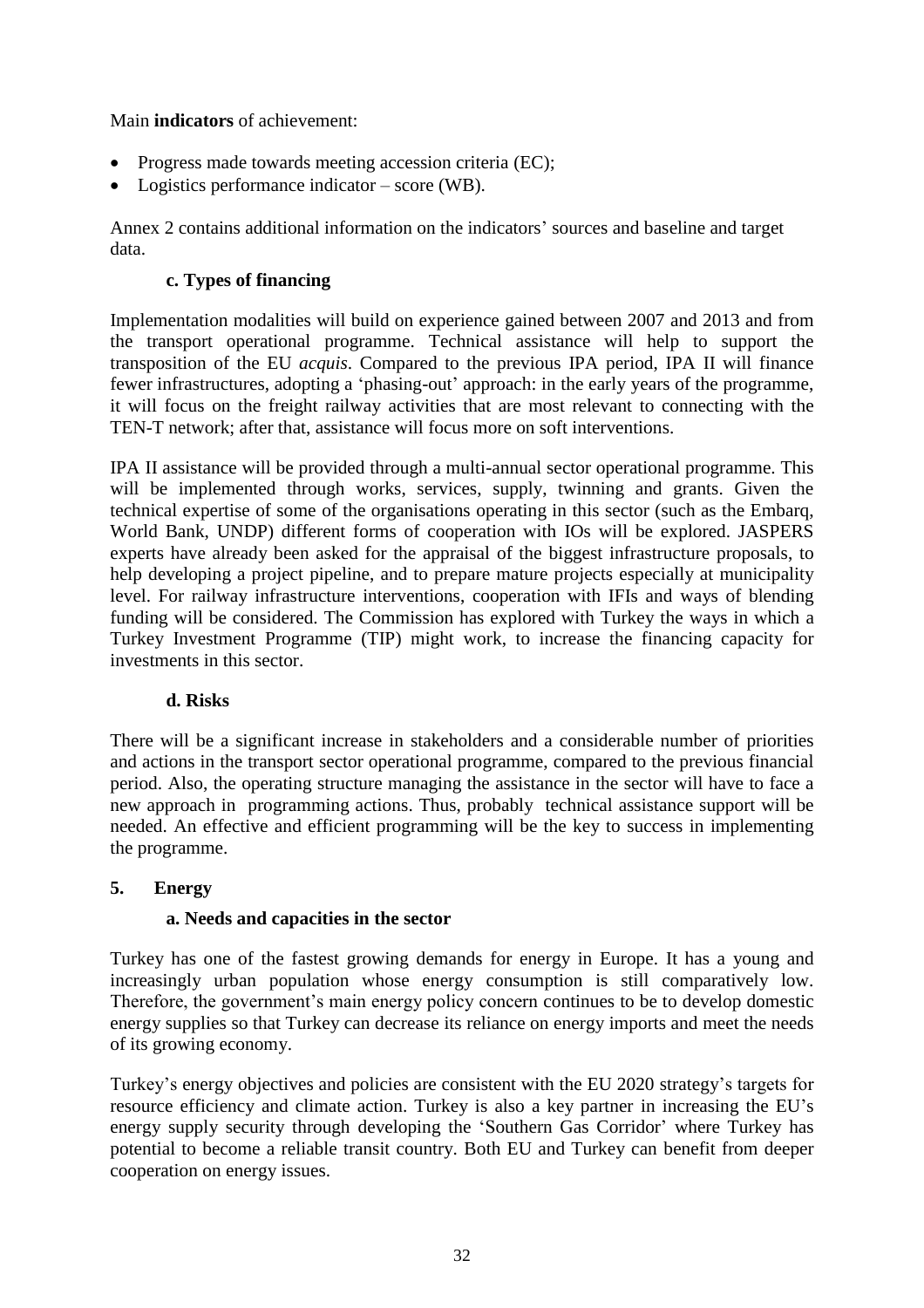IPA II will be programmed in partnership with the Ministry of Energy and Natural Resources, the lead institution in this sector, with close involvement by other key institutions (the Ministry of Environment and Urbanisation, the Turkish Atomic Energy Authority, the Turkish Electricity Transmission Corporation, the Petroleum Pipeline Corporation and the Energy Market Regulatory Authority).

Turkey's energy strategies are outlined in six different strategies/plans: Electricity Market and Security of Supply Strategy Paper, Ministry of Energy and Natural Resources Strategic Plan (to be updated), Energy Efficiency Strategy,  $10^{th}$  National Development Plan 2013-2018, National Climate Change Strategy 2010–2020, and National Climate Change Action Plan 2011-2023. These strategic documents describe Turkey's main objectives, allowing it to meet its energy needs for economic growth and social development.

#### **b. Objectives, results, actions and indicators**

The objectives of IPA II assistance in the energy sector are to improve Turkey's interconnectivity and integration with European electricity and gas markets, to promote energy efficiency and renewable energies in line with the EU resource efficiency and climate action targets and to improve the nuclear safety regulatory and operational framework in line with EU standards $^{12}$ .

Expected **results** are:

- increased security of supply and more integration with EU internal electricity and gas markets;
- more efficient energy use and better promotion of renewables, following EU 2020 strategy targets;
- nuclear energy legislation harmonised with EU *acquis*;
- strengthened institutional and regulatory capacity in relevant authorities;
- increased cooperation with neighbouring countries on market integration and infrastructure development.

**Actions** to achieve these results include**:**

**Market integration and development of infrastructures:** IPA II assistance will support the modernising and upgrading of the Turkish electricity network in line with the European Network of Transmission System Operators for Electricity (ENTSO-E), and of the Turkish Gas Transmission System in line with the European Network of Transmission System Operators for Gas (ENTSO-G), including soft supply equipment for Supervisory Control and Data Acquisition (SCADA). Technical assistance will be needed for harmonising Turkish gas and electricity codes with relevant EU network codes and for *acquis* alignment in the areas of electricity and gas.

**Promotion of the renewable energy and energy efficiency:** harmonising renewable energy and energy efficiency legislation with the EU *acquis*; building capacity to implement energy

 $\overline{a}$  $12$  However, the implementation of the action in the area of nuclear safety will be under the responsibility of DG DEVCO, in the context of the Instrument for Nuclear Safety Cooperation (INSC).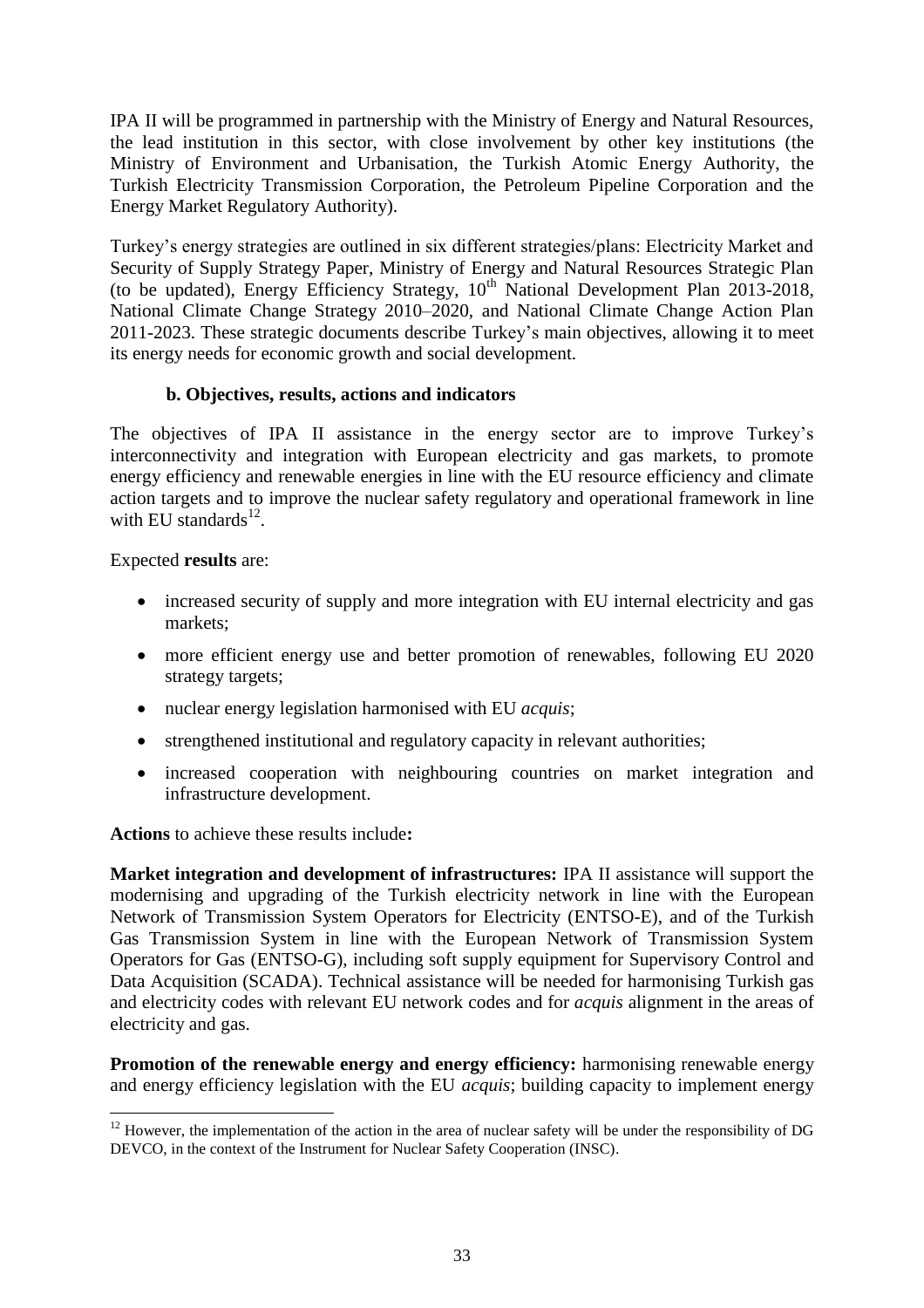efficiency programmes and renewable energy programmes; increasing the technical capacity of energy service companies (ESCOs); supporting SMEs and micro enterprises to improve competitiveness; developing infrastructures to measure, monitor and report on energy savings and greenhouse gas emissions; and raising awareness and disseminating information on energy efficiency targeted to industry, commerce and households.

Improving the **nuclear safety** regulatory and operational framework, in line with EU standards.

### Main **indicators** of achievement:

- Progress made towards meeting accession criteria (EC);
- Quality of electricity supply (WEF).

Annex 2 contains additional information on the indicators' sources and baseline and target data.

### **c. Types of financing**

Given the technical expertise of some of the international organisations and international financial organisations operating in this sector in Turkey (e.g. the World Bank, the European Investment Bank group, the European Bank for Reconstruction and Development), the EU will explore the potential for direct agreements and options for flexible cooperation, to blend EU grants with IFI loan schemes and leverage private funds.

Building on the experience with regional or national facilities in the EU, the Commission has explored with Turkey the ways in which a Turkey Investment Programme (TIP) might work, to increase the financing capacity for investments in Turkey in line with Europe 2020 strategy targets and Turkey's path towards EU membership.

IPA II programming in the energy sector will take a multi-annual planning approach. As energy is one of the key strategic priorities for pre-accession assistance to Turkey, IPA II assistance under this sector will increase, compared to 2007-13.

#### **d. Risks**

Risks in this sector relate to lack of inter-institutional coordination, and insufficient human and financial resources to ensure ownership and sustainability of results. These will be mitigated by providing adequate IPA II funding to build stakeholders' administrative capacity, including the Ministry of Energy and Natural Resources as lead organisation for this sector.

### **6. Competitiveness and innovation**

#### **a. Needs and capacities in the sector**

Given Turkey's high structural current account deficit, improved competitiveness is key to rebalancing Turkey's economic growth, which is currently highly dependent on domestic demand, towards a model of increased exports. Turkey's size and existing socio-economic disparities across regions highlight the need for a differentiated approach to competitiveness and innovation.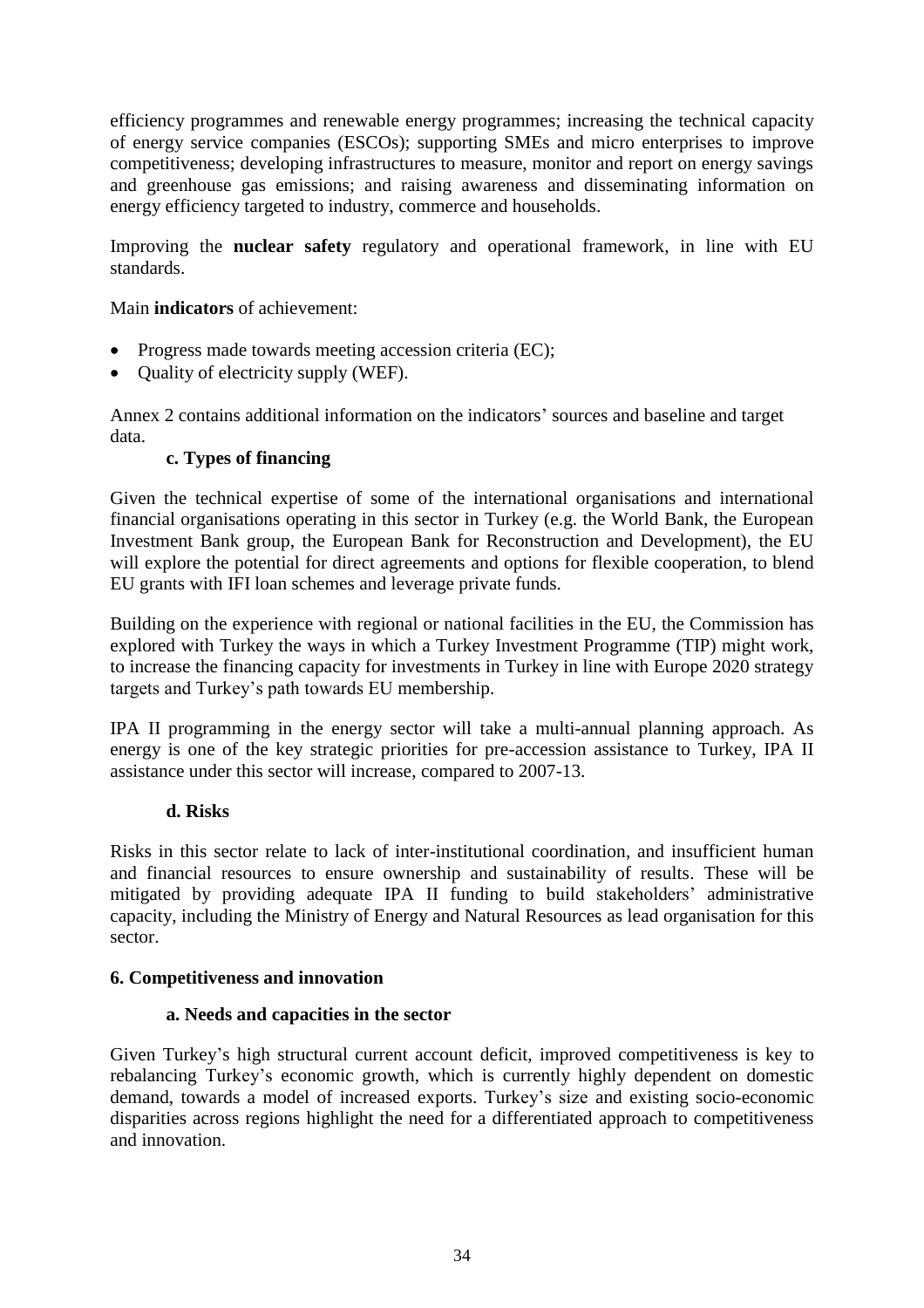The Turkish economy is largely dominated by SMEs, which make up about 99% of companies and provide 78% of employment. However, SMEs create only about 55% of total value added. Improvements to productivity are therefore needed. Turkey's resource productivity (volume of GDP over Domestic Material Consumption), a lead indicators for one of the Europe 2020 strategy's flagship initiatives, is also low. Almost 58% of Turkish exports consist of low-technology goods.

Turkey is categorised as a 'modest innovator' in the European Commission's 'Innovation Union Scoreboard'. R&D expenditure, as a percentage of GDP, has stagnated since 2010 and would more effectively support the necessary reforms if it were higher. Significant weaknesses and challenges for Turkey's private sector development include poor conditions supporting innovation and competitiveness (e.g. business environment, regulatory reform, policy measures in support of innovation and smart growth); the need to improve industrial and intellectual property rights; very low rate of commercialisation of R&D results and patents; insufficient integration of concepts such as green growth, sustainable growth and corporate social responsibility into policy-making and business culture; limited access to finance, particularly for SMEs; the need to increase the competitiveness of the services sectors, which produces high value added products, creates employment and generates foreign exchange revenues; and the need for a stronger role for creative industries and sectors.

Turkey's banking sector is well developed and accessible. However, it needs to develop better and more targeted financial instruments, other than the conventionally used interest-rate subsidy schemes. Venture capital, credit guarantees and business angels are not widespread and well-developed tools.

The sector relates to chapter 20 on Enterprise and Industrial Policy, which has limited requirements for *aquis* alignment. Turkey largely meets these. The sector also links to chapter 25 (on Science and Research), which has been provisionally closed, and to chapter 22 (on regional policy and coordination of structural instruments), which has been opened in 2013. As a candidate country, Turkey has to develop measures that are consistent with the Europe 2020 agenda; this requires increased efforts to contribute to key Europe 2020 targets, increase smart and inclusive growth and improve competitiveness.

Improving private sector competitiveness and supporting innovation through regional development supports Turkey's official development objectives, as set out in the  $10<sup>th</sup>$  National Development Plan. The key element in other relevant national strategies is a focus on moving from low value added production to high value added production by increasing productivity, R&D and innovation capacity. The relevant national strategies are complemented by several sectoral strategies (e.g. tourism, textile, machinery, electrical equipment, automotive), that give the same cross-cutting message. Combined with Turkey's regional development priorities, these strategies provide a basis for programming future assistance.

Turkey has started to make R&D and innovation reforms. There are several public-sector support initiatives in Turkey, such as R&D support programmes, technological development zones and entrepreneurship programmes. In 2013, the Ministry of Science, Industry and Technology introduced performance indexes for technology development zones. It is conducting impact assessments on public-sector support provided in this field, and the relevant systems are expected to change. The Ministry has also started a nation-wide initiative on university-industry collaboration and has started supporting clusters through calls for proposals.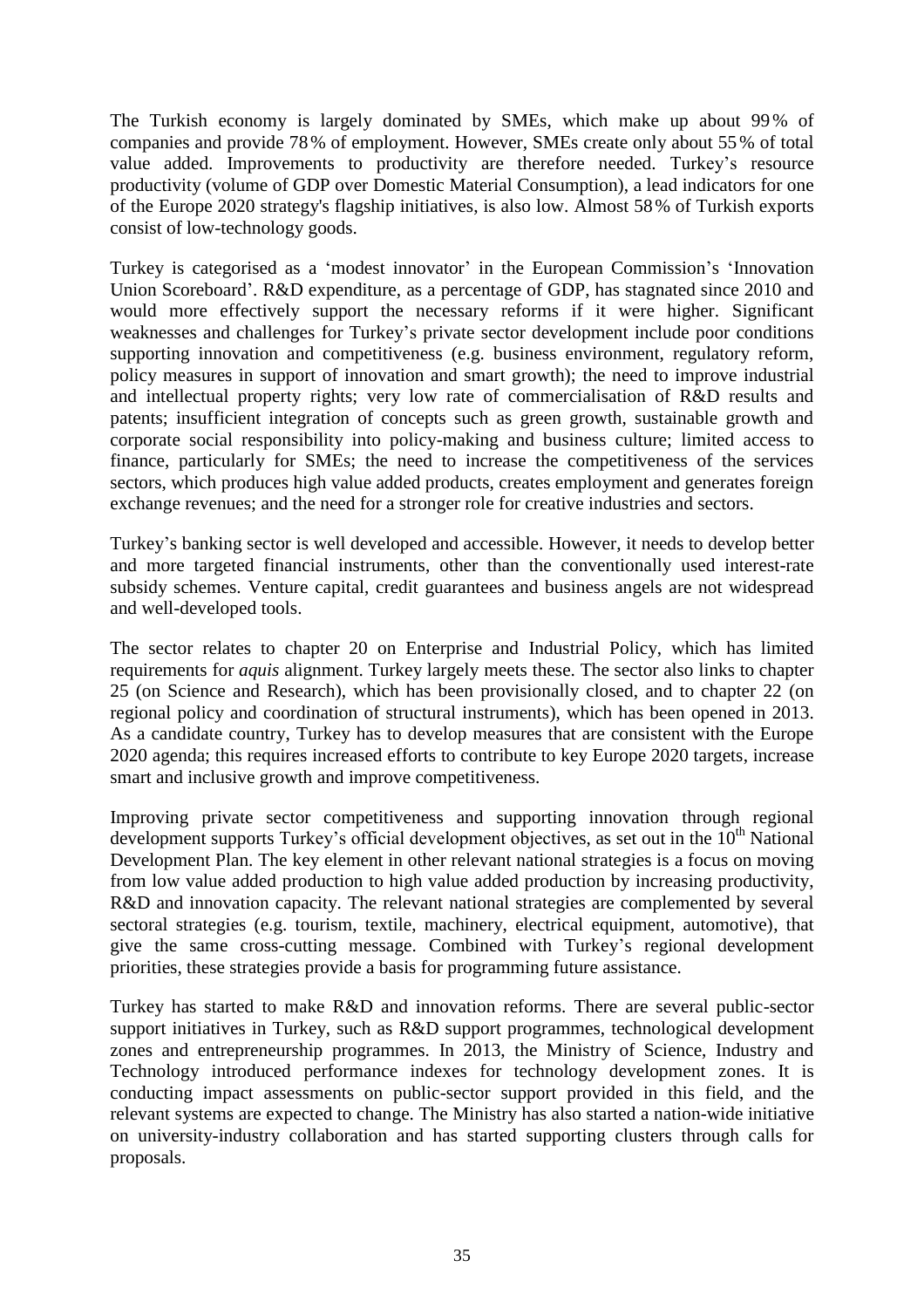Turkey will participate in the EU's 'Horizon 2020' programme for research and innovation, as an associated country. Turkey's administrative capacity will need to be well developed to allow it to take full advantage of the cooperation opportunities the programme offers. The Scientific and Technological Research Council of Turkey (TÜBİTAK), which has already a good track record on research projects, is also moving towards more collaboration with businesses. There are also other well-established and institutionalized partners in the system like the SME Development Agency (KOSGEB), which leads on implementing the Small Business Act and functions as a partner institution in the EU's COSME programme. Institutions such as KOSGEB and the Turkish Patent Institute carry out private-sector outreach activities.

The *lead institution* in this sector is the Ministry of Science, Industry and Technology, which acted as the operating structure for the regional competitiveness operational programme in the first phase of IPA.

#### **b. Objectives, results, actions and indicators**

The overall objective of assistance in this sector is to improve the business environment and strengthen Turkey's research, technologic development and innovation capacity.

Expected **results** are:

- improved functioning of the business sector, especially for SMEs and entrepreneurs;
- improved access to finance for SMEs;
- increased clustering, networking and SME internationalisation;
- creation of scientific excellence and increased cooperation amongst public and private research and innovation bodies to increase economic development.

Support in this sector will be focused around (1) Private Sector Development, (2) Innovation and (3) Capacity-building and support programmes, including for increased participation in Union Programmes. Compared to the previous IPA programme, more importance will be given to innovation and funding to support infrastructure will be reduced.

**Actions** to achieve these results include:

**Private sector development:** capacity building and consulting support to SMEs/ entrepreneurs; developing industrial and business support infrastructure (e.g. constructing common use production facilities, business incubators, business centres or common use storage facilities); capacity building support for clustering, networking and SME internationalisation; providing consultancy support for selected services sectors (including tourism sector and logistics) and their infrastructure; strengthening creative industries (including advertising, architecture, design, new media and software, film industries, visual arts, performing arts, music industry) and their infrastructure; supporting regulatory simplification; and supporting SMEs' / entrepreneurs' access to finance.

Innovation: strengthening research capacities (e.g. establishing research centres and integrating centres of excellence / accredited laboratories / upgrading universities research capacities); commercialising R&D and innovation (e.g. supporting entrepreneurs, SMEs and academia); developing R&D and innovation infrastructure (e.g. establishment of physical infrastructure for technoparks and R&D centres); promoting technology transfer (e.g.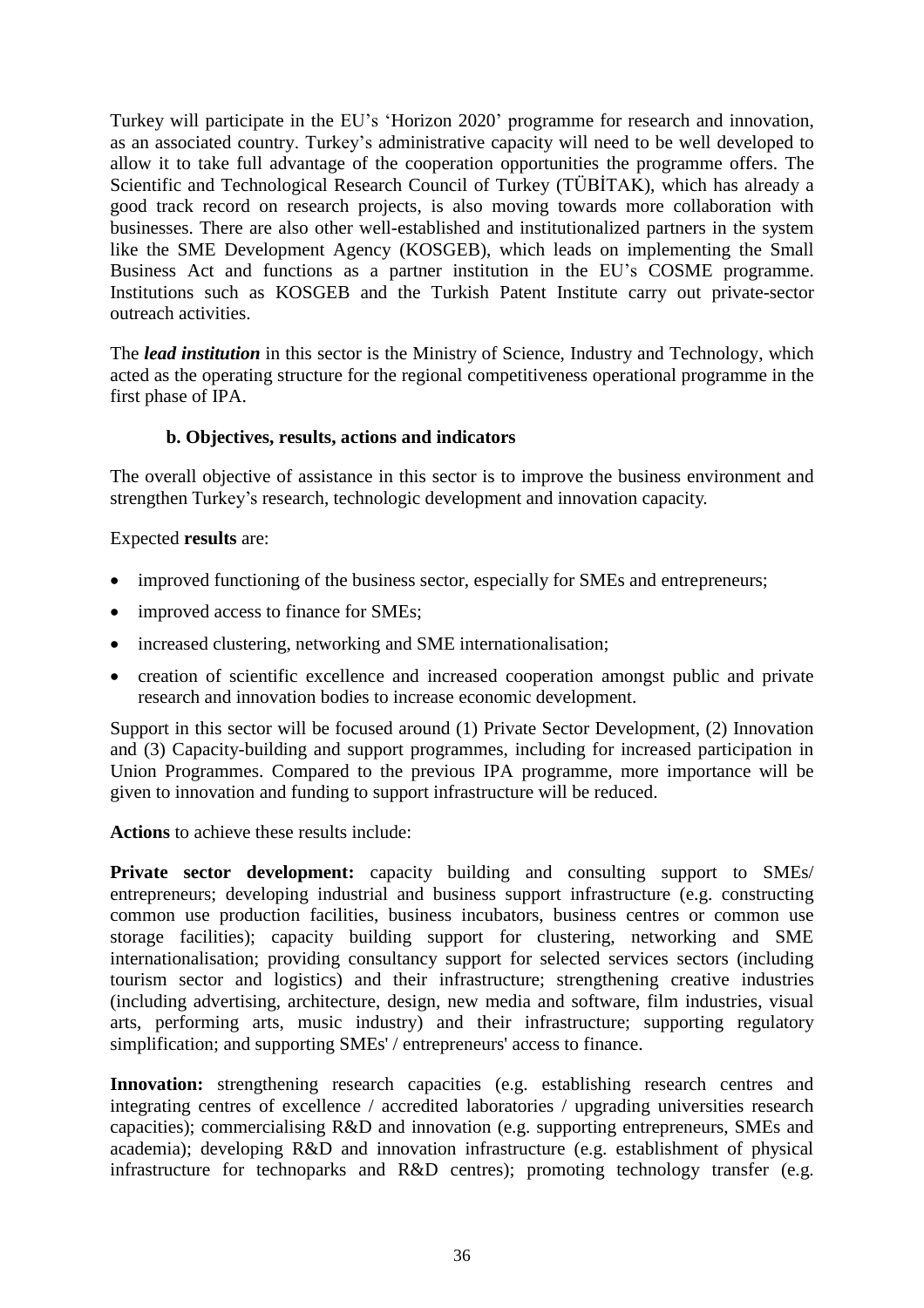establishment of physical infrastructure for technology transfer offices and capacity building activities); supporting social innovation (e.g. innovative public / social services); supporting university-industry cooperation (e.g. supporting common projects); R&D activities on energy efficiency, clean technologies, industrial symbiosis, and the green economy (e.g. establishing specialised R&D centres, supporting activities on these themes).

**Capacity-building and support:** capacity-building activities for system operators, including development agencies at NUTS II regional level; capacity-building for national institutions that run SME support programmes and programmes to create supportive environments for innovation, including the Scientific and Technological Research Council of Turkey (TÜBİTAK), the SME Development Agency (KOSGEB), and the Ministry of Science, Industry and Technology; support for improving SME participation in Union Programmes.

For some actions, a geographical concentration approach will be necessary, granting support particularly to regions in the south-east and east of Turkey, where levels of economic development are lower. On the contrary, innovation actions can be supported nation-wide.

### Main **indicators** of achievement:

- Progress made towards meeting accession criteria (EC);
- Doing Business Distance to frontier score (WB).

Annex 2 contains additional information on the indicators' sources and baseline and target data.

### **c. Types of financing**

In light of experience gained in the first IPA period, the programme structure for IPA II in this sector will continue to follow a multi-annual programming approach. Under the Regional competitiveness operational programme (2007-13 IPA), assistance was provided to central public-sector bodies and eligible local authorities. SMEs were able to benefit from EU funding through projects implemented in cooperation with IFIs. In principle, this system should be continued, using financial instruments funded through contribution agreements with international organisations.

Moreover, a future sector operational programme should reserve a limited part of its allocation to support programmes directly managed by public institutions, in line with the sector's objectives. Grant awards made directly to the competent national authorities could be used for this purpose. Monitoring systems in this area would need to be made more effective. The following areas would be suitable for this kind of support: cluster development and territorial cooperation support programme; entrepreneurship support programmes focusing on women; and R&D and innovation.

Models that support regional investment programmes involving development agencies at NUTS II level should also be further explored.

#### **d. Risks**

Given performance in this area under IPA 2007-13, the institutional capacity to absorb funds and properly implement projects and activities is a concern that needs to be addressed by improving the staffing situation and capacity building. To minimise the risk of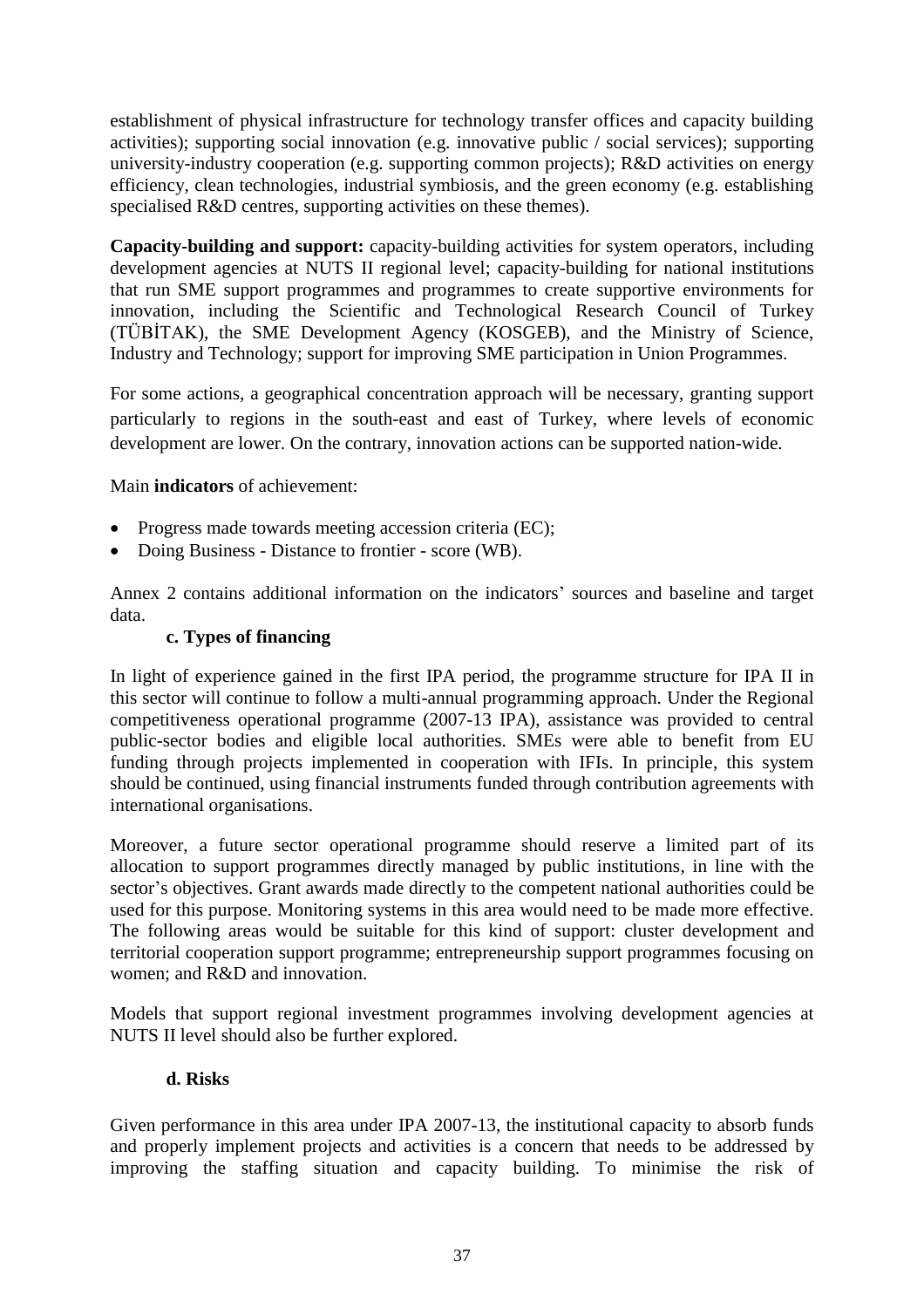decommitment, the initial phase of the programme should focus on preparing and consolidating a solid pipeline of proposals.

### <span id="page-37-0"></span>**7. Education, employment and social policies**

#### **a. Needs and capacities in the sector**

Turkey still faces substantial challenges in the fields of employment, education, health and social inclusion, as acknowledged in its 10<sup>th</sup> National Development Plan.

In field of **employment**, despite the fact that Turkey has a dynamic labour market, key challenges remain regarding: the gender gap, with a female employment rate of 27.1 % in 2013, compared to 65.2% for men; the high number of young people who are not in employment, education or training (NEET), a large informal sector; and long-term unemployment, where Turkey has one of the highest rates among the OECD countries.

In the field of **education**, Turkey ranks  $44<sup>th</sup>$  out of the 65 OECD countries, and is the lowestranked of the candidate countries, except for Montenegro. Despite Turkey's participation in the Lifelong Learning Programme and the open method of coordination, improvements in the quality of education have been slower than expected. Low labour market rates are also explained by the current low levels of educational attainment in Turkey. Access to education is also limited, and matching labour force skills with labour market demand remains an issue. Lifelong learning needs to be better promoted, and early school leaving is a major problem.

The main **social cohesion** challenges are: reducing the high risk of poverty; ensuring social inclusion and protection by providing social and health services; increasing the employability of vulnerable people; and ensuring nation-wide services are consistent.

As a candidate country, Turkey voluntarily applies EU standards in education and training. The five key indicators in the Education and Training 2020 strategy (PISA results, early school leavers, participation in lifelong learning, participation in pre-school education and tertiary attainment) should be tracked closely. This will allow Turkey's progress to be compared from year to year and with the EU Member States. Turkey's participation in the Erasmus+ programme should be conducted transparently and in line with EU standards.

Turkey's Employment and Social Reform Programme, which is part of the EU Enlargement Strategy, will identify policy reforms and measures in the areas of labour market, education and human resources development policies, social protection and social inclusion.

IPA II will aim to further assist Turkey in the areas of: employment and labour market; education and human resources development; social policies and inclusion. As these areas are complementary, IPA II assistance will be programmed in this sector in a holistic, strategic way, based on a multi-annual framework and in line with the main objectives of the  $10<sup>th</sup>$ National Development Plan and relevant national strategies and action plans where the sector is covered. These include: the 2014-23 National Employment Strategy; the Gender Equality Action Plan (currently being updated); the Ministry of National Education's 2014-18 strategy document and action plan to improve the quality of Vocational Education and Training (VET) in Turkey. IPA II will support the implementation of these strategies.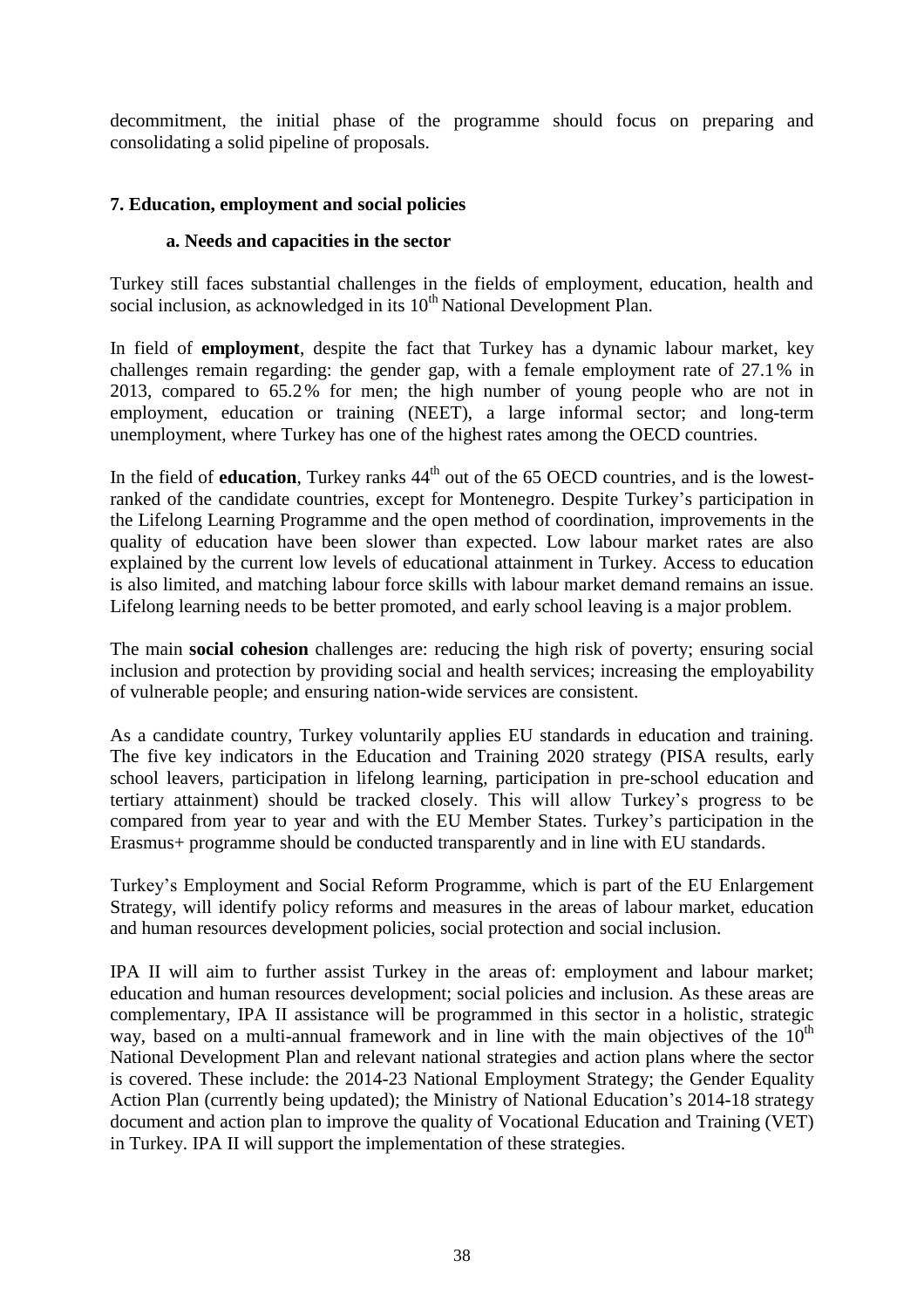IPA II assistance will be programmed in partnership with the Ministry of Labour and Social Security. Increased involvement from the Ministry of National Education, the Ministry of Family and Social Policies and the Ministry of Health will be sought in their respective areas of responsibility.

The sector programme will involve various stakeholders, including IOs, who will be closely involved in programming and implementation. This will help increase capacity in both national public bodies and other bodies, including development agencies at regional level, local authorities, social partners, professional organisations and NGOs.

### **b. Objectives, results, actions and indicators**

The sector's overall objective is to develop a more inclusive society by addressing employment and labour market needs and improving the effectiveness of social protection and social inclusion policies, including promoting decent jobs, improving social dialogue, and increasing the quality of and access to education and training systems.

#### Expected **results** are:

- an inclusive and more effective labour market with reduced regional disparities;
- an increase in labour market participation and employment rates, especially of women, young people, and disadvantaged groups;
- increased adaptability of employees, employers and enterprises to meet labour market needs;
- an increase in decent jobs, including more formal employment;
- improved educational attainment and skill levels, and better matching of skills supply and demand;
- modernisation of VET profiles and VET curricula;
- improved coverage and adequacy of social protection systems, with effective and efficient delivery of social policies and improved social protection mechanisms that focus on disadvantaged or vulnerable groups;
- stronger relationship between employment and social protection policies.

#### **Actions** to achieve these results include:

Support measures to promote employment, particularly active labour market measures for female, young, and disadvantaged people; improving registered/formal employment, including via voluntary compliance; strengthening the system of industrial relations and social dialogue; continuing to improve the functioning of the labour market, including for example, support for public employment services; increasing the number of 'green' jobs, paying particular attention to the most socially excluded groups.

Investing in people and institutions in order to promote an inclusive education at all levels. Particular attention will be given to measures affecting social groups at a higher risk of poverty and exclusion, such as the Roma; improving the quality of schools, in line with the European quality assurance in vocational education and training (EQAVET) principles and further modernising VET and lifelong learning systems for the working age population. Areas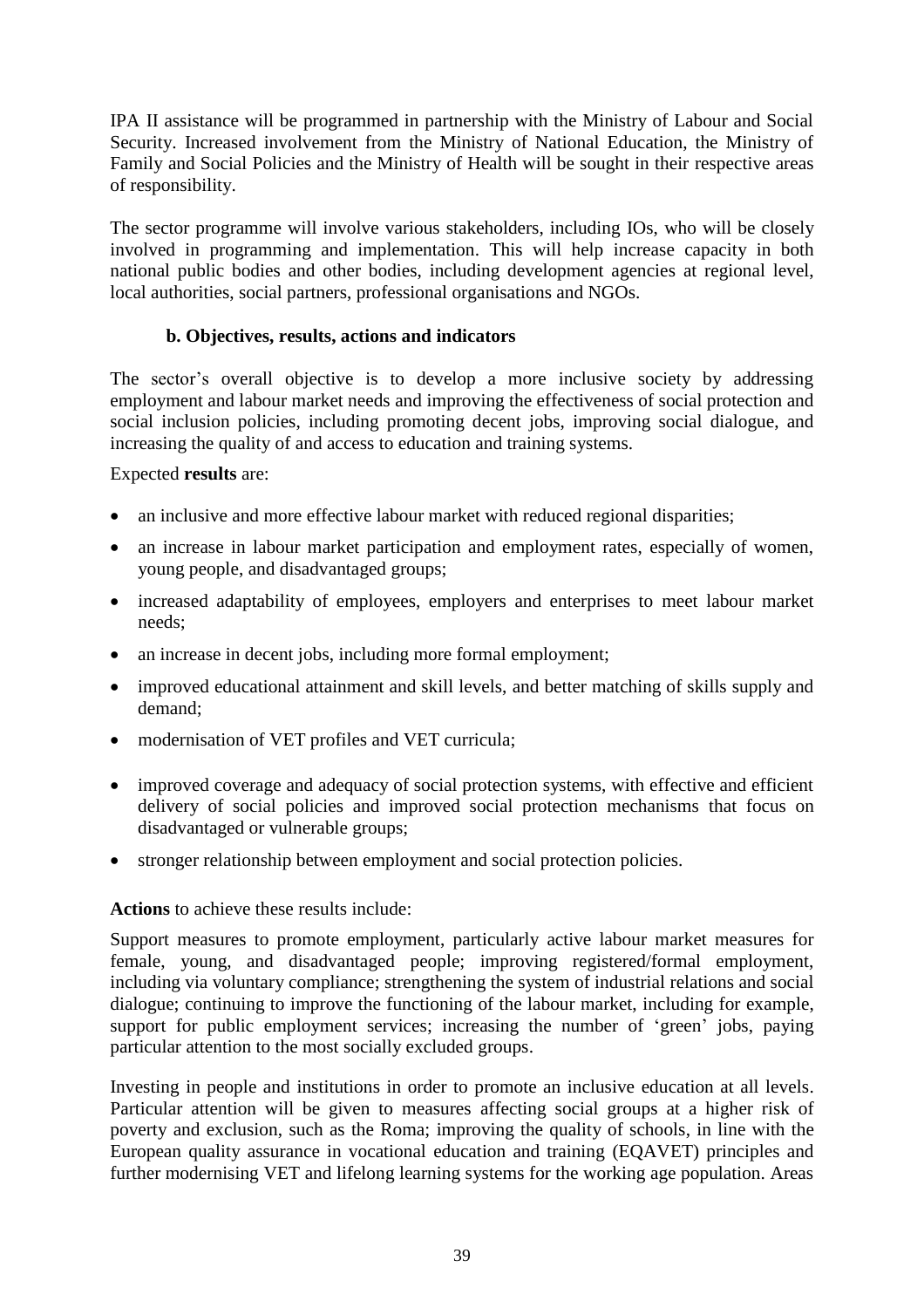for assistance also include early childhood education; Turkey's participation in Union youth programmes shall continue (notably, Erasmus+).

In the area of social policies, activities improving access to employment, education, health (including moving towards a community-based approach), and other social services. Particular focus will be put on preventing any form of discrimination in access to health care and social services, paying specific attention, where relevant, to social inclusion and integration of Roma; promoting social innovation and social entrepreneurship. Support for improving services caring for children, sick people and elderly people will be considered, to promote labour force participation by women.

Main **indicators** of achievement:

- Progress made towards meeting accession criteria (EC);
- Employment rate 15-64 years, total % (Eurostat).

Annex 2 contains additional information on the indicators' sources and baseline and target data.

Cross-cutting issues: In implementing the measures outlined above, the principles of equal opportunities and non-discrimination must be applied and actively promoted. Measures to build capacity and carry out institutional reforms across the board will be supported, as will measures supporting alignment to and implementation of the *acquis* under chapter 19 (Social Policies and Employment) and the public health elements of chapter 28 (Consumer and Health protection). Attention will be paid particularly to actions required to meet the benchmarks set in negotiation chapters, like those in chapter 22 (Regional policy and coordination of structural instruments) where actions should have a socio-economic impact on the country's poorest regions. Turkey has prepared a draft national action plan on adopting the social *acquis* to meet one of the opening benchmarks in chapter 19. This constitutes a good basis for programming related assistance.

### **c. Types of financing**

The areas of employment, education and social policies meet the relevant criteria under IPA II for a sector support programme. Activities will be supported through service, supply and work contracts, grant schemes, twinning, in cooperation with international organisations, where appropriate. Investment support however will receive a limited proportion of the allocation for this sector. The programme could be rolled out into two tranches (2014-17 and 2018-20).

As was the case under IPA 2007-13 (component IV), IPA II assistance will continue to support final beneficiaries and target groups with a view to achieving maximum outreach. This may be in the form of grants, budget support, or financial assistance through financial engineering instruments.

### **d. Risks**

Risks in this sector relate to insufficient inter-institutional coordination and overloading the operating structure with parallel implementation of projects and activities under IPA I and II. These will be mitigated by providing adequate resources, appropriate sequencing of activities under IPA II and building the administrative capacity of the many stakeholders in this sector.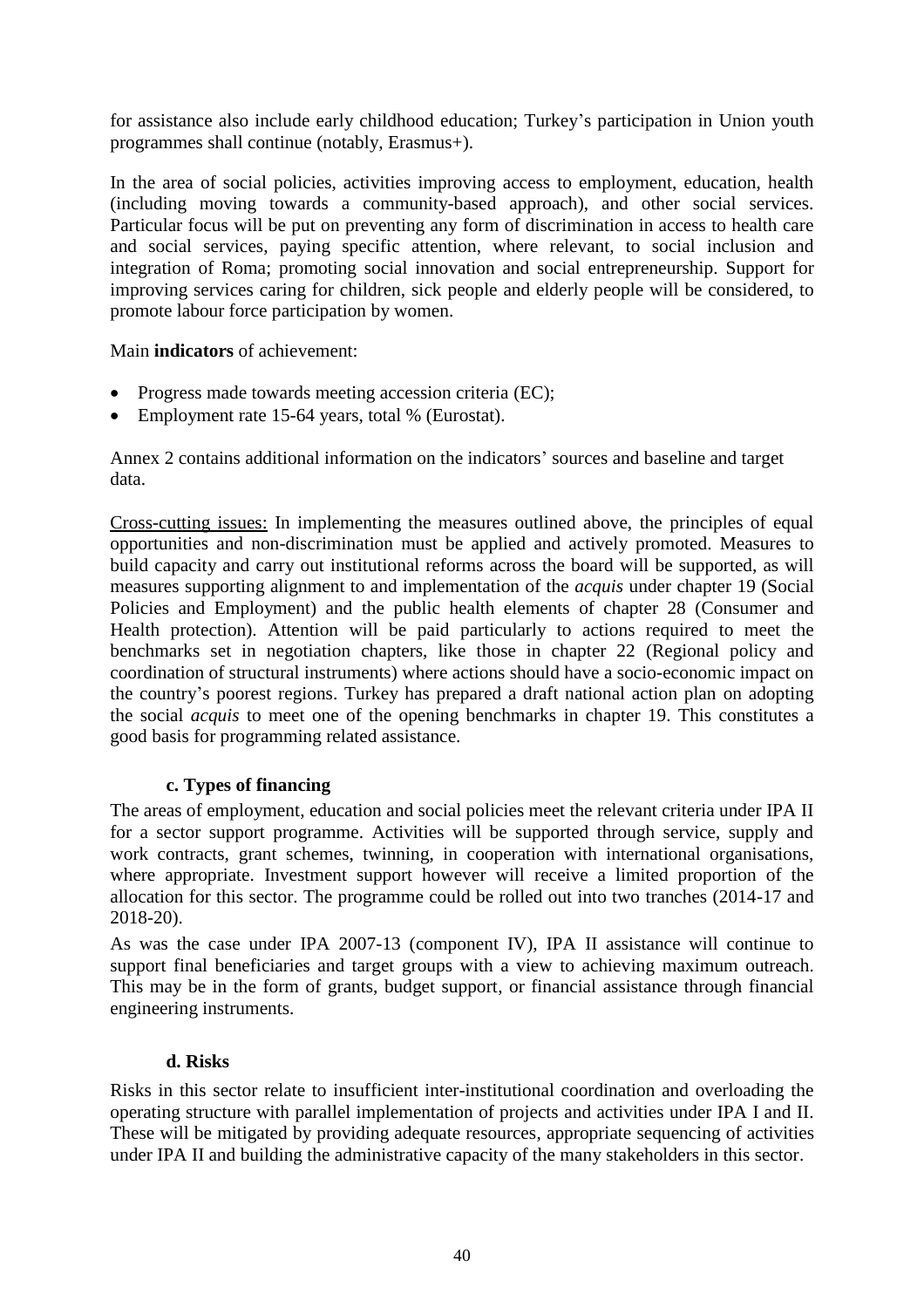### **8. Agriculture and rural development**

### **a. Needs and capacities in the sector**

Agriculture and rural development is a key sector in both social and economic terms. In 2013, it represented 8.9% of Turkey's GDP and employed 23.6% of the country's labour force. About half of Turkey's total land area is devoted to agriculture. Turkey is a major world producer and exporter in some sectors (e.g. fruits and vegetables, and nuts). However, major investment is needed to bring the sector up to EU environmental and hygiene standards. On the other hand, the income of the labour employed remains at low levels and productivity is lower than in other sectors, contributing to migration from rural areas to urban centres. Social and economic development of rural areas will continue to pose a major challenge.

Under the agricultural and rural development sector, IPA II will cover *acquis* chapters 11 (Agriculture), 12 (Food Safety, Veterinary and Phytosanitary Policy) and 13 (Fisheries). Alignment with the EU *acquis* in these chapters involves a large number of rules, regulations, and directives. Applying all of these correctly is essential to the proper functioning of the Common Agricultural Policy and the Common Fisheries Policy. Although some progress has been made in aligning and implementing legislation in these areas, further efforts are required.

Related reforms in Turkey are guided by a number of national strategies. The  $10<sup>th</sup>$  National Development Plan is the over-arching strategy for reforms aiming at a well-organised, highly productive and competitive sector. The 2007-13 National Rural Development Strategy and the 2007-13 Instrument for Pre-Accession Assistance in Rural Development Programme (IPARD) focused on developing rural areas and meeting EU food safety standards. The Ministry of Food, Agriculture and Livestock's 2013-17 Strategic Plan prioritises EU *acquis* alignment. The upcoming National Rural Development Strategy for 2014-20 (currently being drafted) will also be important.

The Ministry of Food, Agriculture and Livestock (MoFAL) is the lead institution in the sector.

### **b. Objectives, results, actions and indicators**

The overall objective in this sector is to sustain Turkey's efforts in the areas previously covered by IPA, relating to Turkey's preparations to implement the Common Agricultural Policy (CAP) and align its legislation with the *acquis* in the areas of food safety, veterinary and phytosanitary policy and fisheries policy.

#### **Sub-sector 1: Rural development programme**

Interventions will be implemented through a rural development programme, modelled on EU rural development policies. Implementation of the current IPARD I programme (covering 2007-13 budget allocations) will continue in Turkey's 42 accredited provinces. The new IPARD II programme will be prepared by the managing authority, which is based in the Ministry of Food, Agriculture and Livestock.

Expected **results** are:

.

 a group of modernised farms and agri-food enterprises that gradually meet EU standards;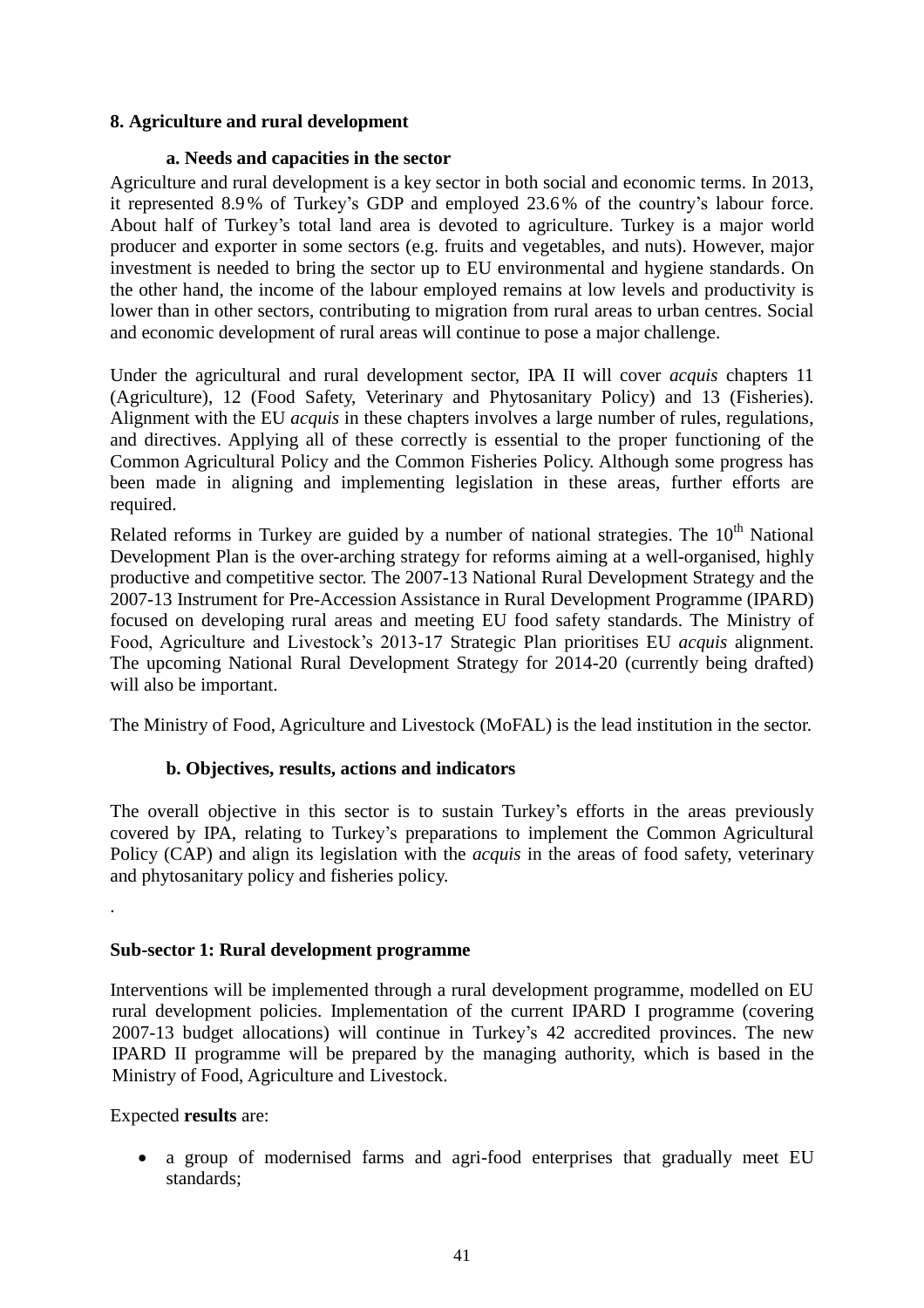- increased investments in agriculture holdings;
- increased investment in processing and marketing agricultural and fishery products;
- improved diversification and development of rural economic activities;
- capacity of the IPARD structures reinforced.

**Actions** to achieve these results include:

Increasing the capacity in the IPARD programme and supporting investments in physical assets in agricultural holdings, establishments processing and marketing agricultural and fishery products, farm diversification and business development.

Complementary activities may also include the preparation and implementation of local development strategies in line with the LEADER approach, agri-environment measures and organic farming, technical assistance and advisory services.

An appropriate balance must be struck between activities targeting alignment with the *acquis* and a broader socio-economic development of the sector. Complementarity between the IPARD programme and the national rural development policies will be ensured.

#### **Sub-sector 2: Institution and Capacity Building**

Assistance in this subsector aims to ensure Turkey's gradual alignment with the *acquis*, on food safety, veterinary and phytosanitary standards and agricultural and fisheries policy.

**Actions** to be supported will focus on:

In the area of **agriculture and rural development**, the activities will mainly aim at supporting Turkey's alignment with and implementation of the Common Agricultural Policy; building capacity in the IPARD managing authority, the IPARD agency and supporting institutions such as advisory services, as far as is necessary for IPARD II. Other activities will include setting-up of EU-aligned agricultural support schemes and mechanisms, improving statistics, improving the climate resilience of agricultural sector, organic farming control and certification systems. Activities will be planned to prepare introducing the Single Common Market Organisation (CMO) rules and standards. The assistance will also address increasing harmonisation with EU food quality policy, including an inspection system and aiming at increased stakeholder awareness and participation in the process of aligning with the EU *acquis* to ensure a smoother transition period towards full alignment.

In the area of **food safety, veterinary and phytosanitary policy***,* the activities will aim at improving official checks on food and feed in terms of technical capacity (including risk assessment and risk communication) and infrastructure (including laboratories) as well as improving import control systems in terms of administrative capacity. Moreover, multicountry cooperation will be important for the development of technical and administrative capacity for satisfying the requirements of the EU Food Law in the area of risk assessment (e.g. EFSA Pre-accession programme 2007-13), as well as the monitoring of zoonoses. The assistance will also address institutional and capacity building to prepare and implement a national programme to upgrade agri-food establishments, including developing a strategy for using non-compliant raw milk, and the monitoring of the strategy's implementation. IPA II will support capacity building on animal health, animal welfare, animal by-products and zoonotic diseases; improving the diagnostic and surveillance capacity with regards to animal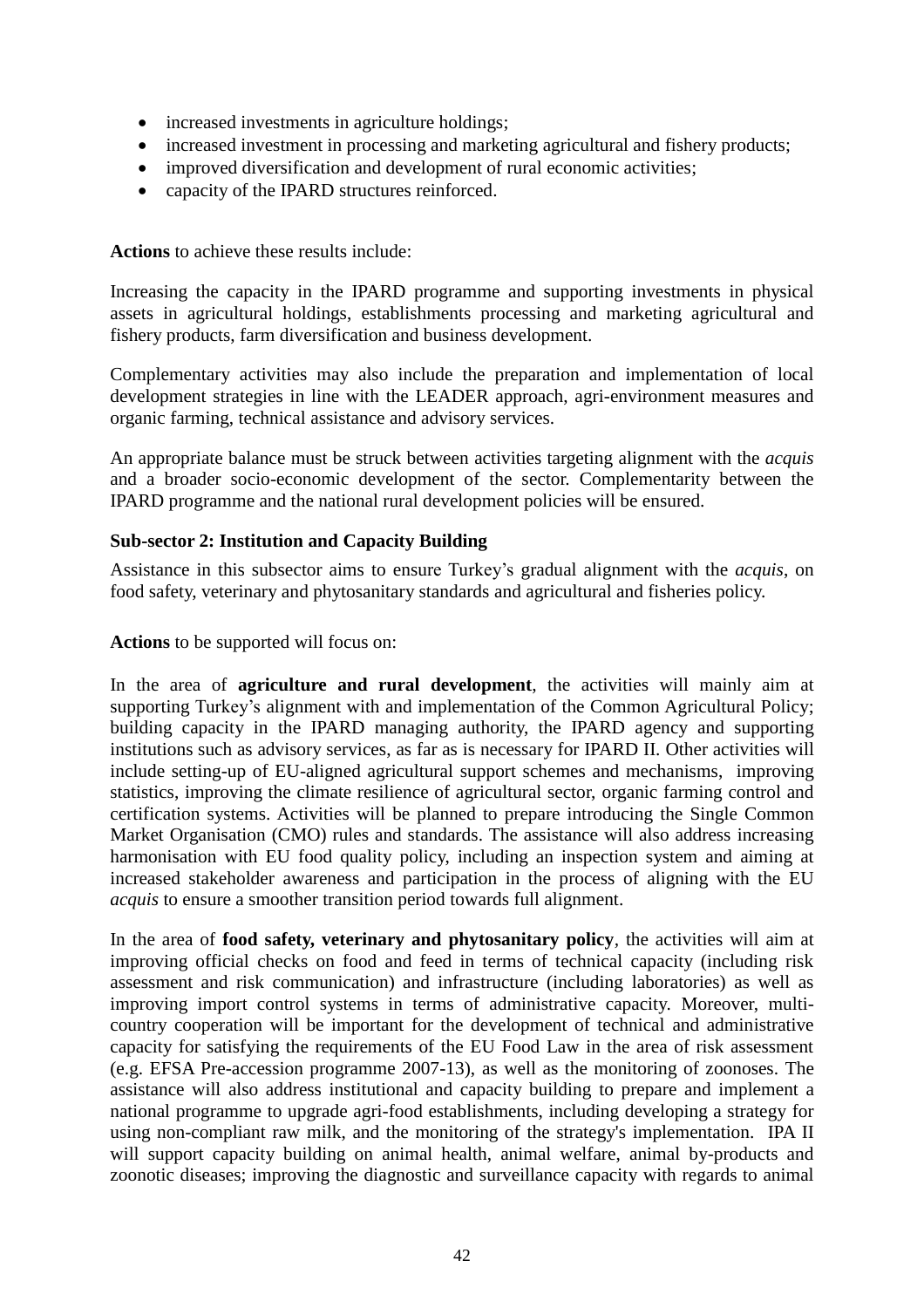diseases, in particular for transmissible spongiform encephalopathy (TSEs); and assisting further implementation of animal identification and registration systems. The phytosanitary area will also need institutional and capacity building, particularly for authorising and controlling plant protection products. Improving knowledge of EU standards of relevant business and farming sectors will also be addressed.

In the area of **fisheries***,* assistance will help preparing a strategy to increase alignment with the Common Fisheries Policy (CFP) and strengthening institutional capacity and legal alignment for fisheries management to meet the requirements in the reformed CFP. Activities will contribute to improved capacity for the conservation and the sustainability of fisheries resources, including resource and fleet management; eco-system based fisheries management and stronger enforcement. Support will be also granted to the preparation of the implementation of the fisheries common market organization. IPA II will also aim at increasing the stakeholder awareness and participation to ensure a smoother transition period in the EU alignment process. These activities will be complementary to assistance already programmed under IPA 2007-13, particularly on strengthening monitoring, surveillance and control, combating of IUU (Illegal, Unregulated and Unreported) fishing and data collection.

### Expected **results** are:

- a more economically diverse rural economy developed;
- improved food safety, in line with EU standards;
- veterinary and phytosanitary services and controls in line with the EU requirements implemented;
- restructuring and *acquis* alignment of agriculture and fisheries sub-sectors supported.

#### Main **indicators** of achievement:

- Progress made towards meeting accession criteria (EC);
- Total investment generated via IPA II in agri-food sector and rural development (DG AGRI).

Annex 2 contains additional information on the indicators' sources and baseline and target data.

#### **c. Types of financing**

For the rural development subsector a multi-annual support programme will continue to be the main method for funding, given the recently accredited IPARD institutions. Instead, the capacity and institution building subsector will follow a sector-oriented programming approach with annual actions, focusing particularly on the areas of food safety, veterinary and phytosanitary policy.

#### **d. Risks**

Actions will rely on key stakeholders agreeing to provide their support to implement measures and activities in the sector. Adequate provision of human resources by the Ministry of Food, Agriculture and Livestock, at both central and provincial level, will be essential to sustain results.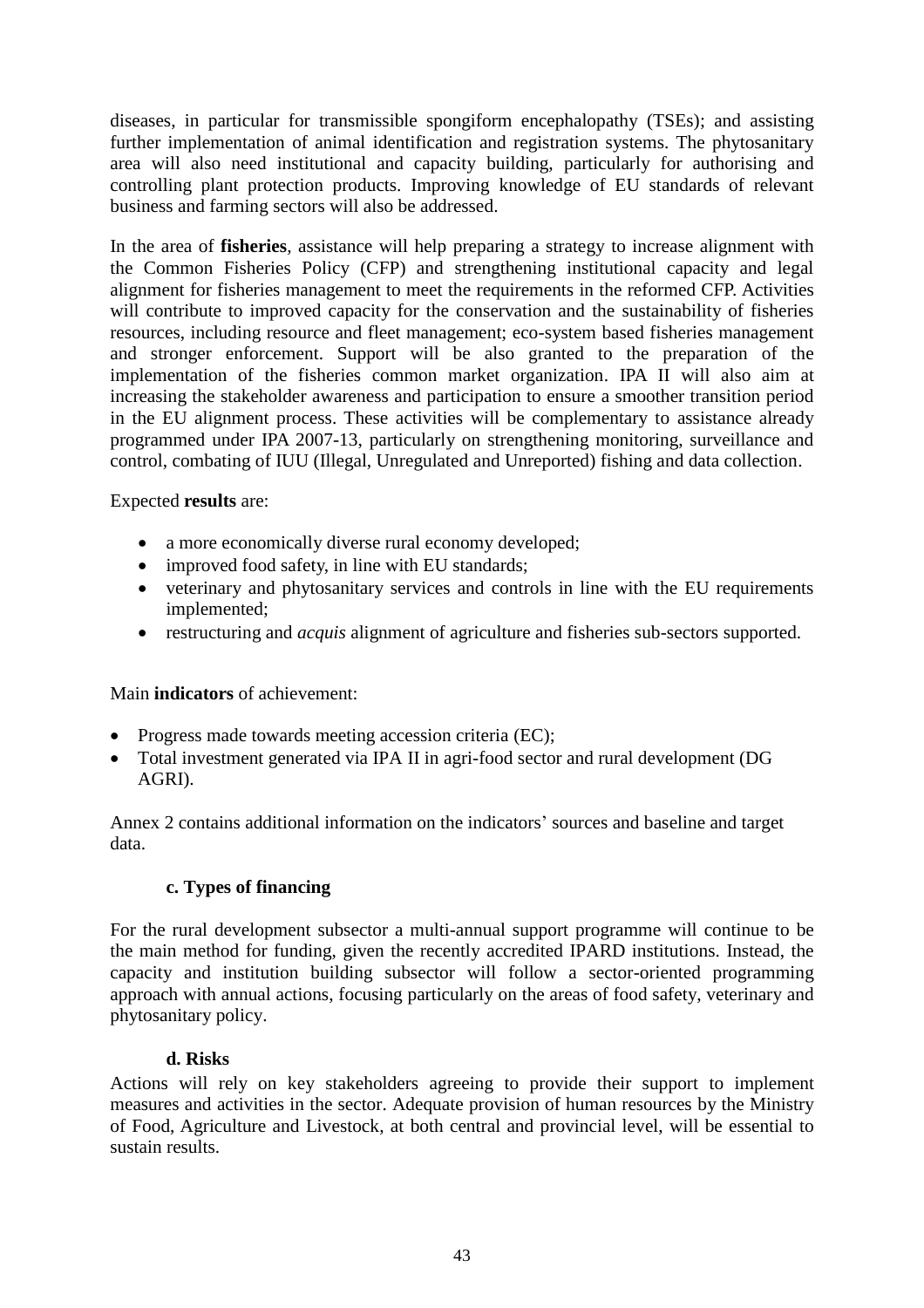### **9. Territorial and regional cooperation**

### **a. Needs and capacities in the sector**

The IPA II budget allows for funds to be allocated for territorial cooperation (under the multicountry envelope) at borders between Turkey and EU Member States. Current cooperation should be continued, as part of work towards the objective of fostering good relations and promoting social and economic integration in remote areas.

### **b. Objectives, results, actions and indicators**

The objective of pre-accession assistance is to promote territorial cooperation, strengthening cross-border and transnational cooperation, supporting socio-economic development in the border regions and developing appropriate administrative capacity at local and regional levels by encouraging beneficiary countries to participate in cross-border activities. The expected results and indicators will be set out in dedicated seven-year multi-annual programmes, which will be prepared on the basis of consultation with stakeholders.

These objectives will be reached through three different families of programmes:

IPA II Cross-Border Cooperation programmes (CBC) with EU Member States

Cross-border cooperation programmes with EU Member States are implemented in shared management with the EU Member States. This is carried out through the creation of a single managing authority, which is located in the EU Member State participating in the programme and which is responsible for implementing the whole programme, on both sides of the border.

Turkey will continue its bilateral cross-border cooperation with Bulgaria, to support economic, social and territorial development in the Turkey-Bulgaria border areas. During the first phase of the programme problems were encountered, largely as a result of the newly established collaboration between the relevant authorities, leading to sub-optimal procedures being put in place and a lack of risk analysis. These obstacles caused decommitments while the programme was being implemented. Solutions have been found and, for the new period, the programme will benefit from structures with experience in collaborating, which should facilitate a smooth implementation.

Despite the EU's efforts, Turkey did not submit a cross–border programme for the 2007–13 period. However, Turkey has recently signalled that it may be open to the possibility, and this would be taken into account for the 2014-20 period.

The conditions are not yet suitable for cross–border cooperation between Cyprus and Turkey, and it seems unlikely that a programme will be presented in the near future. Nevertheless, a budget allocation has been earmarked to implement a programme, in case the situation changes.

ERDF Trans-national cooperation programmes

IPA II funding may be available to enable eligible regions in candidate countries/potential candidate countries to participate in transnational cooperation programmes under the European territorial cooperation objective of the structural funds (with the European Regional Development Fund (ERDF) Regulation as the legal basis). In the 2007-13 period, Turkey did not participate in the 'South East Europe' programme (SEE) or the 'Mediterranean' programme (MED). For 2014-20, new ERDF transnational programmes will be launched,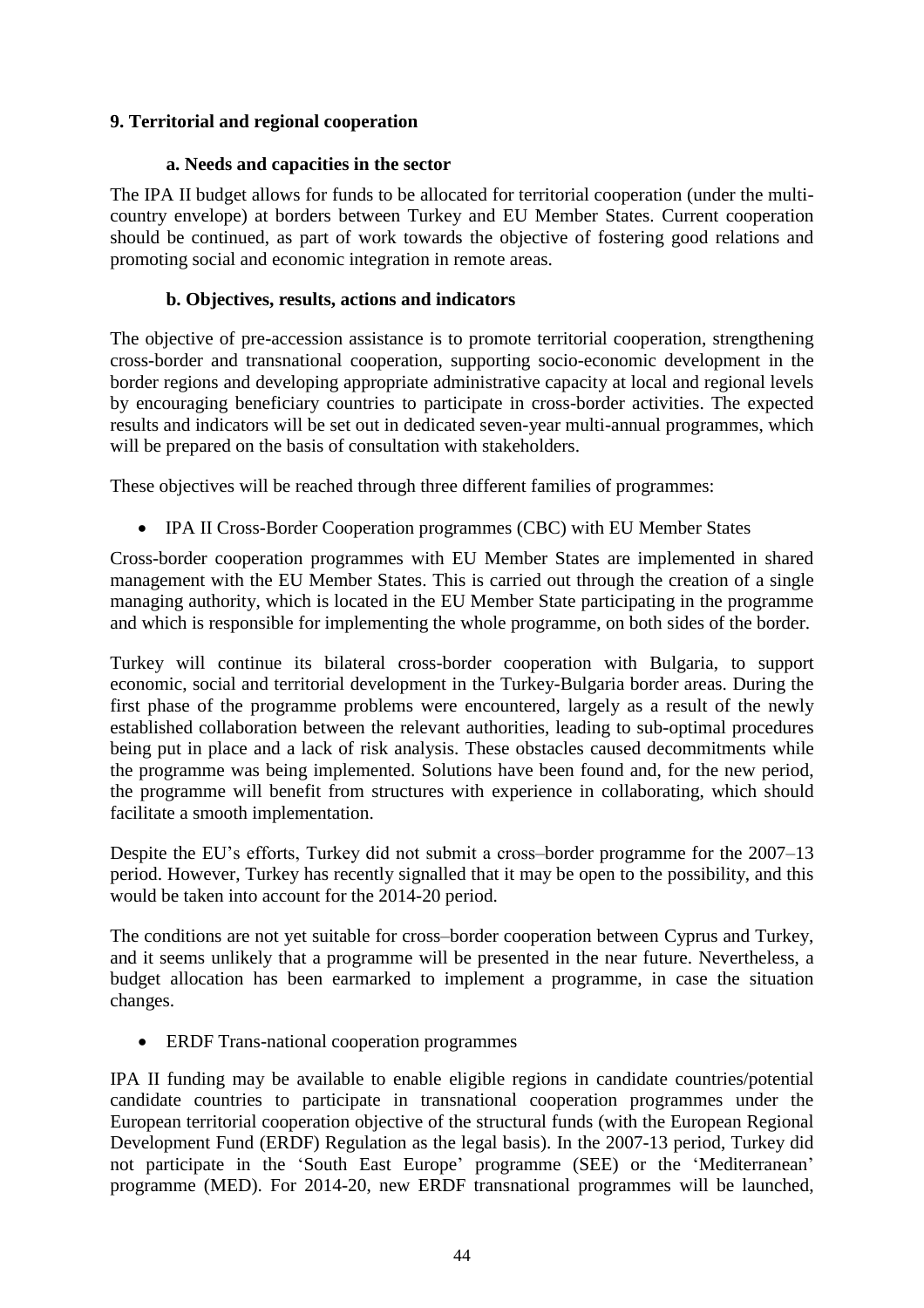involving some Member States and IPA II countries. Discussions between Member States and Turkish authorities will be held to consider Turkey's participation in those programmes.

European Neighbourhood Instrument Programmes (ENI)

Turkey is the only IPA II country which is territorially eligible for the 2014–20 Black Sea Basin European Neighbourhood Instrument programme. The country currently participates in the Black Sea programme, and this will continue, with the intention of supporting stronger, sustainable economic and social development in the region, based on stronger regional partnerships and cooperation. Funds will be managed by the programme's managing authority, which is expected to continue to be hosted by Romania.

The Turkish authorities also expressed their interest in launching discussions to set up a new cross-border cooperation programme with Georgia, to support economic, social and territorial development in the Turkey–Georgia border area. The programme could begin during the 2014-20 period.

### **c. Types of financing**

Assistance will be provided primarily through grant contracts. Investments may also be financed, depending of each programme's objectives. Technical assistance will be provided to improve the capacity of the institutions involved in implementing the programmes.

### **d. Risks**

Risks are highly specific to each individual cross-border cooperation programme and region. Experience has shown that political commitment and support can also vary by programme. During the 2007-13 programming period, programmes were subject to delays which caused decommitments and implementation issues, largely as a result of a lack of clarity in managing the programme. In the Black Sea Basin programme in particular, problems were caused by the fact that IPA and European Neighbourhood and Partnership Instrument funds were spent under different conditions/regulations. In the 2014-20 period, IPA II funding will be managed under the same conditions as the European Neighbourhood Instrument funds. This will enable programmes to more easily avoid double contracting and will allow for real joint activities.

Other risks to be taken into account are:

- limited capacity of beneficiaries to develop projects;
- insufficient commitment and lack of capacity for control responsibilities;
- lack of political support.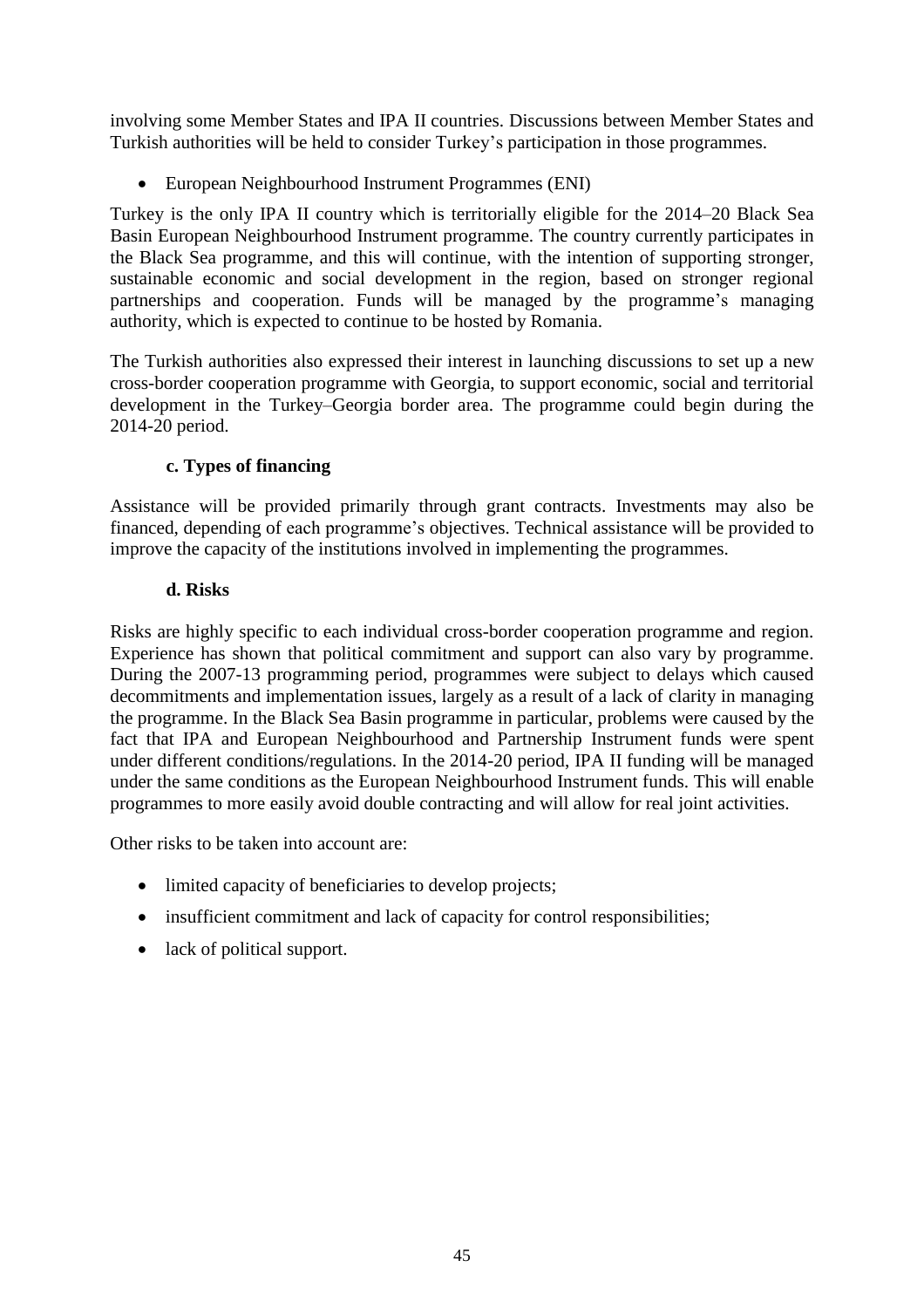## **ANNEX 1: INDICATIVE ALLOCATIONS (million EUR) 13 - per policy areas and sectors**

| <b>Turkey</b>                                                                                               | 2014  | 2015  | 2016  | 2017  | <b>Total 2018-2020</b> | <b>Total 2014-2020</b> | $\Omega$<br>which climate<br>change<br>relevant $(\% )$ |
|-------------------------------------------------------------------------------------------------------------|-------|-------|-------|-------|------------------------|------------------------|---------------------------------------------------------|
| a. Reforms in preparation for Union membership                                                              | 355.1 | 196.6 | 240.3 | 137.2 | 652.2                  | 1,581.4                |                                                         |
| Democracy and governance                                                                                    |       | 540.2 |       |       | 416.3                  | 956.5                  |                                                         |
| Rule of law and fundamental rights                                                                          | 388.9 |       |       |       | 236.0                  | 624.9                  |                                                         |
| b. Socio-economic and Regional development                                                                  | 155.8 | 265.8 | 247.0 | 261.4 | 595.3                  | 1,525.3                |                                                         |
| Environment and climate action                                                                              | 297.1 |       |       |       | 347.5                  | 644.6                  | 70%                                                     |
| Transport                                                                                                   | 386.0 |       |       |       | 56.8                   | 442.8                  | 60%                                                     |
| Energy                                                                                                      | 59.0  |       |       |       | 34.4                   | 93.5                   | 70%                                                     |
| Competitiveness and innovation                                                                              | 187.8 |       |       |       | 156.6                  | 344.4                  | 10%                                                     |
| c. Employment, social policies, education, promotion of<br>gender equality, and human resources development | 37.4  | 62.9  | 65.9  | 68.9  | 199.9                  | 435.0                  |                                                         |
| Education, employment and social policies                                                                   | 235.1 |       |       |       | 199.9                  | 435.0                  |                                                         |
| d. Agriculture and rural development                                                                        | 72.0  | 100.9 | 77.0  | 158.1 | 504.2                  | 912.2                  |                                                         |
| Agriculture and rural development                                                                           | 408.0 |       |       |       | 504.2                  | 912.2                  | 10%                                                     |
| <b>TOTAL</b>                                                                                                | 620.4 | 626.4 | 630.8 | 636.4 | 1,940.0                | 4,453.9                |                                                         |

 $\overline{a}$ 

<sup>&</sup>lt;sup>13</sup> Any possible differences in figures displayed in policy areas and sectors compared to the annual totals are the effect of rounding to one decimal.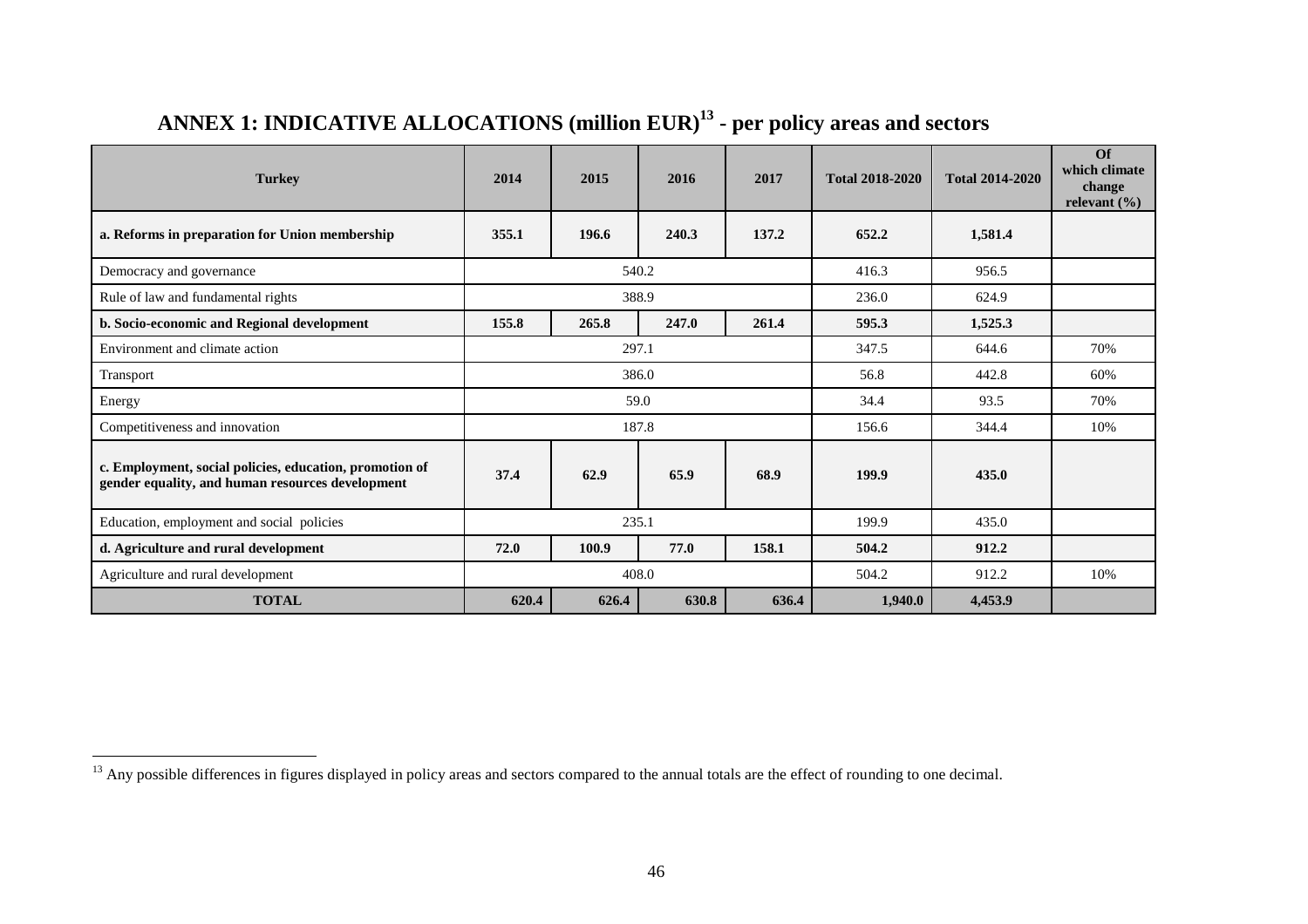### **ANNEX 2: INDICATORS AND TARGETS**

### **Table 1a: Context indicators**

| <b>Indicator</b>                                    | <b>Source</b>   |         | Last value |       |
|-----------------------------------------------------|-----------------|---------|------------|-------|
|                                                     |                 | 2010    | year       | value |
| Public debt (% of GDP)                              | Eurostat        | 42,34   |            |       |
| Real GDP growth rate (average last three years - %) | Eurostat        | 9,16    |            |       |
| Unemployment Rate (%)                               | Eurostat        | 10,8    |            |       |
| GDP per capita at current prices (PPS $\epsilon$ )  | <b>Eurostat</b> | 7571,52 |            |       |
| FDI per capita $\epsilon$                           | <b>Eurostat</b> | 93,9    |            |       |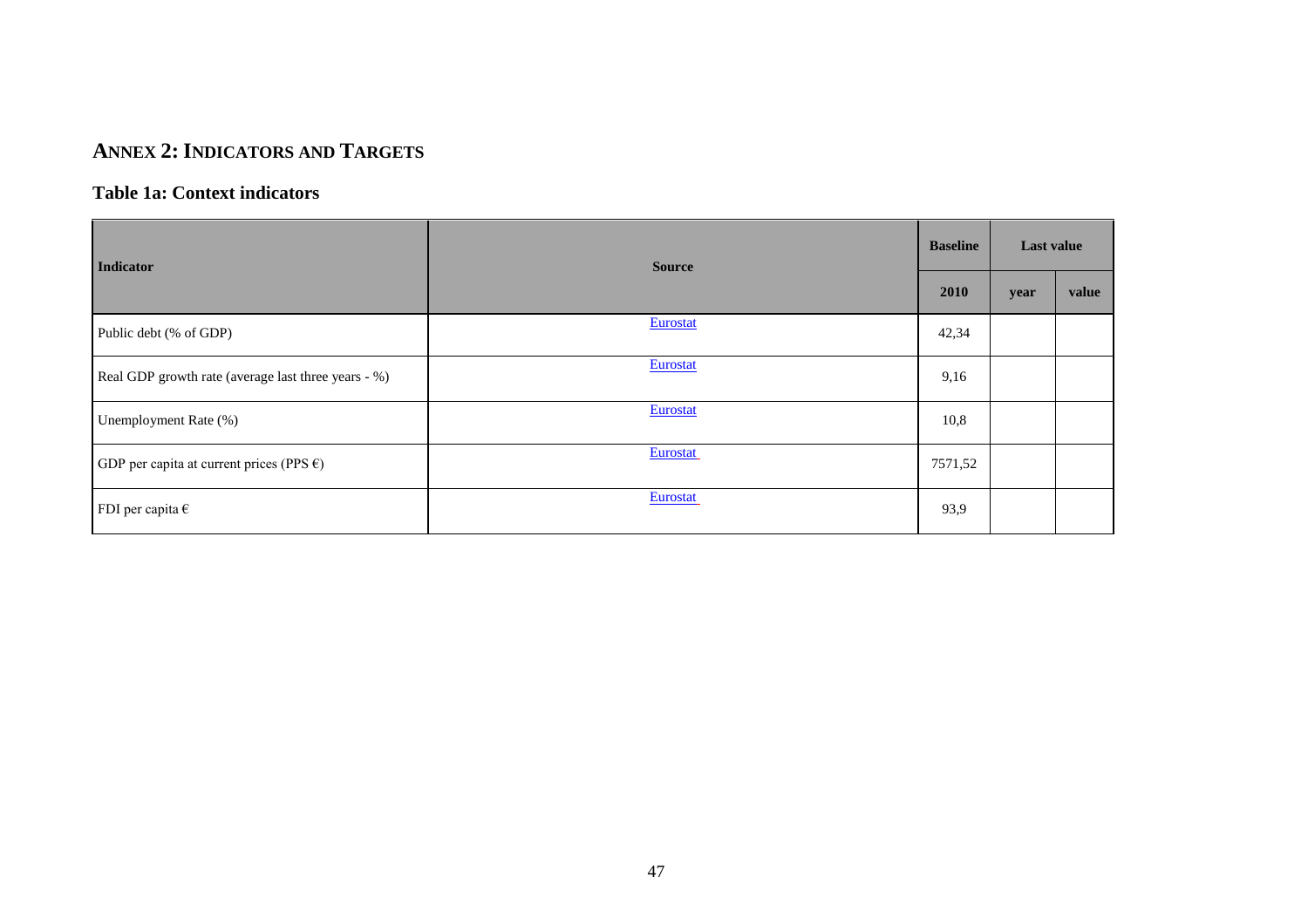| <b>Sector</b>                                                               | <b>Indicator</b>                                                                                                                                                        | <b>Baseline</b> | <b>Last value</b> |       | <b>Milestone</b> | <b>Target</b> |
|-----------------------------------------------------------------------------|-------------------------------------------------------------------------------------------------------------------------------------------------------------------------|-----------------|-------------------|-------|------------------|---------------|
|                                                                             |                                                                                                                                                                         | 2010            | vear              | value | 2017             | 2020          |
| Composite indicator (average ranking provided by eight<br>external sources) | Corruption Barometer, Control of Corruption, Freedom of<br>Press, Press Freedom, Rule of Law, Government<br>Effectiveness, Regulatory Quality, Voice and Accountability | 52,1            |                   |       |                  |               |
| Progress made in reaching the political criteria provided                   | ELARG – Progress report                                                                                                                                                 |                 |                   |       |                  |               |
| Progress made on implementation of acquis                                   | ELARG – Progress report                                                                                                                                                 |                 |                   |       |                  |               |
| Progress made in meeting economic criteria                                  | ELARG - Progress report                                                                                                                                                 |                 |                   |       |                  |               |
| Employment rate (15 to 64 years) total %                                    | Eurostat:                                                                                                                                                               |                 |                   |       |                  |               |

### **Table 1 b: Outcome and impact indicators \***

\* Targets will be provided at a later stage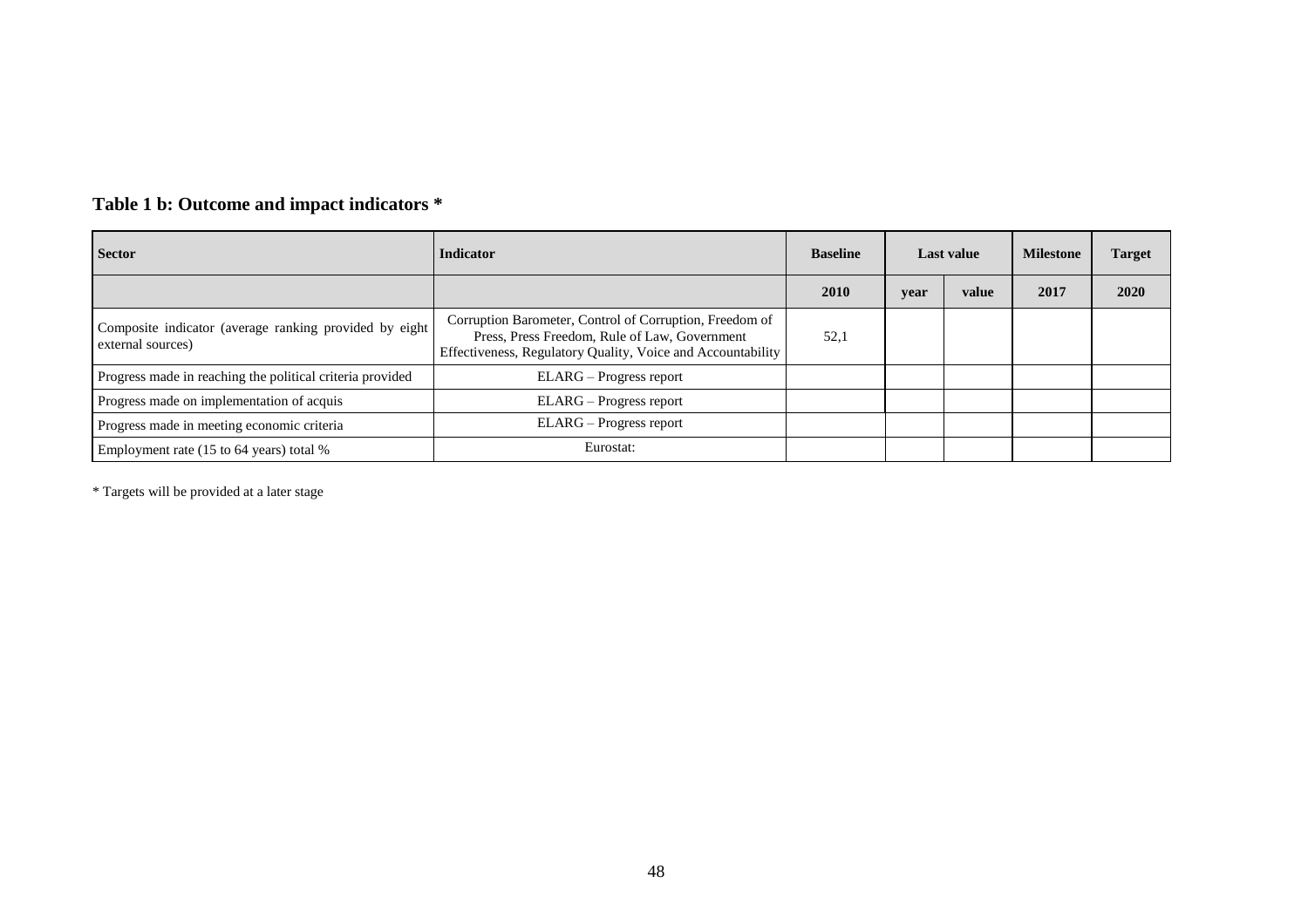### **Table 2: Sector Indicators \***

| <b>Sector</b>                            |                                                    | <b>Indicator</b>                                                                                                                                    | <b>Source</b>                                                | <b>Baseline</b>   | <b>Last value</b> |       | <b>Milestone</b> | <b>Target</b> |
|------------------------------------------|----------------------------------------------------|-----------------------------------------------------------------------------------------------------------------------------------------------------|--------------------------------------------------------------|-------------------|-------------------|-------|------------------|---------------|
|                                          | Sub sector                                         |                                                                                                                                                     |                                                              | 2010              | vear              | value | 2017             | 2020          |
| Governance<br>and Democracy              | Governance and<br>PAR                              | Progress made towards meeting accession<br>criteria                                                                                                 | DG ELARG - Progress report                                   |                   |                   |       |                  |               |
|                                          |                                                    | Composite indicator (average of Government<br>Effectiveness, Burden of Government<br>Regulation and Regulatory Quality) -<br>1 (Worst) - 100 (Best) | World Bank - World Economic<br>Forum                         | 56,53             |                   |       |                  |               |
|                                          | <b>Public Financial</b><br>Management              | Progress made towards meeting accession<br>criteria                                                                                                 | DG ELARG - Progress report                                   |                   |                   |       |                  |               |
|                                          | <b>Statistics</b>                                  | Progress made towards meeting accession<br>criteria                                                                                                 | DG ELARG - Progress report                                   |                   |                   |       |                  |               |
|                                          |                                                    | Statistical compliance - %<br>$0$ (Worst) - $100$ (Best)                                                                                            | <b>Eurostat</b>                                              | 19%-25%<br>(2013) |                   |       |                  |               |
|                                          | Civil Society                                      | Progress in enabling environment for freedoms,<br>operation of CSOs and participation in policy-<br>making                                          | DG ELARG - Progress report                                   |                   |                   |       |                  |               |
|                                          |                                                    | Number of associations and membership,<br>including networks, platforms and civic<br>initiatives                                                    | Turkish Ministry of Interior -<br>Department of Associations |                   |                   |       |                  |               |
| Rule of law and<br>fundamental<br>rights | Judicial reform                                    | Progress made towards meeting accession<br>criteria                                                                                                 | DG ELARG - Progress report                                   |                   |                   |       |                  |               |
|                                          |                                                    | Composite indicator (average of Access to<br>Justice and Judicial independence)                                                                     | World Justice Project, World<br>Economic Forum               | 51,29             |                   |       |                  |               |
|                                          |                                                    | Backlog in courts: improvement of clearance<br>rate through reduction in number of pending<br>cases and duration of proceedings                     | Council of Europe - CEPEJ                                    |                   |                   |       |                  |               |
|                                          | Fight against<br>corruption and<br>organised crime | Progress made towards meeting accession<br>criteria                                                                                                 | DG ELARG - Progress report                                   |                   |                   |       |                  |               |
|                                          |                                                    | Composite indicator (average of Global<br>Corruption and Control of Corruption)<br>1 (Worst) - 100 (Best)                                           | Transparency International - World<br>Bank                   | 50,52             |                   |       |                  |               |
|                                          | Fundamental                                        | Progress made towards meeting accession                                                                                                             | DG ELARG - Progress report                                   |                   |                   |       |                  |               |